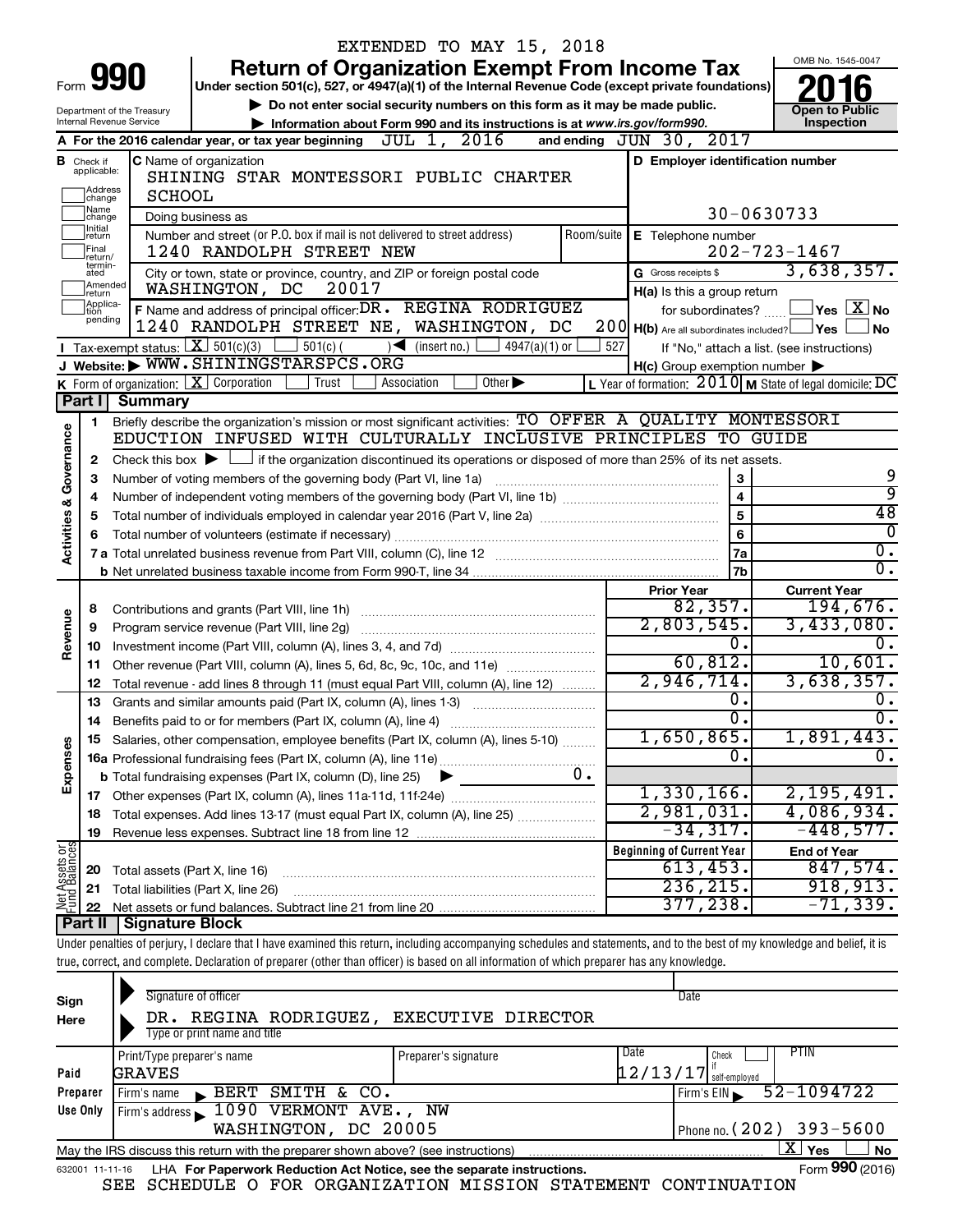|              | SCHOOL<br>Form 990 (2016)<br>Part III   Statement of Program Service Accomplishments |                                                                                                              | 30-0630733<br>Page 2                                                                                                                                                                                                                                                                                                    |
|--------------|--------------------------------------------------------------------------------------|--------------------------------------------------------------------------------------------------------------|-------------------------------------------------------------------------------------------------------------------------------------------------------------------------------------------------------------------------------------------------------------------------------------------------------------------------|
|              |                                                                                      |                                                                                                              |                                                                                                                                                                                                                                                                                                                         |
| 1.           | Briefly describe the organization's mission:<br>POTENTIAL.                           |                                                                                                              | THE TO OFFER A QUALITY MONTESSORI EDUCTION INFUSED WITH CULTURALLY<br>INCLUSIVE PRINCIPLES TO GUIDE CHILDREN TO DEVELOP TO THEIR FULLEST                                                                                                                                                                                |
| $\mathbf{2}$ | prior Form 990 or 990-EZ?                                                            | Did the organization undertake any significant program services during the year which were not listed on the | $\exists$ Yes $\boxed{\text{X}}$ No                                                                                                                                                                                                                                                                                     |
| 3            | If "Yes," describe these new services on Schedule O.                                 | Did the organization cease conducting, or make significant changes in how it conducts, any program services? | $\mathsf{Yes}\ \overline{\mathbf{X}}\mathsf{No}$                                                                                                                                                                                                                                                                        |
| 4            | If "Yes," describe these changes on Schedule O.                                      |                                                                                                              | Describe the organization's program service accomplishments for each of its three largest program services, as measured by expenses.<br>Section 501(c)(3) and 501(c)(4) organizations are required to report the amount of grants and allocations to others, the total expenses, and                                    |
| 4a           | revenue, if any, for each program service reported.<br>) (Expenses \$<br>(Code:      | 3, 256, 770. including grants of \$<br>GUIDING THEM IN THE PRINCIPLES OF THE MONTESSORI APPROACH.            | 3,443,681.<br>(Revenue \$<br>THE VISION OF THE SCHOOL IS ONE THAT SEEKS TO ALTER THE EDUCATIONAL<br>OUTCOMES OF CHILDREN LIVING IN WASHINGTON, DC, THEREBY POSITIONING THEM<br>FOR FUTURE SUCCESS. IN KEEPING WITH OUR MISSION, WE WILL STRIVE TO<br>NURTURE THE GENIUS OF ALL THE CHILDREN WHO COME THROUGH OUR DOORS, |
|              |                                                                                      |                                                                                                              |                                                                                                                                                                                                                                                                                                                         |
|              |                                                                                      |                                                                                                              |                                                                                                                                                                                                                                                                                                                         |
|              |                                                                                      |                                                                                                              |                                                                                                                                                                                                                                                                                                                         |
|              |                                                                                      |                                                                                                              |                                                                                                                                                                                                                                                                                                                         |
| 4b           | (Expenses \$<br>(Code:                                                               | including grants of \$                                                                                       | (Revenue \$                                                                                                                                                                                                                                                                                                             |
|              |                                                                                      |                                                                                                              |                                                                                                                                                                                                                                                                                                                         |
|              |                                                                                      |                                                                                                              |                                                                                                                                                                                                                                                                                                                         |
|              |                                                                                      |                                                                                                              |                                                                                                                                                                                                                                                                                                                         |
| 4c           |                                                                                      |                                                                                                              | (Revenue \$                                                                                                                                                                                                                                                                                                             |
|              | (Code:<br>) (Expenses \$                                                             | including grants of \$                                                                                       |                                                                                                                                                                                                                                                                                                                         |
|              |                                                                                      |                                                                                                              |                                                                                                                                                                                                                                                                                                                         |
|              |                                                                                      |                                                                                                              |                                                                                                                                                                                                                                                                                                                         |
|              |                                                                                      |                                                                                                              |                                                                                                                                                                                                                                                                                                                         |
|              | Other program services (Describe in Schedule O.)                                     |                                                                                                              | (Revenue \$                                                                                                                                                                                                                                                                                                             |
| 4d           |                                                                                      |                                                                                                              |                                                                                                                                                                                                                                                                                                                         |
| 4е           | (Expenses \$<br>Total program service expenses                                       | including grants of \$<br>3, 256, 770.                                                                       |                                                                                                                                                                                                                                                                                                                         |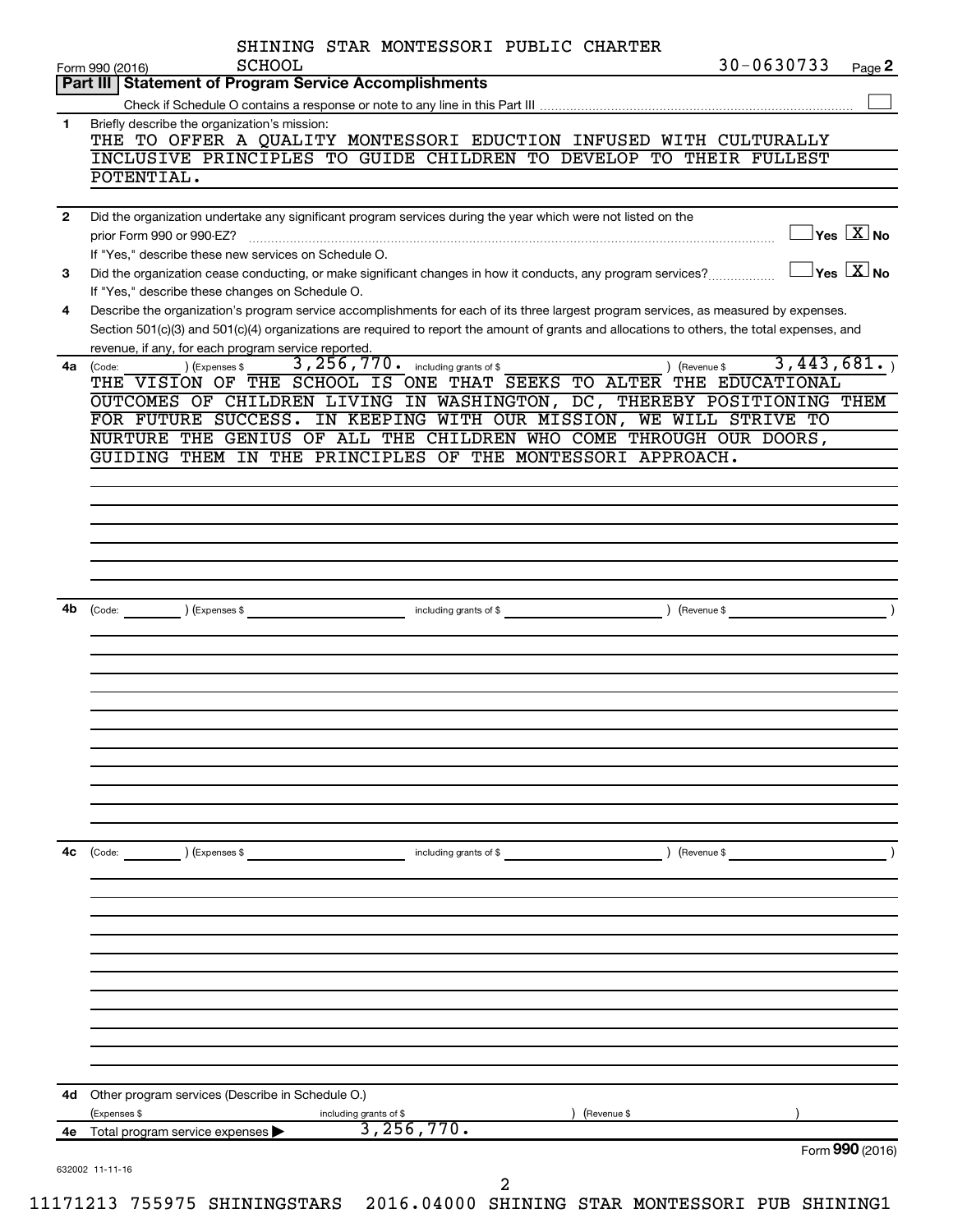| Yes<br>No<br>Is the organization described in section 501(c)(3) or $4947(a)(1)$ (other than a private foundation)?<br>1<br>х<br>1<br>$\overline{\textbf{x}}$<br>$\overline{2}$<br>2<br>Did the organization engage in direct or indirect political campaign activities on behalf of or in opposition to candidates for<br>З<br>x<br>3<br>Section 501(c)(3) organizations. Did the organization engage in lobbying activities, or have a section 501(h) election in effect<br>4<br>х<br>4<br>Is the organization a section 501(c)(4), 501(c)(5), or 501(c)(6) organization that receives membership dues, assessments, or<br>5<br>x<br>5<br>Did the organization maintain any donor advised funds or any similar funds or accounts for which donors have the right to<br>6<br>x<br>provide advice on the distribution or investment of amounts in such funds or accounts? If "Yes," complete Schedule D, Part I<br>6<br>Did the organization receive or hold a conservation easement, including easements to preserve open space,<br>7<br>x<br>$\overline{7}$<br>the environment, historic land areas, or historic structures? If "Yes," complete Schedule D, Part II<br>Did the organization maintain collections of works of art, historical treasures, or other similar assets? If "Yes," complete<br>8<br>x<br>8<br>Did the organization report an amount in Part X, line 21, for escrow or custodial account liability, serve as a custodian for<br>9<br>amounts not listed in Part X; or provide credit counseling, debt management, credit repair, or debt negotiation services?<br>x<br>If "Yes," complete Schedule D, Part IV<br>9<br>Did the organization, directly or through a related organization, hold assets in temporarily restricted endowments, permanent<br>10<br>x<br>10<br>If the organization's answer to any of the following questions is "Yes," then complete Schedule D, Parts VI, VII, VIII, IX, or X<br>11<br>as applicable.<br>a Did the organization report an amount for land, buildings, and equipment in Part X, line 10? If "Yes," complete Schedule D,<br>х<br>Part VI<br>11a<br><b>b</b> Did the organization report an amount for investments - other securities in Part X, line 12 that is 5% or more of its total<br>х<br>11 <sub>b</sub><br>c Did the organization report an amount for investments - program related in Part X, line 13 that is 5% or more of its total<br>х<br>11c<br>d Did the organization report an amount for other assets in Part X, line 15 that is 5% or more of its total assets reported in<br>х<br>11d<br>$\overline{\textbf{x}}$<br>e Did the organization report an amount for other liabilities in Part X, line 25? If "Yes," complete Schedule D, Part X<br>11e<br>Did the organization's separate or consolidated financial statements for the tax year include a footnote that addresses<br>f<br>х<br>the organization's liability for uncertain tax positions under FIN 48 (ASC 740)? If "Yes," complete Schedule D, Part X<br>11f<br>12a Did the organization obtain separate, independent audited financial statements for the tax year? If "Yes," complete<br>х<br>Schedule D, Parts XI and XII <b>continuum continuum continuum continuum continuum continuum continuum continuum</b> continuum continuum continuum continuum continuum continuum continuum continuum continuum continuum continuum c<br>12a<br>b Was the organization included in consolidated, independent audited financial statements for the tax year?<br>х<br>If "Yes," and if the organization answered "No" to line 12a, then completing Schedule D, Parts XI and XII is optional<br>12 <sub>b</sub><br>$\overline{\mathbf{X}}$<br>13<br>13<br>$\overline{\texttt{x}}$<br>14a<br>14a Did the organization maintain an office, employees, or agents outside of the United States?<br><b>b</b> Did the organization have aggregate revenues or expenses of more than \$10,000 from grantmaking, fundraising, business,<br>investment, and program service activities outside the United States, or aggregate foreign investments valued at \$100,000<br>x<br>14b<br>Did the organization report on Part IX, column (A), line 3, more than \$5,000 of grants or other assistance to or for any<br>15<br>x<br>15<br>Did the organization report on Part IX, column (A), line 3, more than \$5,000 of aggregate grants or other assistance to<br>16<br>х<br>16<br>Did the organization report a total of more than \$15,000 of expenses for professional fundraising services on Part IX,<br>17<br>x<br>17<br>Did the organization report more than \$15,000 total of fundraising event gross income and contributions on Part VIII, lines<br>18<br>x<br>18<br>Did the organization report more than \$15,000 of gross income from gaming activities on Part VIII, line 9a? If "Yes,"<br>19<br>x<br>19 | Part IV   Checklist of Required Schedules |  |  |
|----------------------------------------------------------------------------------------------------------------------------------------------------------------------------------------------------------------------------------------------------------------------------------------------------------------------------------------------------------------------------------------------------------------------------------------------------------------------------------------------------------------------------------------------------------------------------------------------------------------------------------------------------------------------------------------------------------------------------------------------------------------------------------------------------------------------------------------------------------------------------------------------------------------------------------------------------------------------------------------------------------------------------------------------------------------------------------------------------------------------------------------------------------------------------------------------------------------------------------------------------------------------------------------------------------------------------------------------------------------------------------------------------------------------------------------------------------------------------------------------------------------------------------------------------------------------------------------------------------------------------------------------------------------------------------------------------------------------------------------------------------------------------------------------------------------------------------------------------------------------------------------------------------------------------------------------------------------------------------------------------------------------------------------------------------------------------------------------------------------------------------------------------------------------------------------------------------------------------------------------------------------------------------------------------------------------------------------------------------------------------------------------------------------------------------------------------------------------------------------------------------------------------------------------------------------------------------------------------------------------------------------------------------------------------------------------------------------------------------------------------------------------------------------------------------------------------------------------------------------------------------------------------------------------------------------------------------------------------------------------------------------------------------------------------------------------------------------------------------------------------------------------------------------------------------------------------------------------------------------------------------------------------------------------------------------------------------------------------------------------------------------------------------------------------------------------------------------------------------------------------------------------------------------------------------------------------------------------------------------------------------------------------------------------------------------------------------------------------------------------------------------------------------------------------------------------------------------------------------------------------------------------------------------------------------------------------------------------------------------------------------------------------------------------------------------------------------------------------------------------------------------------------------------------------------------------------------------------------------------------------------------------------------------------------------------------------------------------------------------------------------------------------------------------------------------------------------------------------------------------------------------------------------------------------------------------------------------------------------------------------------------------------------------------------------------------------------------------------------------------------------------------------------------------------------------------------------------------------------|-------------------------------------------|--|--|
|                                                                                                                                                                                                                                                                                                                                                                                                                                                                                                                                                                                                                                                                                                                                                                                                                                                                                                                                                                                                                                                                                                                                                                                                                                                                                                                                                                                                                                                                                                                                                                                                                                                                                                                                                                                                                                                                                                                                                                                                                                                                                                                                                                                                                                                                                                                                                                                                                                                                                                                                                                                                                                                                                                                                                                                                                                                                                                                                                                                                                                                                                                                                                                                                                                                                                                                                                                                                                                                                                                                                                                                                                                                                                                                                                                                                                                                                                                                                                                                                                                                                                                                                                                                                                                                                                                                                                                                                                                                                                                                                                                                                                                                                                                                                                                                                                                                          |                                           |  |  |
|                                                                                                                                                                                                                                                                                                                                                                                                                                                                                                                                                                                                                                                                                                                                                                                                                                                                                                                                                                                                                                                                                                                                                                                                                                                                                                                                                                                                                                                                                                                                                                                                                                                                                                                                                                                                                                                                                                                                                                                                                                                                                                                                                                                                                                                                                                                                                                                                                                                                                                                                                                                                                                                                                                                                                                                                                                                                                                                                                                                                                                                                                                                                                                                                                                                                                                                                                                                                                                                                                                                                                                                                                                                                                                                                                                                                                                                                                                                                                                                                                                                                                                                                                                                                                                                                                                                                                                                                                                                                                                                                                                                                                                                                                                                                                                                                                                                          |                                           |  |  |
|                                                                                                                                                                                                                                                                                                                                                                                                                                                                                                                                                                                                                                                                                                                                                                                                                                                                                                                                                                                                                                                                                                                                                                                                                                                                                                                                                                                                                                                                                                                                                                                                                                                                                                                                                                                                                                                                                                                                                                                                                                                                                                                                                                                                                                                                                                                                                                                                                                                                                                                                                                                                                                                                                                                                                                                                                                                                                                                                                                                                                                                                                                                                                                                                                                                                                                                                                                                                                                                                                                                                                                                                                                                                                                                                                                                                                                                                                                                                                                                                                                                                                                                                                                                                                                                                                                                                                                                                                                                                                                                                                                                                                                                                                                                                                                                                                                                          |                                           |  |  |
|                                                                                                                                                                                                                                                                                                                                                                                                                                                                                                                                                                                                                                                                                                                                                                                                                                                                                                                                                                                                                                                                                                                                                                                                                                                                                                                                                                                                                                                                                                                                                                                                                                                                                                                                                                                                                                                                                                                                                                                                                                                                                                                                                                                                                                                                                                                                                                                                                                                                                                                                                                                                                                                                                                                                                                                                                                                                                                                                                                                                                                                                                                                                                                                                                                                                                                                                                                                                                                                                                                                                                                                                                                                                                                                                                                                                                                                                                                                                                                                                                                                                                                                                                                                                                                                                                                                                                                                                                                                                                                                                                                                                                                                                                                                                                                                                                                                          |                                           |  |  |
|                                                                                                                                                                                                                                                                                                                                                                                                                                                                                                                                                                                                                                                                                                                                                                                                                                                                                                                                                                                                                                                                                                                                                                                                                                                                                                                                                                                                                                                                                                                                                                                                                                                                                                                                                                                                                                                                                                                                                                                                                                                                                                                                                                                                                                                                                                                                                                                                                                                                                                                                                                                                                                                                                                                                                                                                                                                                                                                                                                                                                                                                                                                                                                                                                                                                                                                                                                                                                                                                                                                                                                                                                                                                                                                                                                                                                                                                                                                                                                                                                                                                                                                                                                                                                                                                                                                                                                                                                                                                                                                                                                                                                                                                                                                                                                                                                                                          |                                           |  |  |
|                                                                                                                                                                                                                                                                                                                                                                                                                                                                                                                                                                                                                                                                                                                                                                                                                                                                                                                                                                                                                                                                                                                                                                                                                                                                                                                                                                                                                                                                                                                                                                                                                                                                                                                                                                                                                                                                                                                                                                                                                                                                                                                                                                                                                                                                                                                                                                                                                                                                                                                                                                                                                                                                                                                                                                                                                                                                                                                                                                                                                                                                                                                                                                                                                                                                                                                                                                                                                                                                                                                                                                                                                                                                                                                                                                                                                                                                                                                                                                                                                                                                                                                                                                                                                                                                                                                                                                                                                                                                                                                                                                                                                                                                                                                                                                                                                                                          |                                           |  |  |
|                                                                                                                                                                                                                                                                                                                                                                                                                                                                                                                                                                                                                                                                                                                                                                                                                                                                                                                                                                                                                                                                                                                                                                                                                                                                                                                                                                                                                                                                                                                                                                                                                                                                                                                                                                                                                                                                                                                                                                                                                                                                                                                                                                                                                                                                                                                                                                                                                                                                                                                                                                                                                                                                                                                                                                                                                                                                                                                                                                                                                                                                                                                                                                                                                                                                                                                                                                                                                                                                                                                                                                                                                                                                                                                                                                                                                                                                                                                                                                                                                                                                                                                                                                                                                                                                                                                                                                                                                                                                                                                                                                                                                                                                                                                                                                                                                                                          |                                           |  |  |
|                                                                                                                                                                                                                                                                                                                                                                                                                                                                                                                                                                                                                                                                                                                                                                                                                                                                                                                                                                                                                                                                                                                                                                                                                                                                                                                                                                                                                                                                                                                                                                                                                                                                                                                                                                                                                                                                                                                                                                                                                                                                                                                                                                                                                                                                                                                                                                                                                                                                                                                                                                                                                                                                                                                                                                                                                                                                                                                                                                                                                                                                                                                                                                                                                                                                                                                                                                                                                                                                                                                                                                                                                                                                                                                                                                                                                                                                                                                                                                                                                                                                                                                                                                                                                                                                                                                                                                                                                                                                                                                                                                                                                                                                                                                                                                                                                                                          |                                           |  |  |
|                                                                                                                                                                                                                                                                                                                                                                                                                                                                                                                                                                                                                                                                                                                                                                                                                                                                                                                                                                                                                                                                                                                                                                                                                                                                                                                                                                                                                                                                                                                                                                                                                                                                                                                                                                                                                                                                                                                                                                                                                                                                                                                                                                                                                                                                                                                                                                                                                                                                                                                                                                                                                                                                                                                                                                                                                                                                                                                                                                                                                                                                                                                                                                                                                                                                                                                                                                                                                                                                                                                                                                                                                                                                                                                                                                                                                                                                                                                                                                                                                                                                                                                                                                                                                                                                                                                                                                                                                                                                                                                                                                                                                                                                                                                                                                                                                                                          |                                           |  |  |
|                                                                                                                                                                                                                                                                                                                                                                                                                                                                                                                                                                                                                                                                                                                                                                                                                                                                                                                                                                                                                                                                                                                                                                                                                                                                                                                                                                                                                                                                                                                                                                                                                                                                                                                                                                                                                                                                                                                                                                                                                                                                                                                                                                                                                                                                                                                                                                                                                                                                                                                                                                                                                                                                                                                                                                                                                                                                                                                                                                                                                                                                                                                                                                                                                                                                                                                                                                                                                                                                                                                                                                                                                                                                                                                                                                                                                                                                                                                                                                                                                                                                                                                                                                                                                                                                                                                                                                                                                                                                                                                                                                                                                                                                                                                                                                                                                                                          |                                           |  |  |
|                                                                                                                                                                                                                                                                                                                                                                                                                                                                                                                                                                                                                                                                                                                                                                                                                                                                                                                                                                                                                                                                                                                                                                                                                                                                                                                                                                                                                                                                                                                                                                                                                                                                                                                                                                                                                                                                                                                                                                                                                                                                                                                                                                                                                                                                                                                                                                                                                                                                                                                                                                                                                                                                                                                                                                                                                                                                                                                                                                                                                                                                                                                                                                                                                                                                                                                                                                                                                                                                                                                                                                                                                                                                                                                                                                                                                                                                                                                                                                                                                                                                                                                                                                                                                                                                                                                                                                                                                                                                                                                                                                                                                                                                                                                                                                                                                                                          |                                           |  |  |
|                                                                                                                                                                                                                                                                                                                                                                                                                                                                                                                                                                                                                                                                                                                                                                                                                                                                                                                                                                                                                                                                                                                                                                                                                                                                                                                                                                                                                                                                                                                                                                                                                                                                                                                                                                                                                                                                                                                                                                                                                                                                                                                                                                                                                                                                                                                                                                                                                                                                                                                                                                                                                                                                                                                                                                                                                                                                                                                                                                                                                                                                                                                                                                                                                                                                                                                                                                                                                                                                                                                                                                                                                                                                                                                                                                                                                                                                                                                                                                                                                                                                                                                                                                                                                                                                                                                                                                                                                                                                                                                                                                                                                                                                                                                                                                                                                                                          |                                           |  |  |
|                                                                                                                                                                                                                                                                                                                                                                                                                                                                                                                                                                                                                                                                                                                                                                                                                                                                                                                                                                                                                                                                                                                                                                                                                                                                                                                                                                                                                                                                                                                                                                                                                                                                                                                                                                                                                                                                                                                                                                                                                                                                                                                                                                                                                                                                                                                                                                                                                                                                                                                                                                                                                                                                                                                                                                                                                                                                                                                                                                                                                                                                                                                                                                                                                                                                                                                                                                                                                                                                                                                                                                                                                                                                                                                                                                                                                                                                                                                                                                                                                                                                                                                                                                                                                                                                                                                                                                                                                                                                                                                                                                                                                                                                                                                                                                                                                                                          |                                           |  |  |
|                                                                                                                                                                                                                                                                                                                                                                                                                                                                                                                                                                                                                                                                                                                                                                                                                                                                                                                                                                                                                                                                                                                                                                                                                                                                                                                                                                                                                                                                                                                                                                                                                                                                                                                                                                                                                                                                                                                                                                                                                                                                                                                                                                                                                                                                                                                                                                                                                                                                                                                                                                                                                                                                                                                                                                                                                                                                                                                                                                                                                                                                                                                                                                                                                                                                                                                                                                                                                                                                                                                                                                                                                                                                                                                                                                                                                                                                                                                                                                                                                                                                                                                                                                                                                                                                                                                                                                                                                                                                                                                                                                                                                                                                                                                                                                                                                                                          |                                           |  |  |
|                                                                                                                                                                                                                                                                                                                                                                                                                                                                                                                                                                                                                                                                                                                                                                                                                                                                                                                                                                                                                                                                                                                                                                                                                                                                                                                                                                                                                                                                                                                                                                                                                                                                                                                                                                                                                                                                                                                                                                                                                                                                                                                                                                                                                                                                                                                                                                                                                                                                                                                                                                                                                                                                                                                                                                                                                                                                                                                                                                                                                                                                                                                                                                                                                                                                                                                                                                                                                                                                                                                                                                                                                                                                                                                                                                                                                                                                                                                                                                                                                                                                                                                                                                                                                                                                                                                                                                                                                                                                                                                                                                                                                                                                                                                                                                                                                                                          |                                           |  |  |
|                                                                                                                                                                                                                                                                                                                                                                                                                                                                                                                                                                                                                                                                                                                                                                                                                                                                                                                                                                                                                                                                                                                                                                                                                                                                                                                                                                                                                                                                                                                                                                                                                                                                                                                                                                                                                                                                                                                                                                                                                                                                                                                                                                                                                                                                                                                                                                                                                                                                                                                                                                                                                                                                                                                                                                                                                                                                                                                                                                                                                                                                                                                                                                                                                                                                                                                                                                                                                                                                                                                                                                                                                                                                                                                                                                                                                                                                                                                                                                                                                                                                                                                                                                                                                                                                                                                                                                                                                                                                                                                                                                                                                                                                                                                                                                                                                                                          |                                           |  |  |
|                                                                                                                                                                                                                                                                                                                                                                                                                                                                                                                                                                                                                                                                                                                                                                                                                                                                                                                                                                                                                                                                                                                                                                                                                                                                                                                                                                                                                                                                                                                                                                                                                                                                                                                                                                                                                                                                                                                                                                                                                                                                                                                                                                                                                                                                                                                                                                                                                                                                                                                                                                                                                                                                                                                                                                                                                                                                                                                                                                                                                                                                                                                                                                                                                                                                                                                                                                                                                                                                                                                                                                                                                                                                                                                                                                                                                                                                                                                                                                                                                                                                                                                                                                                                                                                                                                                                                                                                                                                                                                                                                                                                                                                                                                                                                                                                                                                          |                                           |  |  |
|                                                                                                                                                                                                                                                                                                                                                                                                                                                                                                                                                                                                                                                                                                                                                                                                                                                                                                                                                                                                                                                                                                                                                                                                                                                                                                                                                                                                                                                                                                                                                                                                                                                                                                                                                                                                                                                                                                                                                                                                                                                                                                                                                                                                                                                                                                                                                                                                                                                                                                                                                                                                                                                                                                                                                                                                                                                                                                                                                                                                                                                                                                                                                                                                                                                                                                                                                                                                                                                                                                                                                                                                                                                                                                                                                                                                                                                                                                                                                                                                                                                                                                                                                                                                                                                                                                                                                                                                                                                                                                                                                                                                                                                                                                                                                                                                                                                          |                                           |  |  |
|                                                                                                                                                                                                                                                                                                                                                                                                                                                                                                                                                                                                                                                                                                                                                                                                                                                                                                                                                                                                                                                                                                                                                                                                                                                                                                                                                                                                                                                                                                                                                                                                                                                                                                                                                                                                                                                                                                                                                                                                                                                                                                                                                                                                                                                                                                                                                                                                                                                                                                                                                                                                                                                                                                                                                                                                                                                                                                                                                                                                                                                                                                                                                                                                                                                                                                                                                                                                                                                                                                                                                                                                                                                                                                                                                                                                                                                                                                                                                                                                                                                                                                                                                                                                                                                                                                                                                                                                                                                                                                                                                                                                                                                                                                                                                                                                                                                          |                                           |  |  |
|                                                                                                                                                                                                                                                                                                                                                                                                                                                                                                                                                                                                                                                                                                                                                                                                                                                                                                                                                                                                                                                                                                                                                                                                                                                                                                                                                                                                                                                                                                                                                                                                                                                                                                                                                                                                                                                                                                                                                                                                                                                                                                                                                                                                                                                                                                                                                                                                                                                                                                                                                                                                                                                                                                                                                                                                                                                                                                                                                                                                                                                                                                                                                                                                                                                                                                                                                                                                                                                                                                                                                                                                                                                                                                                                                                                                                                                                                                                                                                                                                                                                                                                                                                                                                                                                                                                                                                                                                                                                                                                                                                                                                                                                                                                                                                                                                                                          |                                           |  |  |
|                                                                                                                                                                                                                                                                                                                                                                                                                                                                                                                                                                                                                                                                                                                                                                                                                                                                                                                                                                                                                                                                                                                                                                                                                                                                                                                                                                                                                                                                                                                                                                                                                                                                                                                                                                                                                                                                                                                                                                                                                                                                                                                                                                                                                                                                                                                                                                                                                                                                                                                                                                                                                                                                                                                                                                                                                                                                                                                                                                                                                                                                                                                                                                                                                                                                                                                                                                                                                                                                                                                                                                                                                                                                                                                                                                                                                                                                                                                                                                                                                                                                                                                                                                                                                                                                                                                                                                                                                                                                                                                                                                                                                                                                                                                                                                                                                                                          |                                           |  |  |
|                                                                                                                                                                                                                                                                                                                                                                                                                                                                                                                                                                                                                                                                                                                                                                                                                                                                                                                                                                                                                                                                                                                                                                                                                                                                                                                                                                                                                                                                                                                                                                                                                                                                                                                                                                                                                                                                                                                                                                                                                                                                                                                                                                                                                                                                                                                                                                                                                                                                                                                                                                                                                                                                                                                                                                                                                                                                                                                                                                                                                                                                                                                                                                                                                                                                                                                                                                                                                                                                                                                                                                                                                                                                                                                                                                                                                                                                                                                                                                                                                                                                                                                                                                                                                                                                                                                                                                                                                                                                                                                                                                                                                                                                                                                                                                                                                                                          |                                           |  |  |
|                                                                                                                                                                                                                                                                                                                                                                                                                                                                                                                                                                                                                                                                                                                                                                                                                                                                                                                                                                                                                                                                                                                                                                                                                                                                                                                                                                                                                                                                                                                                                                                                                                                                                                                                                                                                                                                                                                                                                                                                                                                                                                                                                                                                                                                                                                                                                                                                                                                                                                                                                                                                                                                                                                                                                                                                                                                                                                                                                                                                                                                                                                                                                                                                                                                                                                                                                                                                                                                                                                                                                                                                                                                                                                                                                                                                                                                                                                                                                                                                                                                                                                                                                                                                                                                                                                                                                                                                                                                                                                                                                                                                                                                                                                                                                                                                                                                          |                                           |  |  |
|                                                                                                                                                                                                                                                                                                                                                                                                                                                                                                                                                                                                                                                                                                                                                                                                                                                                                                                                                                                                                                                                                                                                                                                                                                                                                                                                                                                                                                                                                                                                                                                                                                                                                                                                                                                                                                                                                                                                                                                                                                                                                                                                                                                                                                                                                                                                                                                                                                                                                                                                                                                                                                                                                                                                                                                                                                                                                                                                                                                                                                                                                                                                                                                                                                                                                                                                                                                                                                                                                                                                                                                                                                                                                                                                                                                                                                                                                                                                                                                                                                                                                                                                                                                                                                                                                                                                                                                                                                                                                                                                                                                                                                                                                                                                                                                                                                                          |                                           |  |  |
|                                                                                                                                                                                                                                                                                                                                                                                                                                                                                                                                                                                                                                                                                                                                                                                                                                                                                                                                                                                                                                                                                                                                                                                                                                                                                                                                                                                                                                                                                                                                                                                                                                                                                                                                                                                                                                                                                                                                                                                                                                                                                                                                                                                                                                                                                                                                                                                                                                                                                                                                                                                                                                                                                                                                                                                                                                                                                                                                                                                                                                                                                                                                                                                                                                                                                                                                                                                                                                                                                                                                                                                                                                                                                                                                                                                                                                                                                                                                                                                                                                                                                                                                                                                                                                                                                                                                                                                                                                                                                                                                                                                                                                                                                                                                                                                                                                                          |                                           |  |  |
|                                                                                                                                                                                                                                                                                                                                                                                                                                                                                                                                                                                                                                                                                                                                                                                                                                                                                                                                                                                                                                                                                                                                                                                                                                                                                                                                                                                                                                                                                                                                                                                                                                                                                                                                                                                                                                                                                                                                                                                                                                                                                                                                                                                                                                                                                                                                                                                                                                                                                                                                                                                                                                                                                                                                                                                                                                                                                                                                                                                                                                                                                                                                                                                                                                                                                                                                                                                                                                                                                                                                                                                                                                                                                                                                                                                                                                                                                                                                                                                                                                                                                                                                                                                                                                                                                                                                                                                                                                                                                                                                                                                                                                                                                                                                                                                                                                                          |                                           |  |  |
|                                                                                                                                                                                                                                                                                                                                                                                                                                                                                                                                                                                                                                                                                                                                                                                                                                                                                                                                                                                                                                                                                                                                                                                                                                                                                                                                                                                                                                                                                                                                                                                                                                                                                                                                                                                                                                                                                                                                                                                                                                                                                                                                                                                                                                                                                                                                                                                                                                                                                                                                                                                                                                                                                                                                                                                                                                                                                                                                                                                                                                                                                                                                                                                                                                                                                                                                                                                                                                                                                                                                                                                                                                                                                                                                                                                                                                                                                                                                                                                                                                                                                                                                                                                                                                                                                                                                                                                                                                                                                                                                                                                                                                                                                                                                                                                                                                                          |                                           |  |  |
|                                                                                                                                                                                                                                                                                                                                                                                                                                                                                                                                                                                                                                                                                                                                                                                                                                                                                                                                                                                                                                                                                                                                                                                                                                                                                                                                                                                                                                                                                                                                                                                                                                                                                                                                                                                                                                                                                                                                                                                                                                                                                                                                                                                                                                                                                                                                                                                                                                                                                                                                                                                                                                                                                                                                                                                                                                                                                                                                                                                                                                                                                                                                                                                                                                                                                                                                                                                                                                                                                                                                                                                                                                                                                                                                                                                                                                                                                                                                                                                                                                                                                                                                                                                                                                                                                                                                                                                                                                                                                                                                                                                                                                                                                                                                                                                                                                                          |                                           |  |  |
|                                                                                                                                                                                                                                                                                                                                                                                                                                                                                                                                                                                                                                                                                                                                                                                                                                                                                                                                                                                                                                                                                                                                                                                                                                                                                                                                                                                                                                                                                                                                                                                                                                                                                                                                                                                                                                                                                                                                                                                                                                                                                                                                                                                                                                                                                                                                                                                                                                                                                                                                                                                                                                                                                                                                                                                                                                                                                                                                                                                                                                                                                                                                                                                                                                                                                                                                                                                                                                                                                                                                                                                                                                                                                                                                                                                                                                                                                                                                                                                                                                                                                                                                                                                                                                                                                                                                                                                                                                                                                                                                                                                                                                                                                                                                                                                                                                                          |                                           |  |  |
|                                                                                                                                                                                                                                                                                                                                                                                                                                                                                                                                                                                                                                                                                                                                                                                                                                                                                                                                                                                                                                                                                                                                                                                                                                                                                                                                                                                                                                                                                                                                                                                                                                                                                                                                                                                                                                                                                                                                                                                                                                                                                                                                                                                                                                                                                                                                                                                                                                                                                                                                                                                                                                                                                                                                                                                                                                                                                                                                                                                                                                                                                                                                                                                                                                                                                                                                                                                                                                                                                                                                                                                                                                                                                                                                                                                                                                                                                                                                                                                                                                                                                                                                                                                                                                                                                                                                                                                                                                                                                                                                                                                                                                                                                                                                                                                                                                                          |                                           |  |  |
|                                                                                                                                                                                                                                                                                                                                                                                                                                                                                                                                                                                                                                                                                                                                                                                                                                                                                                                                                                                                                                                                                                                                                                                                                                                                                                                                                                                                                                                                                                                                                                                                                                                                                                                                                                                                                                                                                                                                                                                                                                                                                                                                                                                                                                                                                                                                                                                                                                                                                                                                                                                                                                                                                                                                                                                                                                                                                                                                                                                                                                                                                                                                                                                                                                                                                                                                                                                                                                                                                                                                                                                                                                                                                                                                                                                                                                                                                                                                                                                                                                                                                                                                                                                                                                                                                                                                                                                                                                                                                                                                                                                                                                                                                                                                                                                                                                                          |                                           |  |  |
|                                                                                                                                                                                                                                                                                                                                                                                                                                                                                                                                                                                                                                                                                                                                                                                                                                                                                                                                                                                                                                                                                                                                                                                                                                                                                                                                                                                                                                                                                                                                                                                                                                                                                                                                                                                                                                                                                                                                                                                                                                                                                                                                                                                                                                                                                                                                                                                                                                                                                                                                                                                                                                                                                                                                                                                                                                                                                                                                                                                                                                                                                                                                                                                                                                                                                                                                                                                                                                                                                                                                                                                                                                                                                                                                                                                                                                                                                                                                                                                                                                                                                                                                                                                                                                                                                                                                                                                                                                                                                                                                                                                                                                                                                                                                                                                                                                                          |                                           |  |  |
|                                                                                                                                                                                                                                                                                                                                                                                                                                                                                                                                                                                                                                                                                                                                                                                                                                                                                                                                                                                                                                                                                                                                                                                                                                                                                                                                                                                                                                                                                                                                                                                                                                                                                                                                                                                                                                                                                                                                                                                                                                                                                                                                                                                                                                                                                                                                                                                                                                                                                                                                                                                                                                                                                                                                                                                                                                                                                                                                                                                                                                                                                                                                                                                                                                                                                                                                                                                                                                                                                                                                                                                                                                                                                                                                                                                                                                                                                                                                                                                                                                                                                                                                                                                                                                                                                                                                                                                                                                                                                                                                                                                                                                                                                                                                                                                                                                                          |                                           |  |  |
|                                                                                                                                                                                                                                                                                                                                                                                                                                                                                                                                                                                                                                                                                                                                                                                                                                                                                                                                                                                                                                                                                                                                                                                                                                                                                                                                                                                                                                                                                                                                                                                                                                                                                                                                                                                                                                                                                                                                                                                                                                                                                                                                                                                                                                                                                                                                                                                                                                                                                                                                                                                                                                                                                                                                                                                                                                                                                                                                                                                                                                                                                                                                                                                                                                                                                                                                                                                                                                                                                                                                                                                                                                                                                                                                                                                                                                                                                                                                                                                                                                                                                                                                                                                                                                                                                                                                                                                                                                                                                                                                                                                                                                                                                                                                                                                                                                                          |                                           |  |  |
|                                                                                                                                                                                                                                                                                                                                                                                                                                                                                                                                                                                                                                                                                                                                                                                                                                                                                                                                                                                                                                                                                                                                                                                                                                                                                                                                                                                                                                                                                                                                                                                                                                                                                                                                                                                                                                                                                                                                                                                                                                                                                                                                                                                                                                                                                                                                                                                                                                                                                                                                                                                                                                                                                                                                                                                                                                                                                                                                                                                                                                                                                                                                                                                                                                                                                                                                                                                                                                                                                                                                                                                                                                                                                                                                                                                                                                                                                                                                                                                                                                                                                                                                                                                                                                                                                                                                                                                                                                                                                                                                                                                                                                                                                                                                                                                                                                                          |                                           |  |  |
|                                                                                                                                                                                                                                                                                                                                                                                                                                                                                                                                                                                                                                                                                                                                                                                                                                                                                                                                                                                                                                                                                                                                                                                                                                                                                                                                                                                                                                                                                                                                                                                                                                                                                                                                                                                                                                                                                                                                                                                                                                                                                                                                                                                                                                                                                                                                                                                                                                                                                                                                                                                                                                                                                                                                                                                                                                                                                                                                                                                                                                                                                                                                                                                                                                                                                                                                                                                                                                                                                                                                                                                                                                                                                                                                                                                                                                                                                                                                                                                                                                                                                                                                                                                                                                                                                                                                                                                                                                                                                                                                                                                                                                                                                                                                                                                                                                                          |                                           |  |  |
|                                                                                                                                                                                                                                                                                                                                                                                                                                                                                                                                                                                                                                                                                                                                                                                                                                                                                                                                                                                                                                                                                                                                                                                                                                                                                                                                                                                                                                                                                                                                                                                                                                                                                                                                                                                                                                                                                                                                                                                                                                                                                                                                                                                                                                                                                                                                                                                                                                                                                                                                                                                                                                                                                                                                                                                                                                                                                                                                                                                                                                                                                                                                                                                                                                                                                                                                                                                                                                                                                                                                                                                                                                                                                                                                                                                                                                                                                                                                                                                                                                                                                                                                                                                                                                                                                                                                                                                                                                                                                                                                                                                                                                                                                                                                                                                                                                                          |                                           |  |  |
|                                                                                                                                                                                                                                                                                                                                                                                                                                                                                                                                                                                                                                                                                                                                                                                                                                                                                                                                                                                                                                                                                                                                                                                                                                                                                                                                                                                                                                                                                                                                                                                                                                                                                                                                                                                                                                                                                                                                                                                                                                                                                                                                                                                                                                                                                                                                                                                                                                                                                                                                                                                                                                                                                                                                                                                                                                                                                                                                                                                                                                                                                                                                                                                                                                                                                                                                                                                                                                                                                                                                                                                                                                                                                                                                                                                                                                                                                                                                                                                                                                                                                                                                                                                                                                                                                                                                                                                                                                                                                                                                                                                                                                                                                                                                                                                                                                                          |                                           |  |  |
|                                                                                                                                                                                                                                                                                                                                                                                                                                                                                                                                                                                                                                                                                                                                                                                                                                                                                                                                                                                                                                                                                                                                                                                                                                                                                                                                                                                                                                                                                                                                                                                                                                                                                                                                                                                                                                                                                                                                                                                                                                                                                                                                                                                                                                                                                                                                                                                                                                                                                                                                                                                                                                                                                                                                                                                                                                                                                                                                                                                                                                                                                                                                                                                                                                                                                                                                                                                                                                                                                                                                                                                                                                                                                                                                                                                                                                                                                                                                                                                                                                                                                                                                                                                                                                                                                                                                                                                                                                                                                                                                                                                                                                                                                                                                                                                                                                                          |                                           |  |  |
|                                                                                                                                                                                                                                                                                                                                                                                                                                                                                                                                                                                                                                                                                                                                                                                                                                                                                                                                                                                                                                                                                                                                                                                                                                                                                                                                                                                                                                                                                                                                                                                                                                                                                                                                                                                                                                                                                                                                                                                                                                                                                                                                                                                                                                                                                                                                                                                                                                                                                                                                                                                                                                                                                                                                                                                                                                                                                                                                                                                                                                                                                                                                                                                                                                                                                                                                                                                                                                                                                                                                                                                                                                                                                                                                                                                                                                                                                                                                                                                                                                                                                                                                                                                                                                                                                                                                                                                                                                                                                                                                                                                                                                                                                                                                                                                                                                                          |                                           |  |  |
|                                                                                                                                                                                                                                                                                                                                                                                                                                                                                                                                                                                                                                                                                                                                                                                                                                                                                                                                                                                                                                                                                                                                                                                                                                                                                                                                                                                                                                                                                                                                                                                                                                                                                                                                                                                                                                                                                                                                                                                                                                                                                                                                                                                                                                                                                                                                                                                                                                                                                                                                                                                                                                                                                                                                                                                                                                                                                                                                                                                                                                                                                                                                                                                                                                                                                                                                                                                                                                                                                                                                                                                                                                                                                                                                                                                                                                                                                                                                                                                                                                                                                                                                                                                                                                                                                                                                                                                                                                                                                                                                                                                                                                                                                                                                                                                                                                                          |                                           |  |  |
|                                                                                                                                                                                                                                                                                                                                                                                                                                                                                                                                                                                                                                                                                                                                                                                                                                                                                                                                                                                                                                                                                                                                                                                                                                                                                                                                                                                                                                                                                                                                                                                                                                                                                                                                                                                                                                                                                                                                                                                                                                                                                                                                                                                                                                                                                                                                                                                                                                                                                                                                                                                                                                                                                                                                                                                                                                                                                                                                                                                                                                                                                                                                                                                                                                                                                                                                                                                                                                                                                                                                                                                                                                                                                                                                                                                                                                                                                                                                                                                                                                                                                                                                                                                                                                                                                                                                                                                                                                                                                                                                                                                                                                                                                                                                                                                                                                                          |                                           |  |  |
|                                                                                                                                                                                                                                                                                                                                                                                                                                                                                                                                                                                                                                                                                                                                                                                                                                                                                                                                                                                                                                                                                                                                                                                                                                                                                                                                                                                                                                                                                                                                                                                                                                                                                                                                                                                                                                                                                                                                                                                                                                                                                                                                                                                                                                                                                                                                                                                                                                                                                                                                                                                                                                                                                                                                                                                                                                                                                                                                                                                                                                                                                                                                                                                                                                                                                                                                                                                                                                                                                                                                                                                                                                                                                                                                                                                                                                                                                                                                                                                                                                                                                                                                                                                                                                                                                                                                                                                                                                                                                                                                                                                                                                                                                                                                                                                                                                                          |                                           |  |  |
|                                                                                                                                                                                                                                                                                                                                                                                                                                                                                                                                                                                                                                                                                                                                                                                                                                                                                                                                                                                                                                                                                                                                                                                                                                                                                                                                                                                                                                                                                                                                                                                                                                                                                                                                                                                                                                                                                                                                                                                                                                                                                                                                                                                                                                                                                                                                                                                                                                                                                                                                                                                                                                                                                                                                                                                                                                                                                                                                                                                                                                                                                                                                                                                                                                                                                                                                                                                                                                                                                                                                                                                                                                                                                                                                                                                                                                                                                                                                                                                                                                                                                                                                                                                                                                                                                                                                                                                                                                                                                                                                                                                                                                                                                                                                                                                                                                                          |                                           |  |  |
|                                                                                                                                                                                                                                                                                                                                                                                                                                                                                                                                                                                                                                                                                                                                                                                                                                                                                                                                                                                                                                                                                                                                                                                                                                                                                                                                                                                                                                                                                                                                                                                                                                                                                                                                                                                                                                                                                                                                                                                                                                                                                                                                                                                                                                                                                                                                                                                                                                                                                                                                                                                                                                                                                                                                                                                                                                                                                                                                                                                                                                                                                                                                                                                                                                                                                                                                                                                                                                                                                                                                                                                                                                                                                                                                                                                                                                                                                                                                                                                                                                                                                                                                                                                                                                                                                                                                                                                                                                                                                                                                                                                                                                                                                                                                                                                                                                                          |                                           |  |  |
|                                                                                                                                                                                                                                                                                                                                                                                                                                                                                                                                                                                                                                                                                                                                                                                                                                                                                                                                                                                                                                                                                                                                                                                                                                                                                                                                                                                                                                                                                                                                                                                                                                                                                                                                                                                                                                                                                                                                                                                                                                                                                                                                                                                                                                                                                                                                                                                                                                                                                                                                                                                                                                                                                                                                                                                                                                                                                                                                                                                                                                                                                                                                                                                                                                                                                                                                                                                                                                                                                                                                                                                                                                                                                                                                                                                                                                                                                                                                                                                                                                                                                                                                                                                                                                                                                                                                                                                                                                                                                                                                                                                                                                                                                                                                                                                                                                                          |                                           |  |  |
|                                                                                                                                                                                                                                                                                                                                                                                                                                                                                                                                                                                                                                                                                                                                                                                                                                                                                                                                                                                                                                                                                                                                                                                                                                                                                                                                                                                                                                                                                                                                                                                                                                                                                                                                                                                                                                                                                                                                                                                                                                                                                                                                                                                                                                                                                                                                                                                                                                                                                                                                                                                                                                                                                                                                                                                                                                                                                                                                                                                                                                                                                                                                                                                                                                                                                                                                                                                                                                                                                                                                                                                                                                                                                                                                                                                                                                                                                                                                                                                                                                                                                                                                                                                                                                                                                                                                                                                                                                                                                                                                                                                                                                                                                                                                                                                                                                                          |                                           |  |  |
|                                                                                                                                                                                                                                                                                                                                                                                                                                                                                                                                                                                                                                                                                                                                                                                                                                                                                                                                                                                                                                                                                                                                                                                                                                                                                                                                                                                                                                                                                                                                                                                                                                                                                                                                                                                                                                                                                                                                                                                                                                                                                                                                                                                                                                                                                                                                                                                                                                                                                                                                                                                                                                                                                                                                                                                                                                                                                                                                                                                                                                                                                                                                                                                                                                                                                                                                                                                                                                                                                                                                                                                                                                                                                                                                                                                                                                                                                                                                                                                                                                                                                                                                                                                                                                                                                                                                                                                                                                                                                                                                                                                                                                                                                                                                                                                                                                                          |                                           |  |  |
|                                                                                                                                                                                                                                                                                                                                                                                                                                                                                                                                                                                                                                                                                                                                                                                                                                                                                                                                                                                                                                                                                                                                                                                                                                                                                                                                                                                                                                                                                                                                                                                                                                                                                                                                                                                                                                                                                                                                                                                                                                                                                                                                                                                                                                                                                                                                                                                                                                                                                                                                                                                                                                                                                                                                                                                                                                                                                                                                                                                                                                                                                                                                                                                                                                                                                                                                                                                                                                                                                                                                                                                                                                                                                                                                                                                                                                                                                                                                                                                                                                                                                                                                                                                                                                                                                                                                                                                                                                                                                                                                                                                                                                                                                                                                                                                                                                                          |                                           |  |  |
|                                                                                                                                                                                                                                                                                                                                                                                                                                                                                                                                                                                                                                                                                                                                                                                                                                                                                                                                                                                                                                                                                                                                                                                                                                                                                                                                                                                                                                                                                                                                                                                                                                                                                                                                                                                                                                                                                                                                                                                                                                                                                                                                                                                                                                                                                                                                                                                                                                                                                                                                                                                                                                                                                                                                                                                                                                                                                                                                                                                                                                                                                                                                                                                                                                                                                                                                                                                                                                                                                                                                                                                                                                                                                                                                                                                                                                                                                                                                                                                                                                                                                                                                                                                                                                                                                                                                                                                                                                                                                                                                                                                                                                                                                                                                                                                                                                                          |                                           |  |  |
|                                                                                                                                                                                                                                                                                                                                                                                                                                                                                                                                                                                                                                                                                                                                                                                                                                                                                                                                                                                                                                                                                                                                                                                                                                                                                                                                                                                                                                                                                                                                                                                                                                                                                                                                                                                                                                                                                                                                                                                                                                                                                                                                                                                                                                                                                                                                                                                                                                                                                                                                                                                                                                                                                                                                                                                                                                                                                                                                                                                                                                                                                                                                                                                                                                                                                                                                                                                                                                                                                                                                                                                                                                                                                                                                                                                                                                                                                                                                                                                                                                                                                                                                                                                                                                                                                                                                                                                                                                                                                                                                                                                                                                                                                                                                                                                                                                                          |                                           |  |  |
|                                                                                                                                                                                                                                                                                                                                                                                                                                                                                                                                                                                                                                                                                                                                                                                                                                                                                                                                                                                                                                                                                                                                                                                                                                                                                                                                                                                                                                                                                                                                                                                                                                                                                                                                                                                                                                                                                                                                                                                                                                                                                                                                                                                                                                                                                                                                                                                                                                                                                                                                                                                                                                                                                                                                                                                                                                                                                                                                                                                                                                                                                                                                                                                                                                                                                                                                                                                                                                                                                                                                                                                                                                                                                                                                                                                                                                                                                                                                                                                                                                                                                                                                                                                                                                                                                                                                                                                                                                                                                                                                                                                                                                                                                                                                                                                                                                                          |                                           |  |  |
|                                                                                                                                                                                                                                                                                                                                                                                                                                                                                                                                                                                                                                                                                                                                                                                                                                                                                                                                                                                                                                                                                                                                                                                                                                                                                                                                                                                                                                                                                                                                                                                                                                                                                                                                                                                                                                                                                                                                                                                                                                                                                                                                                                                                                                                                                                                                                                                                                                                                                                                                                                                                                                                                                                                                                                                                                                                                                                                                                                                                                                                                                                                                                                                                                                                                                                                                                                                                                                                                                                                                                                                                                                                                                                                                                                                                                                                                                                                                                                                                                                                                                                                                                                                                                                                                                                                                                                                                                                                                                                                                                                                                                                                                                                                                                                                                                                                          |                                           |  |  |
|                                                                                                                                                                                                                                                                                                                                                                                                                                                                                                                                                                                                                                                                                                                                                                                                                                                                                                                                                                                                                                                                                                                                                                                                                                                                                                                                                                                                                                                                                                                                                                                                                                                                                                                                                                                                                                                                                                                                                                                                                                                                                                                                                                                                                                                                                                                                                                                                                                                                                                                                                                                                                                                                                                                                                                                                                                                                                                                                                                                                                                                                                                                                                                                                                                                                                                                                                                                                                                                                                                                                                                                                                                                                                                                                                                                                                                                                                                                                                                                                                                                                                                                                                                                                                                                                                                                                                                                                                                                                                                                                                                                                                                                                                                                                                                                                                                                          |                                           |  |  |

Form (2016) **990**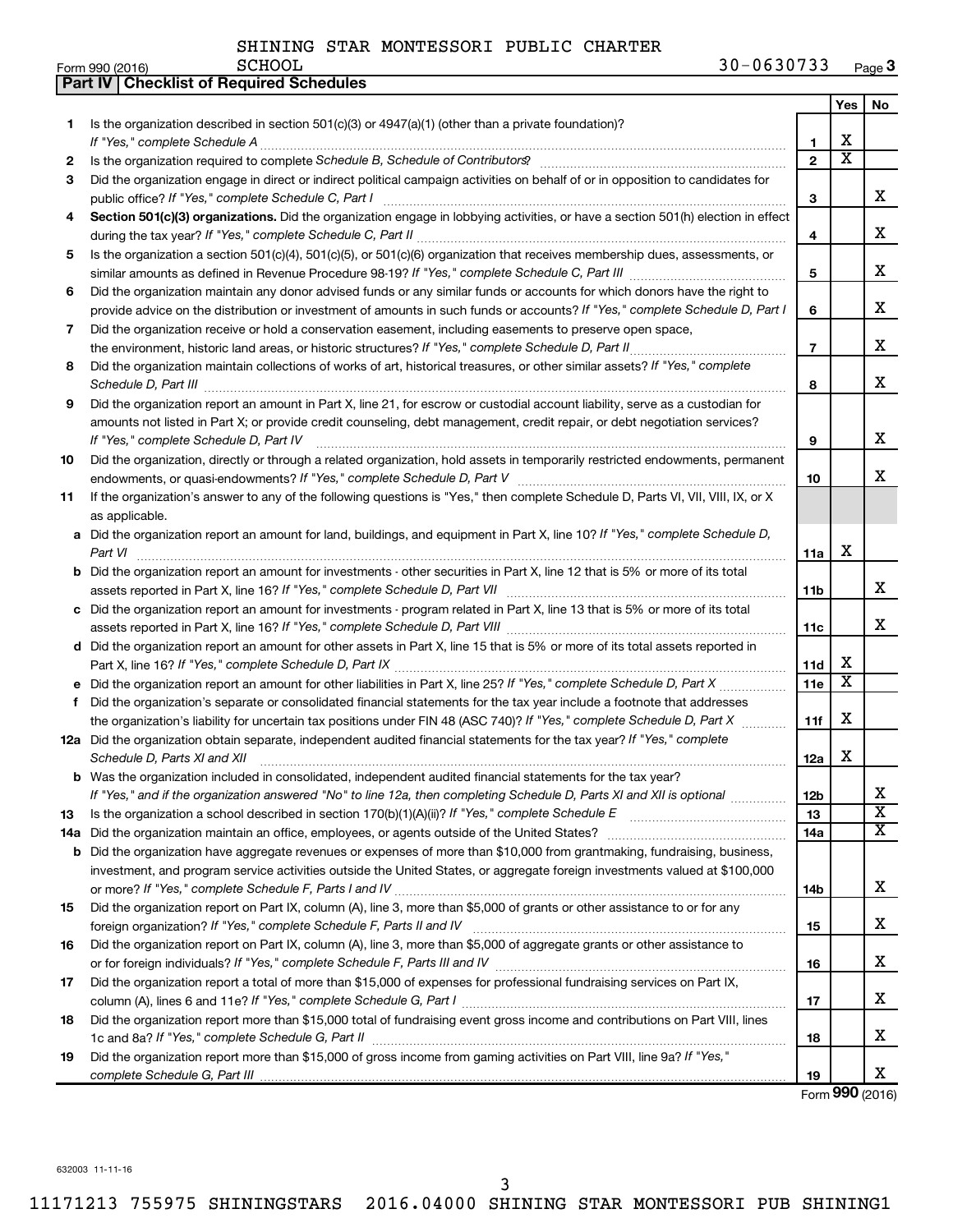|    | <b>Part IV   Checklist of Required Schedules (continued)</b>                                                                        |                 |     |                         |  |  |
|----|-------------------------------------------------------------------------------------------------------------------------------------|-----------------|-----|-------------------------|--|--|
|    |                                                                                                                                     |                 | Yes | No                      |  |  |
|    | 20a Did the organization operate one or more hospital facilities? If "Yes," complete Schedule H                                     | 20a             |     | x                       |  |  |
|    |                                                                                                                                     | 20 <sub>b</sub> |     |                         |  |  |
| 21 | Did the organization report more than \$5,000 of grants or other assistance to any domestic organization or                         |                 |     |                         |  |  |
|    |                                                                                                                                     | 21              |     | x                       |  |  |
| 22 | Did the organization report more than \$5,000 of grants or other assistance to or for domestic individuals on                       |                 |     |                         |  |  |
|    |                                                                                                                                     | 22              |     | x                       |  |  |
| 23 | Did the organization answer "Yes" to Part VII, Section A, line 3, 4, or 5 about compensation of the organization's current          |                 |     |                         |  |  |
|    | and former officers, directors, trustees, key employees, and highest compensated employees? If "Yes," complete                      |                 |     |                         |  |  |
|    | Schedule J <b>Execute Schedule J Execute Schedule J</b>                                                                             | 23              |     | х                       |  |  |
|    | 24a Did the organization have a tax-exempt bond issue with an outstanding principal amount of more than \$100,000 as of the         |                 |     |                         |  |  |
|    | last day of the year, that was issued after December 31, 2002? If "Yes," answer lines 24b through 24d and complete                  |                 |     |                         |  |  |
|    | Schedule K. If "No", go to line 25a                                                                                                 | 24a             |     | x                       |  |  |
| b  |                                                                                                                                     | 24 <sub>b</sub> |     |                         |  |  |
|    | c Did the organization maintain an escrow account other than a refunding escrow at any time during the year to defease              |                 |     |                         |  |  |
|    |                                                                                                                                     |                 |     |                         |  |  |
|    |                                                                                                                                     | 24c<br>24d      |     |                         |  |  |
|    | 25a Section 501(c)(3), 501(c)(4), and 501(c)(29) organizations. Did the organization engage in an excess benefit                    |                 |     |                         |  |  |
|    |                                                                                                                                     | 25a             |     | x                       |  |  |
|    | <b>b</b> Is the organization aware that it engaged in an excess benefit transaction with a disqualified person in a prior year, and |                 |     |                         |  |  |
|    | that the transaction has not been reported on any of the organization's prior Forms 990 or 990-EZ? If "Yes," complete               |                 |     |                         |  |  |
|    | Schedule L, Part I                                                                                                                  | 25b             |     | х                       |  |  |
| 26 | Did the organization report any amount on Part X, line 5, 6, or 22 for receivables from or payables to any current or               |                 |     |                         |  |  |
|    | former officers, directors, trustees, key employees, highest compensated employees, or disqualified persons? If "Yes,"              |                 |     |                         |  |  |
|    | complete Schedule L, Part II                                                                                                        | 26              |     | х                       |  |  |
| 27 | Did the organization provide a grant or other assistance to an officer, director, trustee, key employee, substantial                |                 |     |                         |  |  |
|    | contributor or employee thereof, a grant selection committee member, or to a 35% controlled entity or family member                 |                 |     |                         |  |  |
|    |                                                                                                                                     | 27              |     | х                       |  |  |
| 28 | Was the organization a party to a business transaction with one of the following parties (see Schedule L, Part IV                   |                 |     |                         |  |  |
|    | instructions for applicable filing thresholds, conditions, and exceptions):                                                         |                 |     |                         |  |  |
| а  | A current or former officer, director, trustee, or key employee? If "Yes," complete Schedule L, Part IV                             | 28a             |     | x                       |  |  |
| b  | A family member of a current or former officer, director, trustee, or key employee? If "Yes," complete Schedule L, Part IV          | 28b             |     | $\overline{\textbf{X}}$ |  |  |
|    | c An entity of which a current or former officer, director, trustee, or key employee (or a family member thereof) was an officer,   |                 |     |                         |  |  |
|    | director, trustee, or direct or indirect owner? If "Yes," complete Schedule L, Part IV                                              | 28c             |     | х                       |  |  |
| 29 |                                                                                                                                     | 29              |     | X                       |  |  |
| 30 | Did the organization receive contributions of art, historical treasures, or other similar assets, or qualified conservation         |                 |     |                         |  |  |
|    |                                                                                                                                     | 30              |     | Χ                       |  |  |
| 31 | Did the organization liquidate, terminate, or dissolve and cease operations?                                                        |                 |     |                         |  |  |
|    |                                                                                                                                     | 31              |     | x                       |  |  |
| 32 | Did the organization sell, exchange, dispose of, or transfer more than 25% of its net assets? If "Yes," complete                    |                 |     |                         |  |  |
|    | Schedule N, Part II                                                                                                                 | 32              |     | х                       |  |  |
| 33 | Did the organization own 100% of an entity disregarded as separate from the organization under Regulations                          |                 |     |                         |  |  |
|    |                                                                                                                                     | 33              |     | x                       |  |  |
| 34 | Was the organization related to any tax-exempt or taxable entity? If "Yes," complete Schedule R, Part II, III, or IV, and           |                 |     |                         |  |  |
|    | Part V, line 1                                                                                                                      | 34              |     | х                       |  |  |
|    |                                                                                                                                     | <b>35a</b>      |     | X                       |  |  |
|    | b If "Yes" to line 35a, did the organization receive any payment from or engage in any transaction with a controlled entity         |                 |     |                         |  |  |
|    |                                                                                                                                     | 35b             |     |                         |  |  |
| 36 | Section 501(c)(3) organizations. Did the organization make any transfers to an exempt non-charitable related organization?          |                 |     |                         |  |  |
|    |                                                                                                                                     | 36              |     | x                       |  |  |
| 37 | Did the organization conduct more than 5% of its activities through an entity that is not a related organization                    |                 |     |                         |  |  |
|    |                                                                                                                                     | 37              |     | x                       |  |  |
| 38 | Did the organization complete Schedule O and provide explanations in Schedule O for Part VI, lines 11b and 19?                      |                 |     |                         |  |  |
|    |                                                                                                                                     | 38              | X   |                         |  |  |

Form (2016) **990**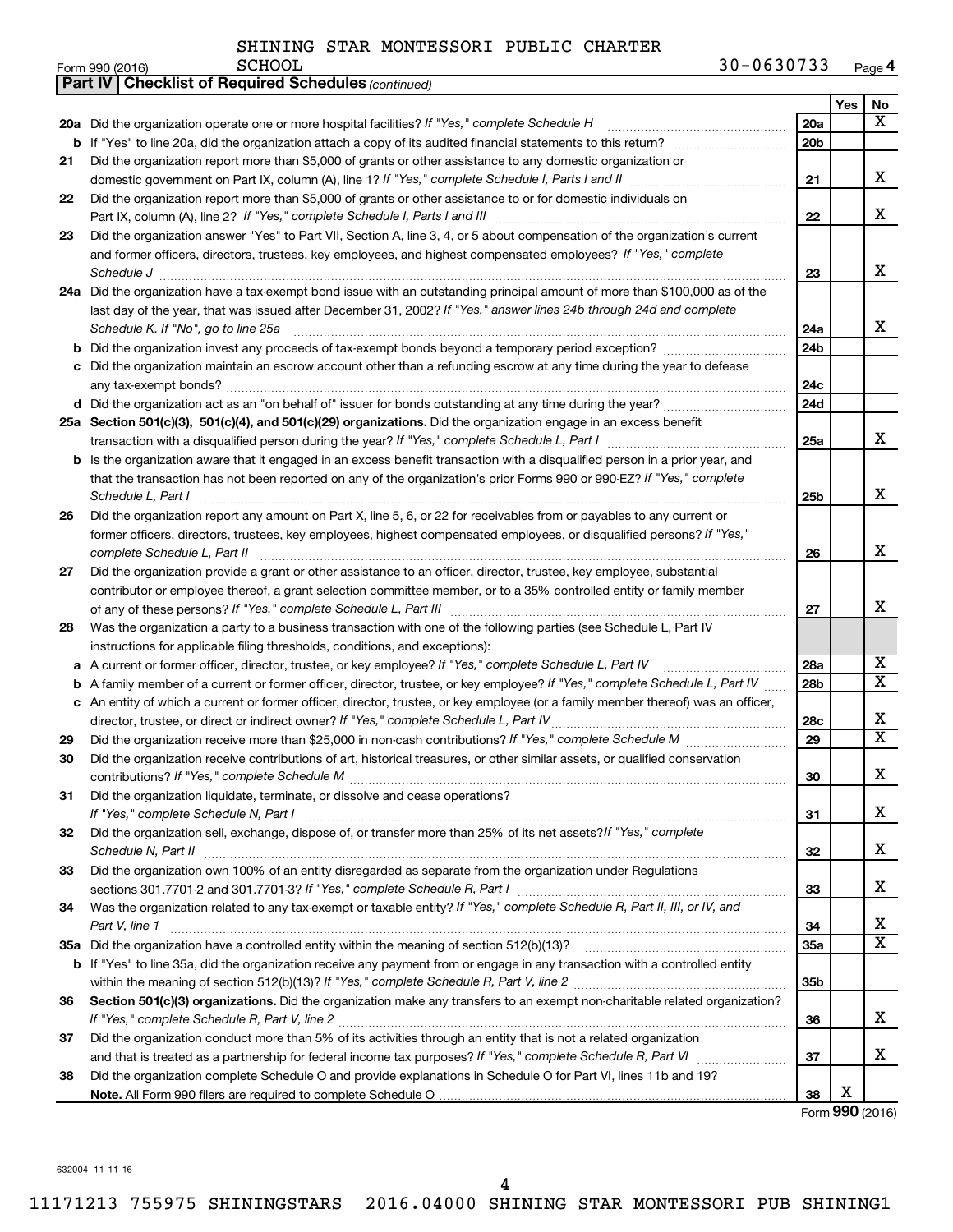|               | <b>SCHOOL</b><br>Form 990 (2016)                                                                                                                | 30-0630733     |                 |     | Page 5                  |
|---------------|-------------------------------------------------------------------------------------------------------------------------------------------------|----------------|-----------------|-----|-------------------------|
| <b>Part V</b> | <b>Statements Regarding Other IRS Filings and Tax Compliance</b>                                                                                |                |                 |     |                         |
|               | Check if Schedule O contains a response or note to any line in this Part V                                                                      |                |                 |     |                         |
|               |                                                                                                                                                 |                |                 | Yes | No                      |
| 1a            | Enter the number reported in Box 3 of Form 1096. Enter -0- if not applicable<br>1a                                                              | 26             |                 |     |                         |
| b             | 1 <sub>b</sub><br>Enter the number of Forms W-2G included in line 1a. Enter -0- if not applicable                                               | $\overline{0}$ |                 |     |                         |
| с             | Did the organization comply with backup withholding rules for reportable payments to vendors and reportable gaming                              |                |                 |     |                         |
|               |                                                                                                                                                 |                | 1c              |     |                         |
|               | 2a Enter the number of employees reported on Form W-3, Transmittal of Wage and Tax Statements,                                                  |                |                 |     |                         |
|               | filed for the calendar year ending with or within the year covered by this return<br>2a                                                         | 48             |                 |     |                         |
| b             |                                                                                                                                                 |                | 2 <sub>b</sub>  | X   |                         |
|               |                                                                                                                                                 |                |                 |     |                         |
|               | 3a Did the organization have unrelated business gross income of \$1,000 or more during the year?                                                |                | За              |     | х                       |
|               |                                                                                                                                                 |                | 3 <sub>b</sub>  |     |                         |
|               | 4a At any time during the calendar year, did the organization have an interest in, or a signature or other authority over, a                    |                |                 |     |                         |
|               | financial account in a foreign country (such as a bank account, securities account, or other financial account)?                                |                | 4a              |     | x                       |
|               | <b>b</b> If "Yes," enter the name of the foreign country: $\blacktriangleright$                                                                 |                |                 |     |                         |
|               | See instructions for filing requirements for FinCEN Form 114, Report of Foreign Bank and Financial Accounts (FBAR).                             |                |                 |     |                         |
| 5a            |                                                                                                                                                 |                | 5a              |     | х                       |
| b             |                                                                                                                                                 |                | 5 <sub>b</sub>  |     | $\overline{\texttt{X}}$ |
| с             |                                                                                                                                                 |                | 5 <sub>c</sub>  |     |                         |
|               | 6a Does the organization have annual gross receipts that are normally greater than \$100,000, and did the organization solicit                  |                |                 |     |                         |
|               |                                                                                                                                                 |                | 6а              |     | x                       |
|               | <b>b</b> If "Yes," did the organization include with every solicitation an express statement that such contributions or gifts                   |                |                 |     |                         |
|               | were not tax deductible?                                                                                                                        |                | 6b              |     |                         |
| 7             | Organizations that may receive deductible contributions under section 170(c).                                                                   |                |                 |     |                         |
| a             | Did the organization receive a payment in excess of \$75 made partly as a contribution and partly for goods and services provided to the payor? |                | 7a              |     | X                       |
| b             |                                                                                                                                                 |                | 7b              |     |                         |
| с             | Did the organization sell, exchange, or otherwise dispose of tangible personal property for which it was required                               |                |                 |     |                         |
|               |                                                                                                                                                 |                | 7c              |     | x                       |
| d             | 7d                                                                                                                                              |                |                 |     |                         |
| е             |                                                                                                                                                 |                | 7е              |     |                         |
| f             | Did the organization, during the year, pay premiums, directly or indirectly, on a personal benefit contract?                                    |                | 7f              |     |                         |
| g             | If the organization received a contribution of qualified intellectual property, did the organization file Form 8899 as required?                |                | 7g              |     |                         |
| h             | If the organization received a contribution of cars, boats, airplanes, or other vehicles, did the organization file a Form 1098-C?              |                | 7h              |     |                         |
| 8             | Sponsoring organizations maintaining donor advised funds. Did a donor advised fund maintained by the                                            |                |                 |     |                         |
|               |                                                                                                                                                 |                | 8               |     |                         |
|               | Sponsoring organizations maintaining donor advised funds.                                                                                       |                |                 |     |                         |
| а             | Did the sponsoring organization make any taxable distributions under section 4966?                                                              |                | 9а              |     |                         |
| b             | Did the sponsoring organization make a distribution to a donor, donor advisor, or related person?                                               |                | 9b              |     |                         |
| 10            | Section 501(c)(7) organizations. Enter:                                                                                                         |                |                 |     |                         |
| a             | 10a                                                                                                                                             |                |                 |     |                         |
| b             | 10 <sub>b</sub><br>Gross receipts, included on Form 990, Part VIII, line 12, for public use of club facilities                                  |                |                 |     |                         |
| 11            | Section 501(c)(12) organizations. Enter:                                                                                                        |                |                 |     |                         |
| а             | 11a<br>Gross income from members or shareholders<br>Gross income from other sources (Do not net amounts due or paid to other sources against    |                |                 |     |                         |
| b             |                                                                                                                                                 |                |                 |     |                         |
|               | 11b<br>12a Section 4947(a)(1) non-exempt charitable trusts. Is the organization filing Form 990 in lieu of Form 1041?                           |                | 12a             |     |                         |
|               | 12b<br><b>b</b> If "Yes," enter the amount of tax-exempt interest received or accrued during the year                                           |                |                 |     |                         |
| 13            | Section 501(c)(29) qualified nonprofit health insurance issuers.                                                                                |                |                 |     |                         |
|               | a Is the organization licensed to issue qualified health plans in more than one state?                                                          |                | 13a             |     |                         |
|               | Note. See the instructions for additional information the organization must report on Schedule O.                                               |                |                 |     |                         |
|               | <b>b</b> Enter the amount of reserves the organization is required to maintain by the states in which the                                       |                |                 |     |                         |
|               | 13b                                                                                                                                             |                |                 |     |                         |
|               | 13 <sub>c</sub><br><b>c</b> Enter the amount of reserves on hand                                                                                |                |                 |     |                         |
|               | 14a Did the organization receive any payments for indoor tanning services during the tax year?                                                  |                | 14a             |     | X                       |
|               |                                                                                                                                                 |                | 14 <sub>b</sub> |     |                         |
|               |                                                                                                                                                 |                |                 |     |                         |

Form (2016) **990**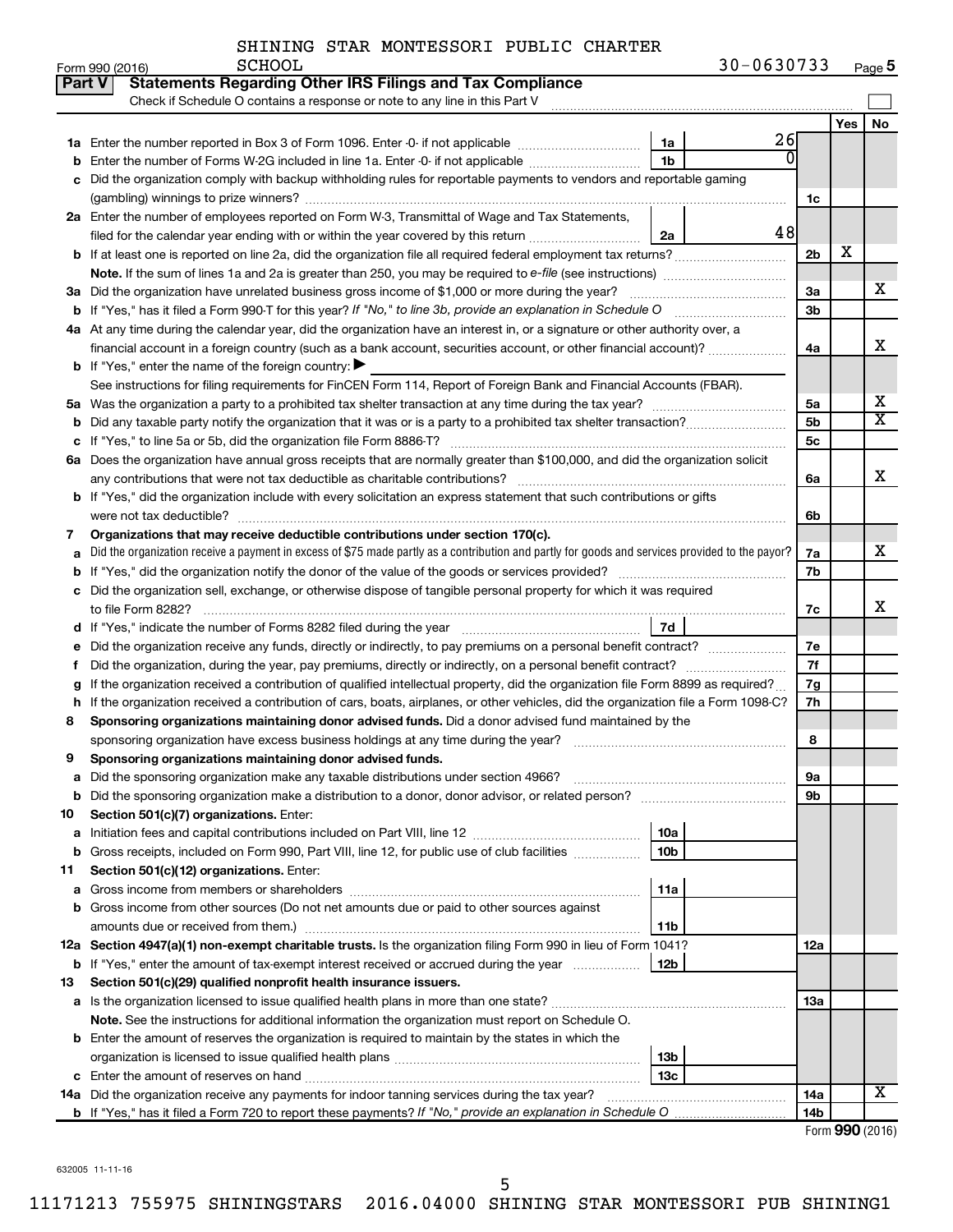|                                   | Part VI Governance, Management, and Disclosure For each "Yes" response to lines 2 through 7b below, and for a "No" response                                                                                                                     |                         |                         |                         |
|-----------------------------------|-------------------------------------------------------------------------------------------------------------------------------------------------------------------------------------------------------------------------------------------------|-------------------------|-------------------------|-------------------------|
|                                   | to line 8a, 8b, or 10b below, describe the circumstances, processes, or changes in Schedule O. See instructions.                                                                                                                                |                         |                         |                         |
|                                   |                                                                                                                                                                                                                                                 |                         |                         | $\overline{\mathbf{X}}$ |
|                                   | <b>Section A. Governing Body and Management</b>                                                                                                                                                                                                 |                         |                         |                         |
|                                   |                                                                                                                                                                                                                                                 |                         | Yes                     | No                      |
|                                   | 1a<br><b>1a</b> Enter the number of voting members of the governing body at the end of the tax year <i>manumum</i>                                                                                                                              | 91                      |                         |                         |
|                                   | If there are material differences in voting rights among members of the governing body, or if the governing                                                                                                                                     |                         |                         |                         |
|                                   | body delegated broad authority to an executive committee or similar committee, explain in Schedule O.                                                                                                                                           |                         |                         |                         |
| b                                 | Enter the number of voting members included in line 1a, above, who are independent<br>1b                                                                                                                                                        | 9                       |                         |                         |
| 2                                 | Did any officer, director, trustee, or key employee have a family relationship or a business relationship with any other                                                                                                                        |                         |                         |                         |
|                                   |                                                                                                                                                                                                                                                 | $\mathbf{2}$            |                         |                         |
| 3                                 | Did the organization delegate control over management duties customarily performed by or under the direct supervision                                                                                                                           |                         |                         |                         |
|                                   |                                                                                                                                                                                                                                                 | 3                       |                         |                         |
| 4                                 | Did the organization make any significant changes to its governing documents since the prior Form 990 was filed?                                                                                                                                | $\overline{\mathbf{4}}$ |                         |                         |
| 5                                 |                                                                                                                                                                                                                                                 | 5                       |                         |                         |
| 6                                 |                                                                                                                                                                                                                                                 | 6                       |                         |                         |
| 7a                                | Did the organization have members, stockholders, or other persons who had the power to elect or appoint one or                                                                                                                                  |                         |                         |                         |
|                                   |                                                                                                                                                                                                                                                 | 7a                      |                         |                         |
| b                                 | Are any governance decisions of the organization reserved to (or subject to approval by) members, stockholders, or                                                                                                                              |                         |                         |                         |
|                                   | persons other than the governing body?                                                                                                                                                                                                          | 7b                      |                         |                         |
| 8                                 | Did the organization contemporaneously document the meetings held or written actions undertaken during the year by the following:                                                                                                               |                         |                         |                         |
| а                                 |                                                                                                                                                                                                                                                 | 8а                      | х                       |                         |
|                                   |                                                                                                                                                                                                                                                 | 8b                      | $\overline{\textbf{x}}$ |                         |
| 9                                 | Is there any officer, director, trustee, or key employee listed in Part VII, Section A, who cannot be reached at the                                                                                                                            |                         |                         |                         |
|                                   | organization's mailing address? If "Yes," provide the names and addresses in Schedule O                                                                                                                                                         | 9                       |                         |                         |
|                                   | Section B. Policies (This Section B requests information about policies not required by the Internal Revenue Code.)                                                                                                                             |                         |                         |                         |
|                                   |                                                                                                                                                                                                                                                 |                         | Yes                     |                         |
|                                   |                                                                                                                                                                                                                                                 | 10a                     |                         |                         |
|                                   | <b>b</b> If "Yes," did the organization have written policies and procedures governing the activities of such chapters, affiliates,                                                                                                             |                         |                         |                         |
|                                   |                                                                                                                                                                                                                                                 |                         |                         |                         |
|                                   |                                                                                                                                                                                                                                                 | 10 <sub>b</sub>         |                         |                         |
|                                   | 11a Has the organization provided a complete copy of this Form 990 to all members of its governing body before filing the form?                                                                                                                 | 11a                     | х                       |                         |
|                                   | Describe in Schedule O the process, if any, used by the organization to review this Form 990.                                                                                                                                                   |                         |                         |                         |
|                                   | Did the organization have a written conflict of interest policy? If "No," go to line 13                                                                                                                                                         | 12a                     |                         |                         |
|                                   | Were officers, directors, or trustees, and key employees required to disclose annually interests that could give rise to conflicts?                                                                                                             | 12b                     |                         |                         |
| с                                 | Did the organization regularly and consistently monitor and enforce compliance with the policy? If "Yes," describe                                                                                                                              |                         |                         |                         |
|                                   | in Schedule O how this was done                                                                                                                                                                                                                 | 12c                     |                         |                         |
|                                   | Did the organization have a written whistleblower policy?                                                                                                                                                                                       | 13                      |                         |                         |
|                                   |                                                                                                                                                                                                                                                 | 14                      | $\overline{\textbf{x}}$ |                         |
|                                   | Did the process for determining compensation of the following persons include a review and approval by independent                                                                                                                              |                         |                         |                         |
|                                   | persons, comparability data, and contemporaneous substantiation of the deliberation and decision?                                                                                                                                               |                         | х                       |                         |
| а                                 |                                                                                                                                                                                                                                                 | <b>15a</b><br>15b       |                         |                         |
| b                                 |                                                                                                                                                                                                                                                 |                         |                         |                         |
|                                   | If "Yes" to line 15a or 15b, describe the process in Schedule O (see instructions).                                                                                                                                                             |                         |                         |                         |
|                                   | 16a Did the organization invest in, contribute assets to, or participate in a joint venture or similar arrangement with a                                                                                                                       | <b>16a</b>              |                         |                         |
|                                   | taxable entity during the year?                                                                                                                                                                                                                 |                         |                         |                         |
|                                   | b If "Yes," did the organization follow a written policy or procedure requiring the organization to evaluate its participation                                                                                                                  |                         |                         |                         |
|                                   | in joint venture arrangements under applicable federal tax law, and take steps to safeguard the organization's                                                                                                                                  | 16b                     |                         |                         |
|                                   | exempt status with respect to such arrangements?                                                                                                                                                                                                |                         |                         |                         |
|                                   | <b>Section C. Disclosure</b>                                                                                                                                                                                                                    |                         |                         |                         |
|                                   | List the states with which a copy of this Form 990 is required to be filed $\blacktriangleright DC$<br>Section 6104 requires an organization to make its Forms 1023 (or 1024 if applicable), 990, and 990-T (Section 501(c)(3)s only) available |                         |                         |                         |
| 12a<br>13<br>14<br>15<br>17<br>18 | for public inspection. Indicate how you made these available. Check all that apply.                                                                                                                                                             |                         |                         |                         |
|                                   | $\lfloor x \rfloor$ Upon request<br>Own website<br>Another's website<br>Other (explain in Schedule O)                                                                                                                                           |                         |                         |                         |
| 19                                | Describe in Schedule O whether (and if so, how) the organization made its governing documents, conflict of interest policy, and financial                                                                                                       |                         |                         |                         |
|                                   | statements available to the public during the tax year.                                                                                                                                                                                         |                         |                         |                         |
| 20                                |                                                                                                                                                                                                                                                 |                         |                         |                         |
|                                   | State the name, address, and telephone number of the person who possesses the organization's books and records:<br>SHINING STARS MONTESSORI PUBLIC CHARTER SCHOOL - 202-723-1467                                                                |                         |                         |                         |
|                                   | 20017<br>1240 RANDOLPH STREET NE, WASHINGTON, DC                                                                                                                                                                                                |                         |                         |                         |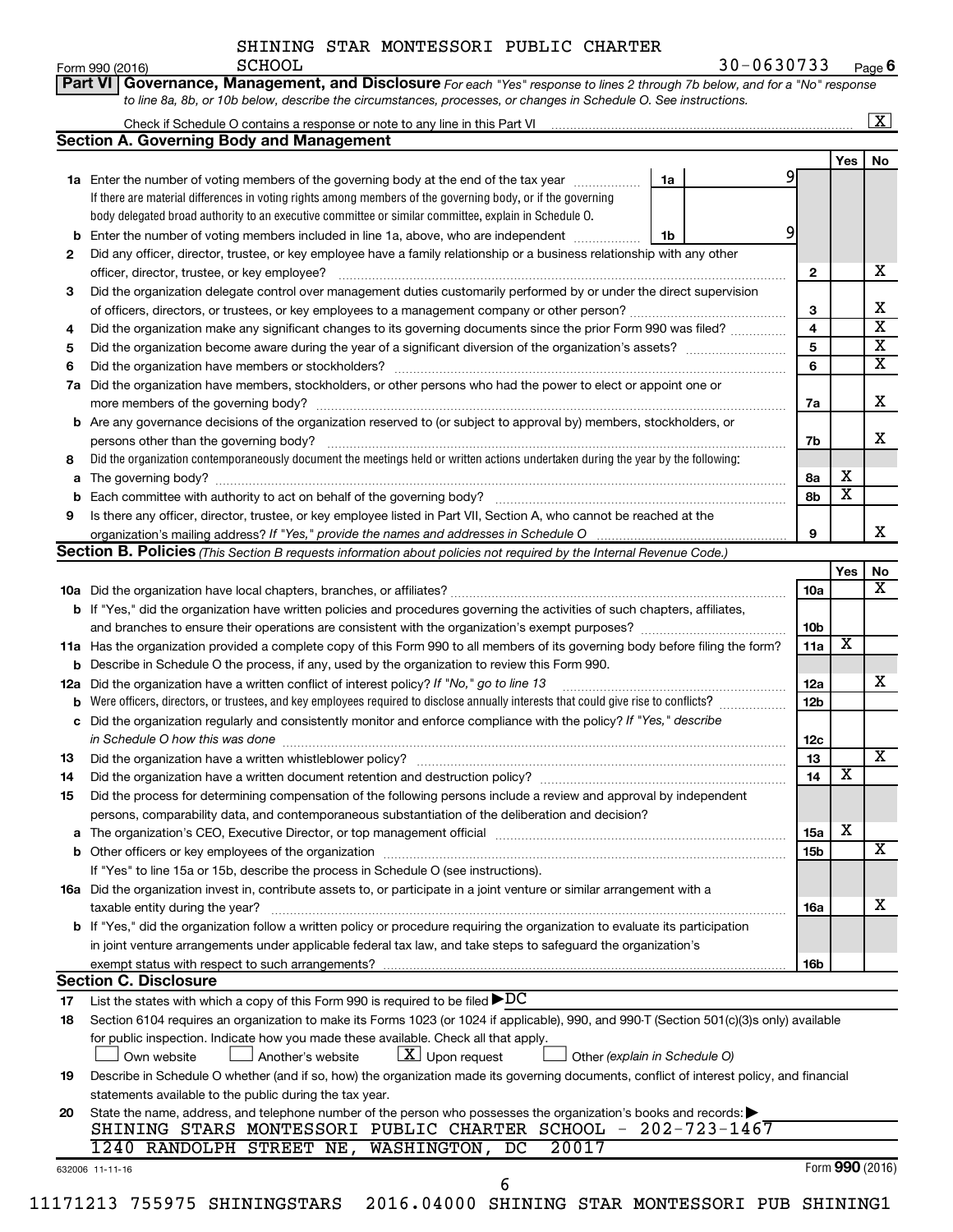Form 990  $(2016)$  SCHOOL

 $\Box$ 

| Part VII Compensation of Officers, Directors, Trustees, Key Employees, Highest Compensated |  |
|--------------------------------------------------------------------------------------------|--|
| <b>Employees, and Independent Contractors</b>                                              |  |

Check if Schedule O contains a response or note to any line in this Part VII

**Section A. Officers, Directors, Trustees, Key Employees, and Highest Compensated Employees**

**1a**  Complete this table for all persons required to be listed. Report compensation for the calendar year ending with or within the organization's tax year.

**•** List all of the organization's current officers, directors, trustees (whether individuals or organizations), regardless of amount of compensation. Enter -0- in columns  $(D)$ ,  $(E)$ , and  $(F)$  if no compensation was paid.

**•** List all of the organization's **current** key employees, if any. See instructions for definition of "key employee."

**•** List the organization's five current highest compensated employees (other than an officer, director, trustee, or key employee) who received reportable compensation (Box 5 of Form W-2 and/or Box 7 of Form 1099-MISC) of more than \$100,000 from the organization and any related organizations.

**•** List all of the organization's former officers, key employees, and highest compensated employees who received more than \$100,000 of reportable compensation from the organization and any related organizations.

**•** List all of the organization's former directors or trustees that received, in the capacity as a former director or trustee of the organization, more than \$10,000 of reportable compensation from the organization and any related organizations.

List persons in the following order: individual trustees or directors; institutional trustees; officers; key employees; highest compensated employees; and former such persons.

|  |  |  | Check this box if neither the organization nor any related organization compensated any current officer, director, or trustee. |  |  |
|--|--|--|--------------------------------------------------------------------------------------------------------------------------------|--|--|
|  |  |  |                                                                                                                                |  |  |

| (A)                                  | (B)               |                                |                                                                  | (C)         |              |                                 |        | (D)             | (E)                          | (F)                   |
|--------------------------------------|-------------------|--------------------------------|------------------------------------------------------------------|-------------|--------------|---------------------------------|--------|-----------------|------------------------------|-----------------------|
| Name and Title                       | Average           |                                | (do not check more than one                                      |             | Position     |                                 |        | Reportable      | Reportable                   | Estimated             |
|                                      | hours per         |                                | box, unless person is both an<br>officer and a director/trustee) |             |              |                                 |        | compensation    | compensation<br>from related | amount of             |
|                                      | week<br>(list any |                                |                                                                  |             |              |                                 |        | from<br>the     | organizations                | other<br>compensation |
|                                      | hours for         |                                |                                                                  |             |              |                                 |        | organization    | (W-2/1099-MISC)              | from the              |
|                                      | related           |                                |                                                                  |             |              |                                 |        | (W-2/1099-MISC) |                              | organization          |
|                                      | organizations     |                                |                                                                  |             |              |                                 |        |                 |                              | and related           |
|                                      | below             | Individual trustee or director | Institutional trustee                                            | Officer     | Key employee | Highest compensated<br>employee | Former |                 |                              | organizations         |
|                                      | line)             |                                |                                                                  |             |              |                                 |        |                 |                              |                       |
| (1) BERIKA BROOMFIELD                | 4.00              |                                |                                                                  |             |              |                                 |        |                 |                              |                       |
| CHAIRMAN                             |                   | $\mathbf X$                    |                                                                  | $\mathbf X$ |              |                                 |        | $\mathbf 0$ .   | 0.                           | $\mathbf 0$ .         |
| (2) KAMAL WRIGHT-CUNNINGHAM, PHD     | 4.00              |                                |                                                                  |             |              |                                 |        |                 |                              |                       |
| VICE CHAIRMAN                        |                   | $\mathbf X$                    |                                                                  | $\rm X$     |              |                                 |        | $\mathbf 0$ .   | $\mathbf 0$ .                | $\mathbf 0$ .         |
| (3) JESSICA PHILLIPS-SILVER PHD      | 4.00              |                                |                                                                  |             |              |                                 |        |                 |                              |                       |
| <b>SECRETARY</b>                     |                   | X                              |                                                                  | $\mathbf X$ |              |                                 |        | $\mathbf 0$ .   | 0.                           | $\mathbf 0$ .         |
| (4) WILLA GOLDEN                     | 2.00              |                                |                                                                  |             |              |                                 |        |                 |                              |                       |
| <b>TRUSTEE</b>                       |                   | $\mathbf X$                    |                                                                  |             |              |                                 |        | 0.              | 0.                           | $\mathbf 0$ .         |
| (5) SHAWN SAMUEL                     | 2.00              |                                |                                                                  |             |              |                                 |        |                 |                              |                       |
| TRUSTEE                              |                   | $\mathbf X$                    |                                                                  |             |              |                                 |        | $\mathbf 0$ .   | 0.                           | $\mathbf 0$ .         |
| (6) DR. REGINA RODRIGUEZ             | 40.00             |                                |                                                                  |             |              |                                 |        |                 |                              |                       |
| EXECUTIVE DIRECTOR                   |                   | X                              |                                                                  | $\mathbf X$ |              |                                 |        | 116,699.        | $\mathbf 0$ .                | $0$ .                 |
| (7) MAIA MCKINNEY                    | 40.00             |                                |                                                                  |             |              |                                 |        |                 |                              |                       |
| DIRECTOR OF STUDENT SUPPORT SERVICES |                   |                                |                                                                  |             |              | $\mathbf X$                     |        | 115,000.        | 0.                           | $\mathbf 0$ .         |
|                                      |                   |                                |                                                                  |             |              |                                 |        |                 |                              |                       |
|                                      |                   |                                |                                                                  |             |              |                                 |        |                 |                              |                       |
|                                      |                   |                                |                                                                  |             |              |                                 |        |                 |                              |                       |
|                                      |                   |                                |                                                                  |             |              |                                 |        |                 |                              |                       |
|                                      |                   |                                |                                                                  |             |              |                                 |        |                 |                              |                       |
|                                      |                   |                                |                                                                  |             |              |                                 |        |                 |                              |                       |
|                                      |                   |                                |                                                                  |             |              |                                 |        |                 |                              |                       |
|                                      |                   |                                |                                                                  |             |              |                                 |        |                 |                              |                       |
|                                      |                   |                                |                                                                  |             |              |                                 |        |                 |                              |                       |
|                                      |                   |                                |                                                                  |             |              |                                 |        |                 |                              |                       |
|                                      |                   |                                |                                                                  |             |              |                                 |        |                 |                              |                       |
|                                      |                   |                                |                                                                  |             |              |                                 |        |                 |                              |                       |
|                                      |                   |                                |                                                                  |             |              |                                 |        |                 |                              |                       |
|                                      |                   |                                |                                                                  |             |              |                                 |        |                 |                              |                       |
|                                      |                   |                                |                                                                  |             |              |                                 |        |                 |                              |                       |
|                                      |                   |                                |                                                                  |             |              |                                 |        |                 |                              |                       |
|                                      |                   |                                |                                                                  |             |              |                                 |        |                 |                              |                       |
|                                      |                   |                                |                                                                  |             |              |                                 |        |                 |                              |                       |
|                                      |                   |                                |                                                                  |             |              |                                 |        |                 |                              |                       |
|                                      |                   |                                |                                                                  |             |              |                                 |        |                 |                              |                       |

632007 11-11-16

Form (2016) **990**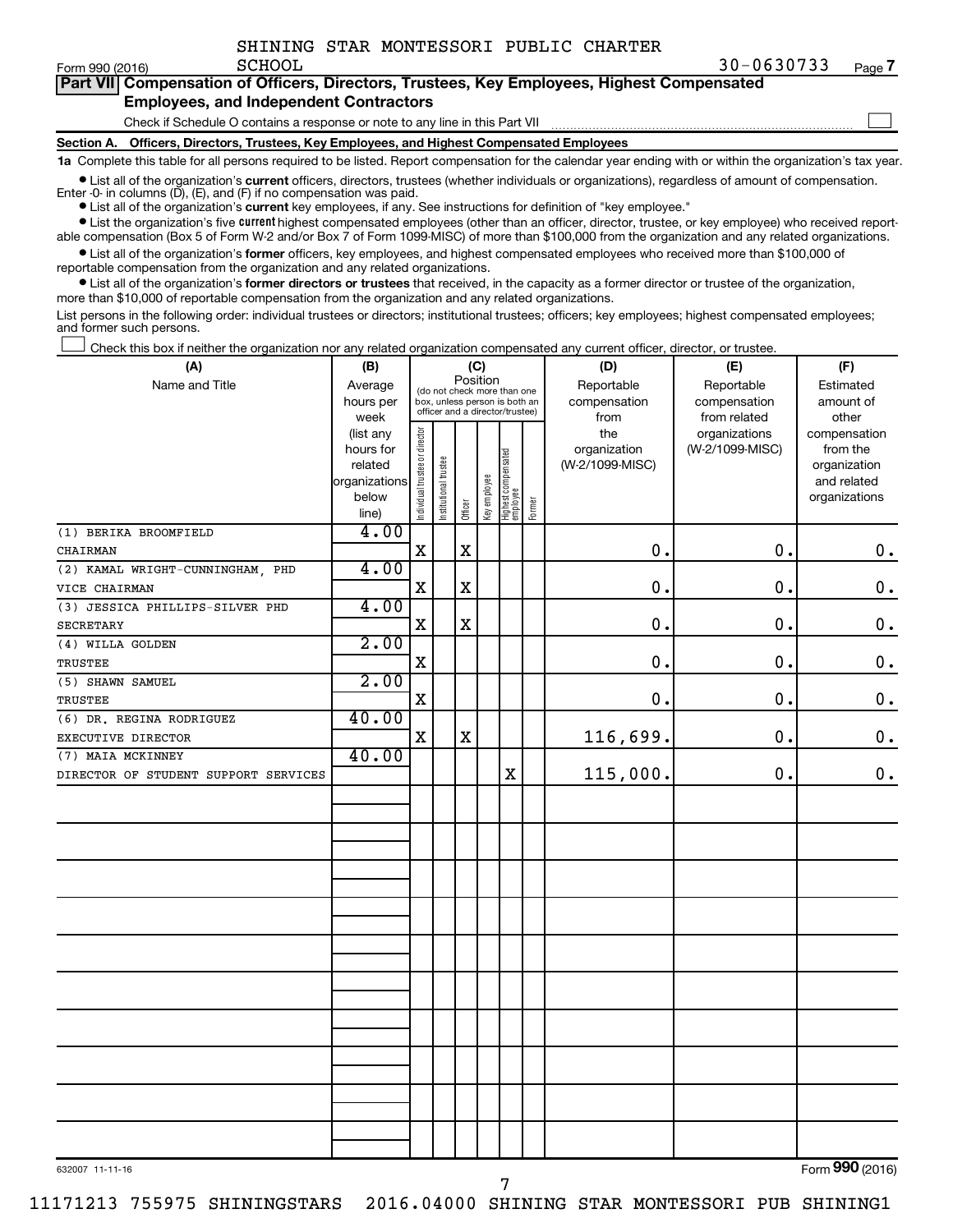|                 | SCHOOL<br>Form 990 (2016)                                                                                                                                                                                                       |                                                         |                                |                                                                                                 |                 |              |                                 |        | DAINING DIAK MUNIBDDUKI PUBILU UAKIBK            | 30-0630733                                                         |          |                                                          | Page 8                               |
|-----------------|---------------------------------------------------------------------------------------------------------------------------------------------------------------------------------------------------------------------------------|---------------------------------------------------------|--------------------------------|-------------------------------------------------------------------------------------------------|-----------------|--------------|---------------------------------|--------|--------------------------------------------------|--------------------------------------------------------------------|----------|----------------------------------------------------------|--------------------------------------|
| <b>Part VII</b> | Section A. Officers, Directors, Trustees, Key Employees, and Highest Compensated Employees (continued)                                                                                                                          |                                                         |                                |                                                                                                 |                 |              |                                 |        |                                                  |                                                                    |          |                                                          |                                      |
|                 | (A)<br>Name and title                                                                                                                                                                                                           | (B)<br>Average<br>hours per<br>week<br>(list any        |                                | (do not check more than one<br>box, unless person is both an<br>officer and a director/trustee) | (C)<br>Position |              |                                 |        | (D)<br>Reportable<br>compensation<br>from<br>the | (E)<br>Reportable<br>compensation<br>from related<br>organizations |          | (F)<br>Estimated<br>amount of<br>other<br>compensation   |                                      |
|                 |                                                                                                                                                                                                                                 | hours for<br>related<br>organizations<br>below<br>line) | Individual trustee or director | Institutional trustee                                                                           | Officer         | Key employee | Highest compensated<br>employee | Former | organization<br>(W-2/1099-MISC)                  | (W-2/1099-MISC)                                                    |          | from the<br>organization<br>and related<br>organizations |                                      |
|                 |                                                                                                                                                                                                                                 |                                                         |                                |                                                                                                 |                 |              |                                 |        |                                                  |                                                                    |          |                                                          |                                      |
|                 |                                                                                                                                                                                                                                 |                                                         |                                |                                                                                                 |                 |              |                                 |        |                                                  |                                                                    |          |                                                          |                                      |
|                 |                                                                                                                                                                                                                                 |                                                         |                                |                                                                                                 |                 |              |                                 |        |                                                  |                                                                    |          |                                                          |                                      |
|                 |                                                                                                                                                                                                                                 |                                                         |                                |                                                                                                 |                 |              |                                 |        |                                                  |                                                                    |          |                                                          |                                      |
|                 |                                                                                                                                                                                                                                 |                                                         |                                |                                                                                                 |                 |              |                                 |        |                                                  |                                                                    |          |                                                          |                                      |
|                 | 1b Sub-total                                                                                                                                                                                                                    |                                                         |                                |                                                                                                 |                 |              |                                 |        | 231,699.                                         |                                                                    | Ο.       |                                                          | $\overline{0}$ .                     |
|                 |                                                                                                                                                                                                                                 |                                                         |                                |                                                                                                 |                 |              |                                 |        | $\overline{0}$ .<br>231,699.                     |                                                                    | σ.<br>σ. |                                                          | $\overline{0}$ .<br>$\overline{0}$ . |
| $\mathbf{2}$    | Total number of individuals (including but not limited to those listed above) who received more than \$100,000 of reportable                                                                                                    |                                                         |                                |                                                                                                 |                 |              |                                 |        |                                                  |                                                                    |          |                                                          |                                      |
|                 | compensation from the organization $\blacktriangleright$                                                                                                                                                                        |                                                         |                                |                                                                                                 |                 |              |                                 |        |                                                  |                                                                    |          | Yes                                                      | 2<br>No                              |
| з               | Did the organization list any former officer, director, or trustee, key employee, or highest compensated employee on<br>line 1a? If "Yes," complete Schedule J for such individual                                              |                                                         |                                |                                                                                                 |                 |              |                                 |        |                                                  |                                                                    |          | З                                                        | X                                    |
| 4               | For any individual listed on line 1a, is the sum of reportable compensation and other compensation from the organization<br>and related organizations greater than \$150,000? If "Yes," complete Schedule J for such individual |                                                         |                                |                                                                                                 |                 |              |                                 |        |                                                  |                                                                    |          | 4                                                        | х                                    |
| 5               | Did any person listed on line 1a receive or accrue compensation from any unrelated organization or individual for services                                                                                                      |                                                         |                                |                                                                                                 |                 |              |                                 |        |                                                  |                                                                    |          | 5                                                        | х                                    |
| 1               | <b>Section B. Independent Contractors</b><br>Complete this table for your five highest compensated independent contractors that received more than \$100,000 of compensation from                                               |                                                         |                                |                                                                                                 |                 |              |                                 |        |                                                  |                                                                    |          |                                                          |                                      |
|                 | the organization. Report compensation for the calendar year ending with or within the organization's tax year.                                                                                                                  |                                                         |                                |                                                                                                 |                 |              |                                 |        |                                                  |                                                                    |          |                                                          |                                      |
|                 | (A)<br>Name and business address                                                                                                                                                                                                |                                                         |                                | <b>NONE</b>                                                                                     |                 |              |                                 |        | (B)<br>Description of services                   |                                                                    |          | (C)<br>Compensation                                      |                                      |
|                 |                                                                                                                                                                                                                                 |                                                         |                                |                                                                                                 |                 |              |                                 |        |                                                  |                                                                    |          |                                                          |                                      |
|                 |                                                                                                                                                                                                                                 |                                                         |                                |                                                                                                 |                 |              |                                 |        |                                                  |                                                                    |          |                                                          |                                      |
|                 |                                                                                                                                                                                                                                 |                                                         |                                |                                                                                                 |                 |              |                                 |        |                                                  |                                                                    |          |                                                          |                                      |
| 2               | Total number of independent contractors (including but not limited to those listed above) who received more than<br>\$100,000 of compensation from the organization                                                             |                                                         |                                |                                                                                                 |                 |              | O                               |        |                                                  |                                                                    |          |                                                          |                                      |
|                 |                                                                                                                                                                                                                                 |                                                         |                                |                                                                                                 |                 |              |                                 |        |                                                  |                                                                    |          | Form 990 (2016)                                          |                                      |

GUITNING GEAR MONERCCORT DUDITG CUIADERD

632008 11-11-16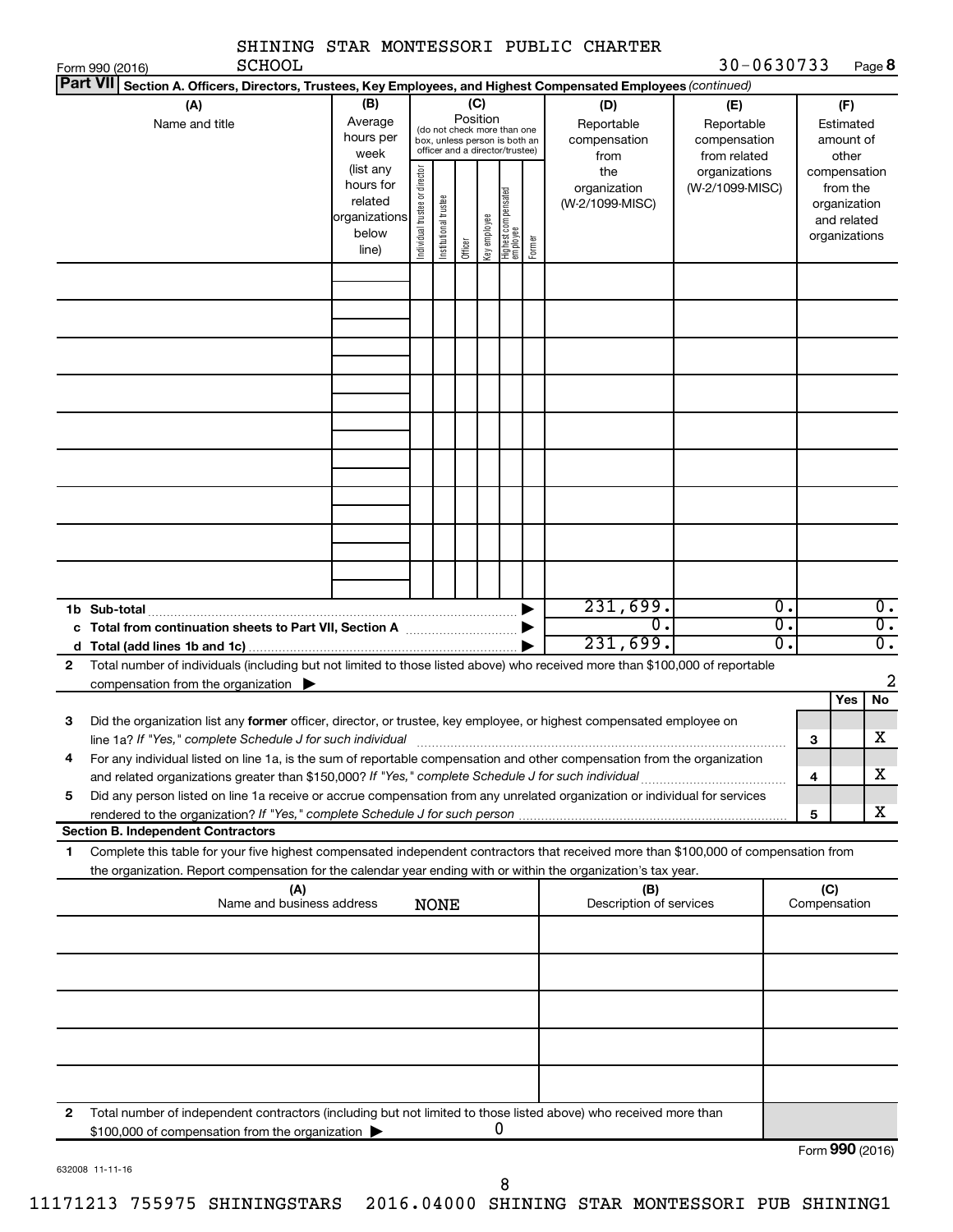| SHINING STAR MONTESSORI PUBLIC CHARTER |  |  |  |  |  |
|----------------------------------------|--|--|--|--|--|
|----------------------------------------|--|--|--|--|--|

|                                                           | <b>Part VIII</b> | <b>Statement of Revenue</b>                                                                                                                                                                                                                                                                                                                                                                                                                                                                                             |                |                                |                                            |                                                 |                                                    |                                                                    |
|-----------------------------------------------------------|------------------|-------------------------------------------------------------------------------------------------------------------------------------------------------------------------------------------------------------------------------------------------------------------------------------------------------------------------------------------------------------------------------------------------------------------------------------------------------------------------------------------------------------------------|----------------|--------------------------------|--------------------------------------------|-------------------------------------------------|----------------------------------------------------|--------------------------------------------------------------------|
|                                                           |                  |                                                                                                                                                                                                                                                                                                                                                                                                                                                                                                                         |                |                                |                                            |                                                 |                                                    |                                                                    |
|                                                           |                  |                                                                                                                                                                                                                                                                                                                                                                                                                                                                                                                         |                |                                | (A)<br>Total revenue                       | (B)<br>Related or<br>exempt function<br>revenue | $\overline{C}$<br>Unrelated<br>business<br>revenue | (D)<br>Revenue excluded<br>from tax under<br>sections<br>512 - 514 |
|                                                           |                  | 1 a Federated campaigns                                                                                                                                                                                                                                                                                                                                                                                                                                                                                                 | 1a             |                                |                                            |                                                 |                                                    |                                                                    |
|                                                           |                  | <b>b</b> Membership dues                                                                                                                                                                                                                                                                                                                                                                                                                                                                                                | 1 <sub>b</sub> |                                |                                            |                                                 |                                                    |                                                                    |
|                                                           |                  | c Fundraising events                                                                                                                                                                                                                                                                                                                                                                                                                                                                                                    | 1 <sub>c</sub> |                                |                                            |                                                 |                                                    |                                                                    |
| Contributions, Gifts, Grants<br>and Other Similar Amounts |                  | d Related organizations                                                                                                                                                                                                                                                                                                                                                                                                                                                                                                 | 1d             |                                |                                            |                                                 |                                                    |                                                                    |
|                                                           |                  | e Government grants (contributions)                                                                                                                                                                                                                                                                                                                                                                                                                                                                                     | 1e             | 182,110.                       |                                            |                                                 |                                                    |                                                                    |
|                                                           |                  | f All other contributions, gifts, grants, and                                                                                                                                                                                                                                                                                                                                                                                                                                                                           |                |                                |                                            |                                                 |                                                    |                                                                    |
|                                                           |                  | similar amounts not included above                                                                                                                                                                                                                                                                                                                                                                                                                                                                                      | 1f             | 12,566.                        |                                            |                                                 |                                                    |                                                                    |
|                                                           | g                | Noncash contributions included in lines 1a-1f: \$                                                                                                                                                                                                                                                                                                                                                                                                                                                                       |                |                                |                                            |                                                 |                                                    |                                                                    |
|                                                           |                  |                                                                                                                                                                                                                                                                                                                                                                                                                                                                                                                         |                |                                | 194,676.                                   |                                                 |                                                    |                                                                    |
|                                                           |                  |                                                                                                                                                                                                                                                                                                                                                                                                                                                                                                                         |                | <b>Business Code</b>           |                                            |                                                 |                                                    |                                                                    |
|                                                           | 2a               | PER PUPIL ALLOTMENT                                                                                                                                                                                                                                                                                                                                                                                                                                                                                                     |                | 900099                         | $3,401,478.$ $3,401,478.$                  |                                                 |                                                    |                                                                    |
|                                                           | b                | <b>MEAL SALES</b>                                                                                                                                                                                                                                                                                                                                                                                                                                                                                                       |                | 900099                         | 31,602.                                    | 31,602.                                         |                                                    |                                                                    |
|                                                           | с                |                                                                                                                                                                                                                                                                                                                                                                                                                                                                                                                         |                |                                |                                            |                                                 |                                                    |                                                                    |
|                                                           | d                | the control of the control of the control of                                                                                                                                                                                                                                                                                                                                                                                                                                                                            |                |                                |                                            |                                                 |                                                    |                                                                    |
| Program Service<br>Revenue                                |                  |                                                                                                                                                                                                                                                                                                                                                                                                                                                                                                                         |                |                                |                                            |                                                 |                                                    |                                                                    |
|                                                           |                  | All other program service revenue                                                                                                                                                                                                                                                                                                                                                                                                                                                                                       |                |                                |                                            |                                                 |                                                    |                                                                    |
|                                                           |                  |                                                                                                                                                                                                                                                                                                                                                                                                                                                                                                                         |                | $\blacktriangleright$          | 3, 433, 080.                               |                                                 |                                                    |                                                                    |
|                                                           | 3                | Investment income (including dividends, interest, and                                                                                                                                                                                                                                                                                                                                                                                                                                                                   |                |                                |                                            |                                                 |                                                    |                                                                    |
|                                                           |                  |                                                                                                                                                                                                                                                                                                                                                                                                                                                                                                                         |                |                                |                                            |                                                 |                                                    |                                                                    |
|                                                           | 4                | Income from investment of tax-exempt bond proceeds                                                                                                                                                                                                                                                                                                                                                                                                                                                                      |                |                                |                                            |                                                 |                                                    |                                                                    |
|                                                           | 5                |                                                                                                                                                                                                                                                                                                                                                                                                                                                                                                                         |                |                                |                                            |                                                 |                                                    |                                                                    |
|                                                           |                  |                                                                                                                                                                                                                                                                                                                                                                                                                                                                                                                         | (i) Real       | (ii) Personal                  |                                            |                                                 |                                                    |                                                                    |
|                                                           |                  | 6 a Gross rents                                                                                                                                                                                                                                                                                                                                                                                                                                                                                                         |                |                                |                                            |                                                 |                                                    |                                                                    |
|                                                           |                  | <b>b</b> Less: rental expenses                                                                                                                                                                                                                                                                                                                                                                                                                                                                                          |                |                                |                                            |                                                 |                                                    |                                                                    |
|                                                           |                  | Rental income or (loss)                                                                                                                                                                                                                                                                                                                                                                                                                                                                                                 |                |                                |                                            |                                                 |                                                    |                                                                    |
|                                                           |                  |                                                                                                                                                                                                                                                                                                                                                                                                                                                                                                                         |                |                                |                                            |                                                 |                                                    |                                                                    |
|                                                           |                  | 7 a Gross amount from sales of                                                                                                                                                                                                                                                                                                                                                                                                                                                                                          | (i) Securities | (ii) Other                     |                                            |                                                 |                                                    |                                                                    |
|                                                           |                  | assets other than inventory                                                                                                                                                                                                                                                                                                                                                                                                                                                                                             |                |                                |                                            |                                                 |                                                    |                                                                    |
|                                                           |                  | <b>b</b> Less: cost or other basis                                                                                                                                                                                                                                                                                                                                                                                                                                                                                      |                |                                |                                            |                                                 |                                                    |                                                                    |
|                                                           |                  | and sales expenses                                                                                                                                                                                                                                                                                                                                                                                                                                                                                                      |                |                                |                                            |                                                 |                                                    |                                                                    |
|                                                           |                  |                                                                                                                                                                                                                                                                                                                                                                                                                                                                                                                         |                |                                |                                            |                                                 |                                                    |                                                                    |
|                                                           |                  |                                                                                                                                                                                                                                                                                                                                                                                                                                                                                                                         |                |                                |                                            |                                                 |                                                    |                                                                    |
| <b>Other Revenue</b>                                      |                  | 8 a Gross income from fundraising events (not<br>including \$<br>$\label{eq:2.1} \frac{1}{\sqrt{2}}\left(\frac{1}{\sqrt{2}}\right)^{2} \left(\frac{1}{\sqrt{2}}\right)^{2} \left(\frac{1}{\sqrt{2}}\right)^{2} \left(\frac{1}{\sqrt{2}}\right)^{2} \left(\frac{1}{\sqrt{2}}\right)^{2} \left(\frac{1}{\sqrt{2}}\right)^{2} \left(\frac{1}{\sqrt{2}}\right)^{2} \left(\frac{1}{\sqrt{2}}\right)^{2} \left(\frac{1}{\sqrt{2}}\right)^{2} \left(\frac{1}{\sqrt{2}}\right)^{2} \left(\frac{1}{\sqrt{2}}\right)^{2} \left(\$ | of             |                                |                                            |                                                 |                                                    |                                                                    |
|                                                           |                  | contributions reported on line 1c). See                                                                                                                                                                                                                                                                                                                                                                                                                                                                                 |                |                                |                                            |                                                 |                                                    |                                                                    |
|                                                           |                  |                                                                                                                                                                                                                                                                                                                                                                                                                                                                                                                         |                |                                |                                            |                                                 |                                                    |                                                                    |
|                                                           |                  | <b>b</b> Less: direct expenses <i></i>                                                                                                                                                                                                                                                                                                                                                                                                                                                                                  | b              |                                |                                            |                                                 |                                                    |                                                                    |
|                                                           |                  | c Net income or (loss) from fundraising events                                                                                                                                                                                                                                                                                                                                                                                                                                                                          |                | .                              |                                            |                                                 |                                                    |                                                                    |
|                                                           |                  | 9 a Gross income from gaming activities. See                                                                                                                                                                                                                                                                                                                                                                                                                                                                            |                |                                |                                            |                                                 |                                                    |                                                                    |
|                                                           |                  |                                                                                                                                                                                                                                                                                                                                                                                                                                                                                                                         |                |                                |                                            |                                                 |                                                    |                                                                    |
|                                                           |                  |                                                                                                                                                                                                                                                                                                                                                                                                                                                                                                                         | $\mathbf b$    |                                |                                            |                                                 |                                                    |                                                                    |
|                                                           |                  | c Net income or (loss) from gaming activities                                                                                                                                                                                                                                                                                                                                                                                                                                                                           |                |                                |                                            |                                                 |                                                    |                                                                    |
|                                                           |                  | 10 a Gross sales of inventory, less returns                                                                                                                                                                                                                                                                                                                                                                                                                                                                             |                |                                |                                            |                                                 |                                                    |                                                                    |
|                                                           |                  |                                                                                                                                                                                                                                                                                                                                                                                                                                                                                                                         |                |                                |                                            |                                                 |                                                    |                                                                    |
|                                                           |                  |                                                                                                                                                                                                                                                                                                                                                                                                                                                                                                                         | $\mathbf{b}$   |                                |                                            |                                                 |                                                    |                                                                    |
|                                                           |                  | c Net income or (loss) from sales of inventory                                                                                                                                                                                                                                                                                                                                                                                                                                                                          |                |                                |                                            |                                                 |                                                    |                                                                    |
|                                                           |                  | Miscellaneous Revenue<br>11 a OTHER REVENUE                                                                                                                                                                                                                                                                                                                                                                                                                                                                             |                | <b>Business Code</b><br>900099 | 10,601.                                    | 10,601.                                         |                                                    |                                                                    |
|                                                           |                  |                                                                                                                                                                                                                                                                                                                                                                                                                                                                                                                         |                |                                |                                            |                                                 |                                                    |                                                                    |
|                                                           | b                | <u>and the company of the company of the company of the company of the company of the company of the company of the company of the company of the company of the company of the company of the company of the company of the com</u>                                                                                                                                                                                                                                                                                    |                |                                |                                            |                                                 |                                                    |                                                                    |
|                                                           | с                |                                                                                                                                                                                                                                                                                                                                                                                                                                                                                                                         |                |                                |                                            |                                                 |                                                    |                                                                    |
|                                                           |                  |                                                                                                                                                                                                                                                                                                                                                                                                                                                                                                                         |                |                                | 10,601.                                    |                                                 |                                                    |                                                                    |
|                                                           | 12               |                                                                                                                                                                                                                                                                                                                                                                                                                                                                                                                         |                |                                | $\blacktriangleright$ 3,638,357.3,443,681. |                                                 | 0.                                                 | $\overline{0}$ .                                                   |
|                                                           |                  |                                                                                                                                                                                                                                                                                                                                                                                                                                                                                                                         |                |                                |                                            |                                                 |                                                    | $F_{\text{Orm}}$ QQN (2016)                                        |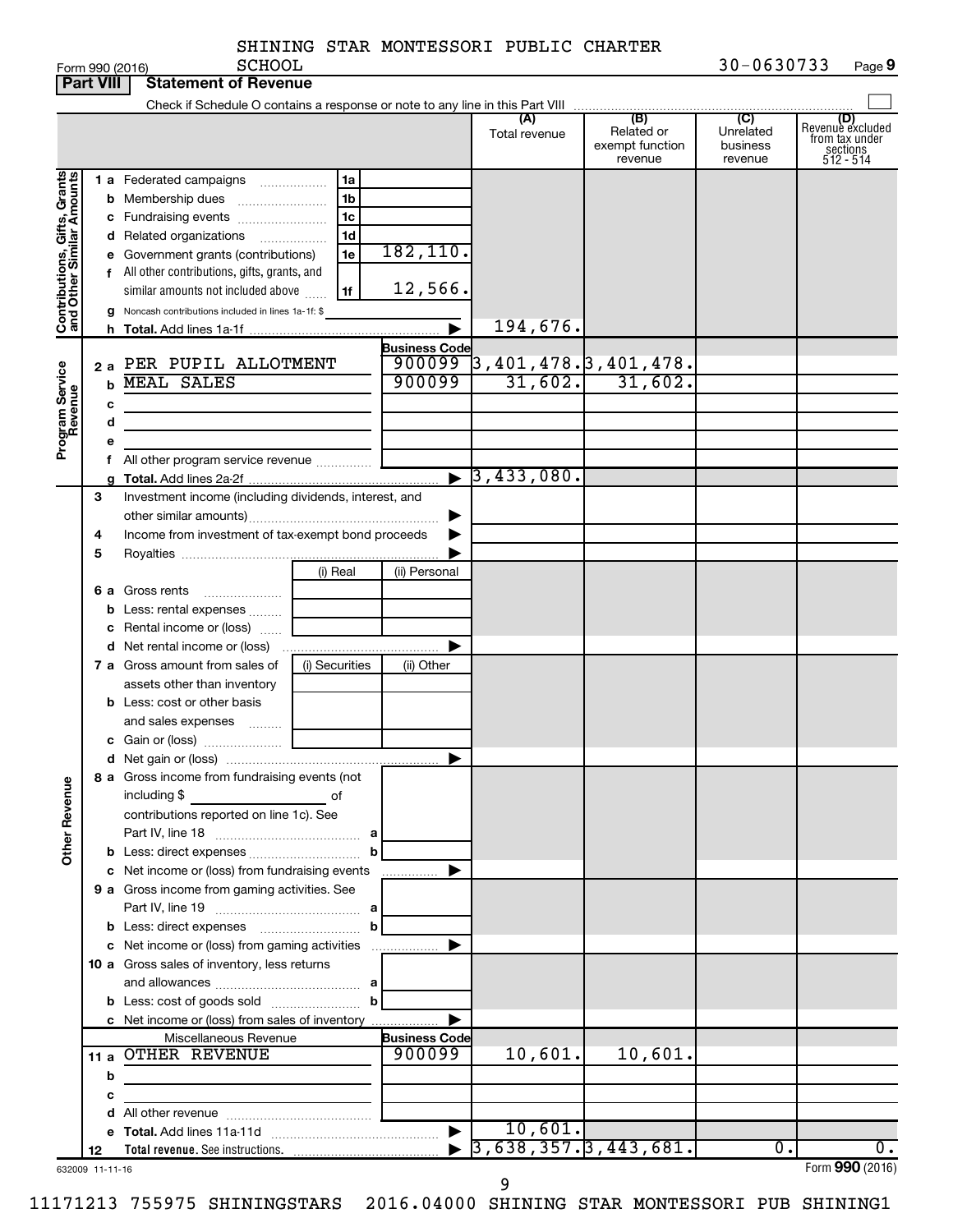|          | Part IX   Statement of Functional Expenses                                                                                 |                         |                                    |                                                      |                                |  |  |  |
|----------|----------------------------------------------------------------------------------------------------------------------------|-------------------------|------------------------------------|------------------------------------------------------|--------------------------------|--|--|--|
|          | Section 501(c)(3) and 501(c)(4) organizations must complete all columns. All other organizations must complete column (A). |                         |                                    |                                                      |                                |  |  |  |
|          | Check if Schedule O contains a response or note to any line in this Part IX                                                |                         |                                    |                                                      | $\vert$ X $\vert$              |  |  |  |
|          | Do not include amounts reported on lines 6b,<br>7b. 8b. 9b. and 10b of Part VIII.                                          | (A)<br>Total expenses   | (B)<br>Program service<br>expenses | $\overline{C}$<br>Management and<br>general expenses | (D)<br>Fundraising<br>expenses |  |  |  |
| 1        | Grants and other assistance to domestic organizations                                                                      |                         |                                    |                                                      |                                |  |  |  |
|          | and domestic governments. See Part IV, line 21                                                                             |                         |                                    |                                                      |                                |  |  |  |
| 2        | Grants and other assistance to domestic                                                                                    |                         |                                    |                                                      |                                |  |  |  |
|          | individuals. See Part IV, line 22                                                                                          |                         |                                    |                                                      |                                |  |  |  |
| 3        | Grants and other assistance to foreign                                                                                     |                         |                                    |                                                      |                                |  |  |  |
|          | organizations, foreign governments, and foreign                                                                            |                         |                                    |                                                      |                                |  |  |  |
|          | individuals. See Part IV, lines 15 and 16                                                                                  |                         |                                    |                                                      |                                |  |  |  |
| 4        | Benefits paid to or for members                                                                                            |                         |                                    |                                                      |                                |  |  |  |
| 5        | Compensation of current officers, directors,                                                                               |                         |                                    |                                                      |                                |  |  |  |
|          | trustees, and key employees                                                                                                |                         |                                    |                                                      |                                |  |  |  |
| 6        | Compensation not included above, to disqualified                                                                           |                         |                                    |                                                      |                                |  |  |  |
|          | persons (as defined under section 4958(f)(1)) and                                                                          |                         |                                    |                                                      |                                |  |  |  |
|          | persons described in section 4958(c)(3)(B)                                                                                 | 1,632,748.              | 1,315,116.                         | 317,632.                                             |                                |  |  |  |
| 7        |                                                                                                                            |                         |                                    |                                                      |                                |  |  |  |
| 8        | Pension plan accruals and contributions (include                                                                           |                         |                                    | 456.                                                 |                                |  |  |  |
| 9        | section 401(k) and 403(b) employer contributions)                                                                          | $\frac{2,244}{115,088}$ | $\frac{1,788}{92,077}$             | 23,011.                                              |                                |  |  |  |
| 10       |                                                                                                                            | 141, 363.               | 114,504.                           | 26,859.                                              |                                |  |  |  |
| 11       | Fees for services (non-employees):                                                                                         |                         |                                    |                                                      |                                |  |  |  |
| a        |                                                                                                                            |                         |                                    |                                                      |                                |  |  |  |
| b        |                                                                                                                            |                         |                                    |                                                      |                                |  |  |  |
|          |                                                                                                                            |                         |                                    |                                                      |                                |  |  |  |
| d        |                                                                                                                            |                         |                                    |                                                      |                                |  |  |  |
|          | Professional fundraising services. See Part IV, line 17                                                                    |                         |                                    |                                                      |                                |  |  |  |
| f        | Investment management fees                                                                                                 |                         |                                    |                                                      |                                |  |  |  |
| g        | Other. (If line 11g amount exceeds 10% of line 25,                                                                         |                         |                                    |                                                      |                                |  |  |  |
|          | column (A) amount, list line 11g expenses on Sch O.)                                                                       | 554,134.                | 403,300.                           | 150,834.                                             |                                |  |  |  |
| 12       |                                                                                                                            |                         |                                    |                                                      |                                |  |  |  |
| 13       |                                                                                                                            | 60,034.                 | 48,028.                            | 12,006.                                              |                                |  |  |  |
| 14       |                                                                                                                            |                         |                                    |                                                      |                                |  |  |  |
| 15       |                                                                                                                            |                         |                                    |                                                      |                                |  |  |  |
| 16       |                                                                                                                            | 905, 387.               | 724, 310.                          | 181,077.                                             |                                |  |  |  |
| 17       | Travel                                                                                                                     |                         |                                    |                                                      |                                |  |  |  |
| 18       | Payments of travel or entertainment expenses                                                                               |                         |                                    |                                                      |                                |  |  |  |
|          | for any federal, state, or local public officials                                                                          |                         |                                    |                                                      |                                |  |  |  |
| 19       | Conferences, conventions, and meetings                                                                                     |                         |                                    |                                                      |                                |  |  |  |
| 20       | Interest                                                                                                                   |                         |                                    |                                                      |                                |  |  |  |
| 21       | Depreciation, depletion, and amortization                                                                                  | 128, 103.               | 102,482.                           | 25,621.                                              |                                |  |  |  |
| 22<br>23 | Insurance                                                                                                                  | 11,525.                 | 9,220.                             | 2,305.                                               |                                |  |  |  |
| 24       | Other expenses. Itemize expenses not covered                                                                               |                         |                                    |                                                      |                                |  |  |  |
|          | above. (List miscellaneous expenses in line 24e. If line                                                                   |                         |                                    |                                                      |                                |  |  |  |
|          | 24e amount exceeds 10% of line 25, column (A)<br>amount, list line 24e expenses on Schedule O.)                            |                         |                                    |                                                      |                                |  |  |  |
| a        | SUPPLIES AND MATERIALS                                                                                                     | 151,850.                | 151,850.                           |                                                      |                                |  |  |  |
| b        | MAINTENANCE AND REPAIRS                                                                                                    | 123,999.                | 99,199.                            | 24,800.                                              |                                |  |  |  |
| C        | UTILITIES                                                                                                                  | 103,653.                | 82,922.                            | 20,731.                                              |                                |  |  |  |
| d        | PROFESSIONAL DEVELOPMEN                                                                                                    | 87,297.                 | 87,297.                            |                                                      |                                |  |  |  |
|          | e All other expenses                                                                                                       | 69,509.                 | 24,677.                            | 44,832.                                              |                                |  |  |  |
| 25       | Total functional expenses. Add lines 1 through 24e                                                                         | 4,086,934.              | 3, 256, 770.                       | 830,164.                                             | $\overline{0}$ .               |  |  |  |
| 26       | Joint costs. Complete this line only if the organization                                                                   |                         |                                    |                                                      |                                |  |  |  |
|          | reported in column (B) joint costs from a combined                                                                         |                         |                                    |                                                      |                                |  |  |  |
|          | educational campaign and fundraising solicitation.                                                                         |                         |                                    |                                                      |                                |  |  |  |
|          | Check here $\blacktriangleright$<br>if following SOP 98-2 (ASC 958-720)                                                    |                         |                                    |                                                      |                                |  |  |  |

632010 11-11-16

Form (2016) **990**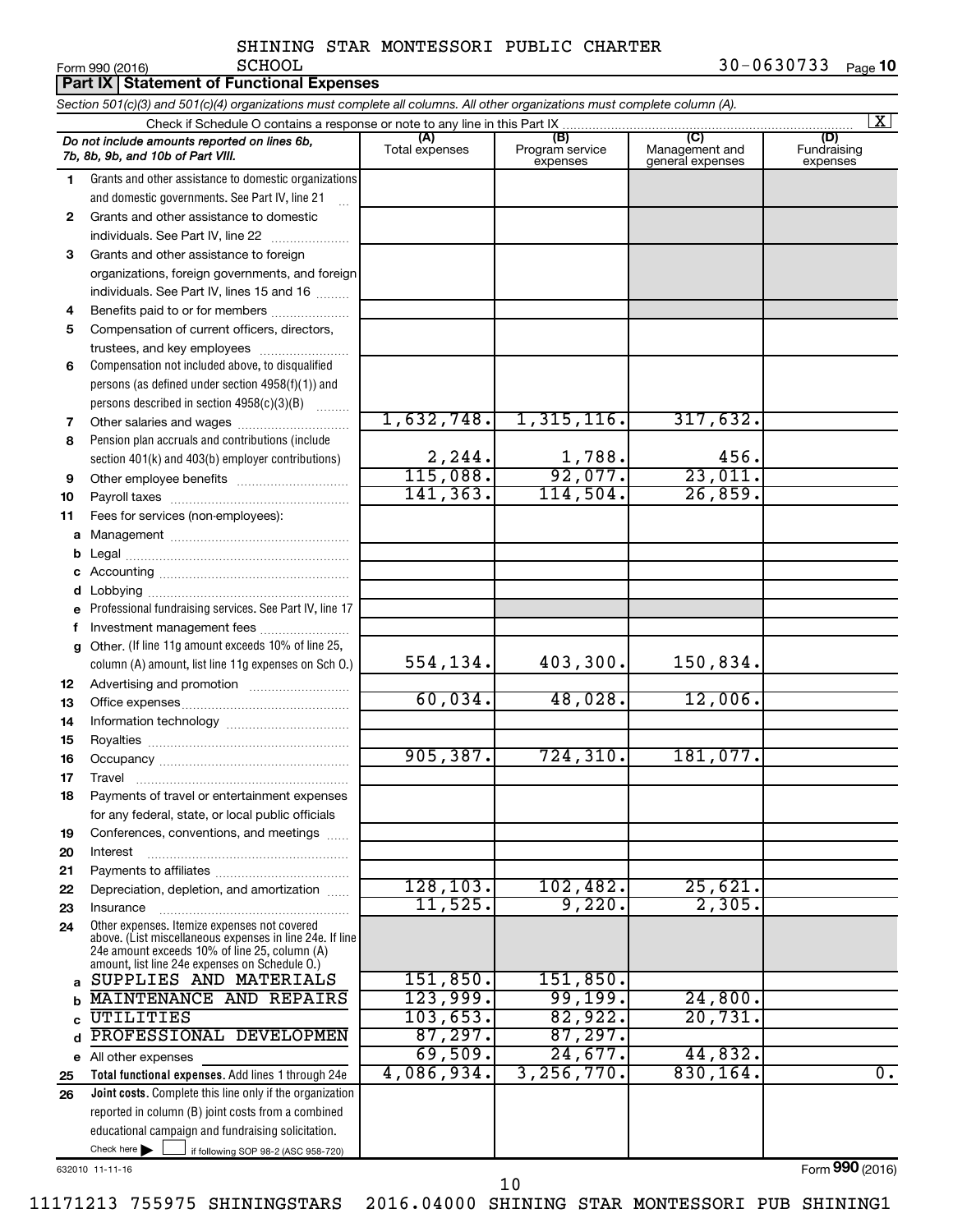| Form 990 (2016) |  |  |
|-----------------|--|--|

|                             | Part X | <b>Balance Sheet</b>                                                                                                                                                                                                           |                 |           |                          |                 |                    |  |  |
|-----------------------------|--------|--------------------------------------------------------------------------------------------------------------------------------------------------------------------------------------------------------------------------------|-----------------|-----------|--------------------------|-----------------|--------------------|--|--|
|                             |        |                                                                                                                                                                                                                                |                 |           |                          |                 |                    |  |  |
|                             |        |                                                                                                                                                                                                                                |                 |           | (A)<br>Beginning of year |                 | (B)<br>End of year |  |  |
|                             | 1      |                                                                                                                                                                                                                                |                 | 429,615.  | 1                        | 386, 297.       |                    |  |  |
|                             | 2      |                                                                                                                                                                                                                                |                 |           |                          | $\mathbf{2}$    |                    |  |  |
|                             | з      |                                                                                                                                                                                                                                |                 |           | З                        |                 |                    |  |  |
|                             | 4      |                                                                                                                                                                                                                                |                 |           | 39, 252.                 | 4               | 21,677.            |  |  |
|                             | 5      | Loans and other receivables from current and former officers, directors,                                                                                                                                                       |                 |           |                          |                 |                    |  |  |
|                             |        | trustees, key employees, and highest compensated employees. Complete                                                                                                                                                           |                 |           |                          |                 |                    |  |  |
|                             |        | Part II of Schedule L                                                                                                                                                                                                          |                 |           | 5                        |                 |                    |  |  |
|                             | 6      | Loans and other receivables from other disqualified persons (as defined under                                                                                                                                                  |                 |           |                          |                 |                    |  |  |
|                             |        | section 4958(f)(1)), persons described in section 4958(c)(3)(B), and contributing                                                                                                                                              |                 |           |                          |                 |                    |  |  |
| Assets                      |        | employers and sponsoring organizations of section 501(c)(9) voluntary                                                                                                                                                          |                 |           |                          |                 |                    |  |  |
|                             |        | employees' beneficiary organizations (see instr). Complete Part II of Sch L                                                                                                                                                    |                 |           |                          | 6               |                    |  |  |
|                             | 7      |                                                                                                                                                                                                                                |                 |           |                          | 7               |                    |  |  |
|                             | 8      |                                                                                                                                                                                                                                |                 |           |                          | 8               |                    |  |  |
|                             | 9      | Prepaid expenses and deferred charges [11] matter continuum matter and referred charges [11] matter continuum matter continuum matter and continuum matter continuum matter continuum matter continuum matter continuum matter |                 |           | 12,330.                  | 9               | 12, 268.           |  |  |
|                             |        | <b>10a</b> Land, buildings, and equipment: cost or other                                                                                                                                                                       |                 |           |                          |                 |                    |  |  |
|                             |        | basis. Complete Part VI of Schedule D  10a                                                                                                                                                                                     |                 | 420,336.  |                          |                 |                    |  |  |
|                             |        |                                                                                                                                                                                                                                | 10 <sub>b</sub> | 130, 171. | 71,589.                  | 10 <sub>c</sub> | 290,165.           |  |  |
|                             | 11     |                                                                                                                                                                                                                                |                 |           |                          | 11              |                    |  |  |
|                             | 12     |                                                                                                                                                                                                                                |                 |           |                          | 12              |                    |  |  |
|                             | 13     |                                                                                                                                                                                                                                |                 | 13        |                          |                 |                    |  |  |
|                             | 14     |                                                                                                                                                                                                                                |                 | 14        |                          |                 |                    |  |  |
|                             | 15     |                                                                                                                                                                                                                                | 60,667.         | 15        | 137, 167.                |                 |                    |  |  |
|                             | 16     |                                                                                                                                                                                                                                |                 |           | 613,453.                 | 16              | 847,574.           |  |  |
|                             | 17     |                                                                                                                                                                                                                                |                 | 236, 215. | 17                       | 790, 177.       |                    |  |  |
|                             | 18     |                                                                                                                                                                                                                                |                 |           |                          | 18              |                    |  |  |
|                             | 19     |                                                                                                                                                                                                                                |                 |           |                          | 19              | 52, 283.           |  |  |
|                             | 20     |                                                                                                                                                                                                                                |                 |           |                          | 20              |                    |  |  |
|                             | 21     | Escrow or custodial account liability. Complete Part IV of Schedule D                                                                                                                                                          |                 |           |                          | 21              |                    |  |  |
|                             | 22     | Loans and other payables to current and former officers, directors, trustees,                                                                                                                                                  |                 |           |                          |                 |                    |  |  |
| Liabilities                 |        | key employees, highest compensated employees, and disqualified persons.                                                                                                                                                        |                 |           |                          |                 |                    |  |  |
|                             |        |                                                                                                                                                                                                                                |                 |           |                          | 22              |                    |  |  |
|                             | 23     | Secured mortgages and notes payable to unrelated third parties                                                                                                                                                                 |                 |           |                          | 23              |                    |  |  |
|                             | 24     |                                                                                                                                                                                                                                |                 |           |                          | 24              |                    |  |  |
|                             | 25     | Other liabilities (including federal income tax, payables to related third                                                                                                                                                     |                 |           |                          |                 |                    |  |  |
|                             |        | parties, and other liabilities not included on lines 17-24). Complete Part X of                                                                                                                                                |                 |           |                          |                 |                    |  |  |
|                             |        | Schedule D                                                                                                                                                                                                                     |                 |           | 0.                       | 25              | 76,453.            |  |  |
|                             | 26     | Total liabilities. Add lines 17 through 25                                                                                                                                                                                     |                 |           | 236, 215.                | 26              | 918, 913.          |  |  |
|                             |        | Organizations that follow SFAS 117 (ASC 958), check here $\blacktriangleright \begin{array}{c} \boxed{X} \\ \end{array}$ and                                                                                                   |                 |           |                          |                 |                    |  |  |
|                             |        | complete lines 27 through 29, and lines 33 and 34.                                                                                                                                                                             |                 |           |                          |                 |                    |  |  |
|                             | 27     |                                                                                                                                                                                                                                |                 |           | 377,238.                 | 27              | $-71,339.$         |  |  |
|                             | 28     |                                                                                                                                                                                                                                |                 |           |                          | 28              |                    |  |  |
|                             | 29     | Permanently restricted net assets                                                                                                                                                                                              |                 |           |                          | 29              |                    |  |  |
|                             |        | Organizations that do not follow SFAS 117 (ASC 958), check here ▶ □                                                                                                                                                            |                 |           |                          |                 |                    |  |  |
|                             |        | and complete lines 30 through 34.                                                                                                                                                                                              |                 |           |                          |                 |                    |  |  |
|                             | 30     |                                                                                                                                                                                                                                |                 |           |                          | 30              |                    |  |  |
|                             | 31     | Paid-in or capital surplus, or land, building, or equipment fund                                                                                                                                                               |                 |           |                          | 31              |                    |  |  |
| Net Assets or Fund Balances | 32     | Retained earnings, endowment, accumulated income, or other funds                                                                                                                                                               |                 |           |                          | 32              |                    |  |  |
|                             | 33     |                                                                                                                                                                                                                                |                 |           | 377, 238.                | 33              | $-71, 339.$        |  |  |
|                             | 34     |                                                                                                                                                                                                                                |                 |           | 613,453.                 | 34              | 847,574.           |  |  |

Form (2016) **990**

632011 11-11-16

11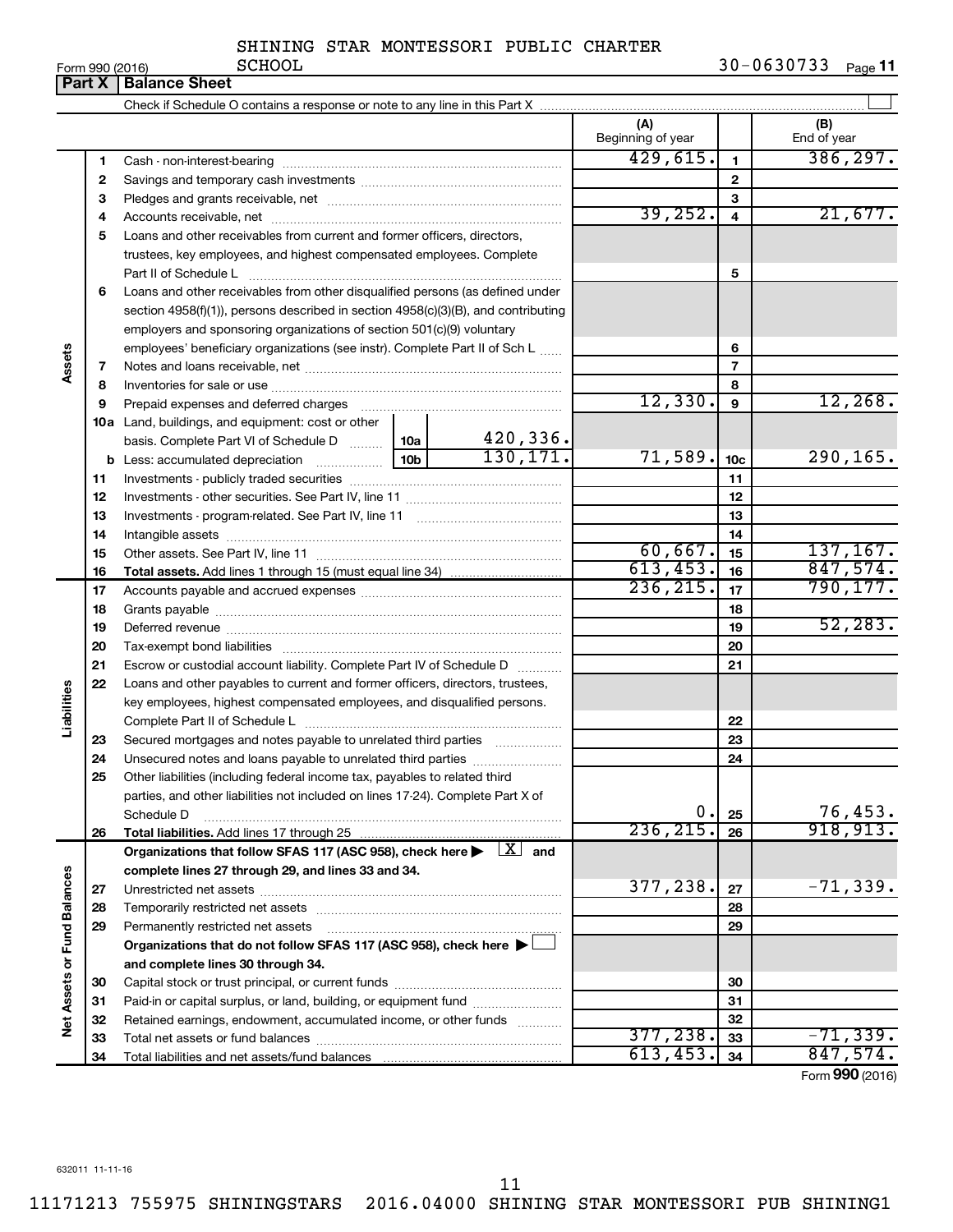|  | SHINING STAR MONTESSORI PUBLIC CHARTER |  |  |
|--|----------------------------------------|--|--|
|--|----------------------------------------|--|--|

|    | <b>SCHOOL</b><br>Form 990 (2016)                                                                                                |                | 30-0630733 Page 12 |     |                  |
|----|---------------------------------------------------------------------------------------------------------------------------------|----------------|--------------------|-----|------------------|
|    | Part XI   Reconciliation of Net Assets                                                                                          |                |                    |     |                  |
|    |                                                                                                                                 |                |                    |     |                  |
|    |                                                                                                                                 |                |                    |     |                  |
| 1  |                                                                                                                                 | $\mathbf{1}$   | 3,638,357.         |     |                  |
| 2  |                                                                                                                                 | $\mathbf{2}$   | 4,086,934.         |     |                  |
| 3  | Revenue less expenses. Subtract line 2 from line 1                                                                              | $\mathbf{3}$   | $-448,577.$        |     |                  |
| 4  |                                                                                                                                 | $\overline{4}$ |                    |     | 377, 238.        |
| 5  |                                                                                                                                 | 5              |                    |     |                  |
| 6  | Donated services and use of facilities                                                                                          | 6              |                    |     |                  |
| 7  | Investment expenses                                                                                                             | $\overline{7}$ |                    |     |                  |
| 8  | Prior period adjustments www.communication.communication.com/news/communications/communications/communications                  | 8              |                    |     |                  |
| 9  |                                                                                                                                 | 9              |                    |     | $\overline{0}$ . |
| 10 | Net assets or fund balances at end of year. Combine lines 3 through 9 (must equal Part X, line 33,                              |                |                    |     |                  |
|    | column (B))                                                                                                                     | 10             |                    |     | $-71, 339.$      |
|    | Part XII Financial Statements and Reporting                                                                                     |                |                    |     |                  |
|    |                                                                                                                                 |                |                    |     |                  |
|    |                                                                                                                                 |                |                    | Yes | <b>No</b>        |
| 1  | Accounting method used to prepare the Form 990: $X$ Cash<br>$\Box$ Accrual<br>Other                                             |                |                    |     |                  |
|    | If the organization changed its method of accounting from a prior year or checked "Other," explain in Schedule O.               |                |                    |     |                  |
|    | 2a Were the organization's financial statements compiled or reviewed by an independent accountant?                              |                | 2a                 | х   |                  |
|    | If "Yes," check a box below to indicate whether the financial statements for the year were compiled or reviewed on a            |                |                    |     |                  |
|    | separate basis, consolidated basis, or both:                                                                                    |                |                    |     |                  |
|    | $ \mathbf{X} $ Separate basis<br>Consolidated basis<br>Both consolidated and separate basis                                     |                |                    |     |                  |
|    |                                                                                                                                 |                | 2 <sub>b</sub>     | х   |                  |
|    | If "Yes," check a box below to indicate whether the financial statements for the year were audited on a separate basis,         |                |                    |     |                  |
|    | consolidated basis, or both:                                                                                                    |                |                    |     |                  |
|    | $ \mathbf{X} $ Separate basis<br>Consolidated basis<br>Both consolidated and separate basis                                     |                |                    |     |                  |
|    | c If "Yes" to line 2a or 2b, does the organization have a committee that assumes responsibility for oversight of the audit,     |                |                    |     |                  |
|    |                                                                                                                                 |                | 2c                 |     | x                |
|    | If the organization changed either its oversight process or selection process during the tax year, explain in Schedule O.       |                |                    |     |                  |
|    | 3a As a result of a federal award, was the organization required to undergo an audit or audits as set forth in the Single Audit |                |                    |     |                  |
|    |                                                                                                                                 |                | За                 |     | x                |
|    | b If "Yes," did the organization undergo the required audit or audits? If the organization did not undergo the required audit   |                |                    |     |                  |
|    |                                                                                                                                 |                | 3 <sub>b</sub>     |     |                  |

Form (2016) **990**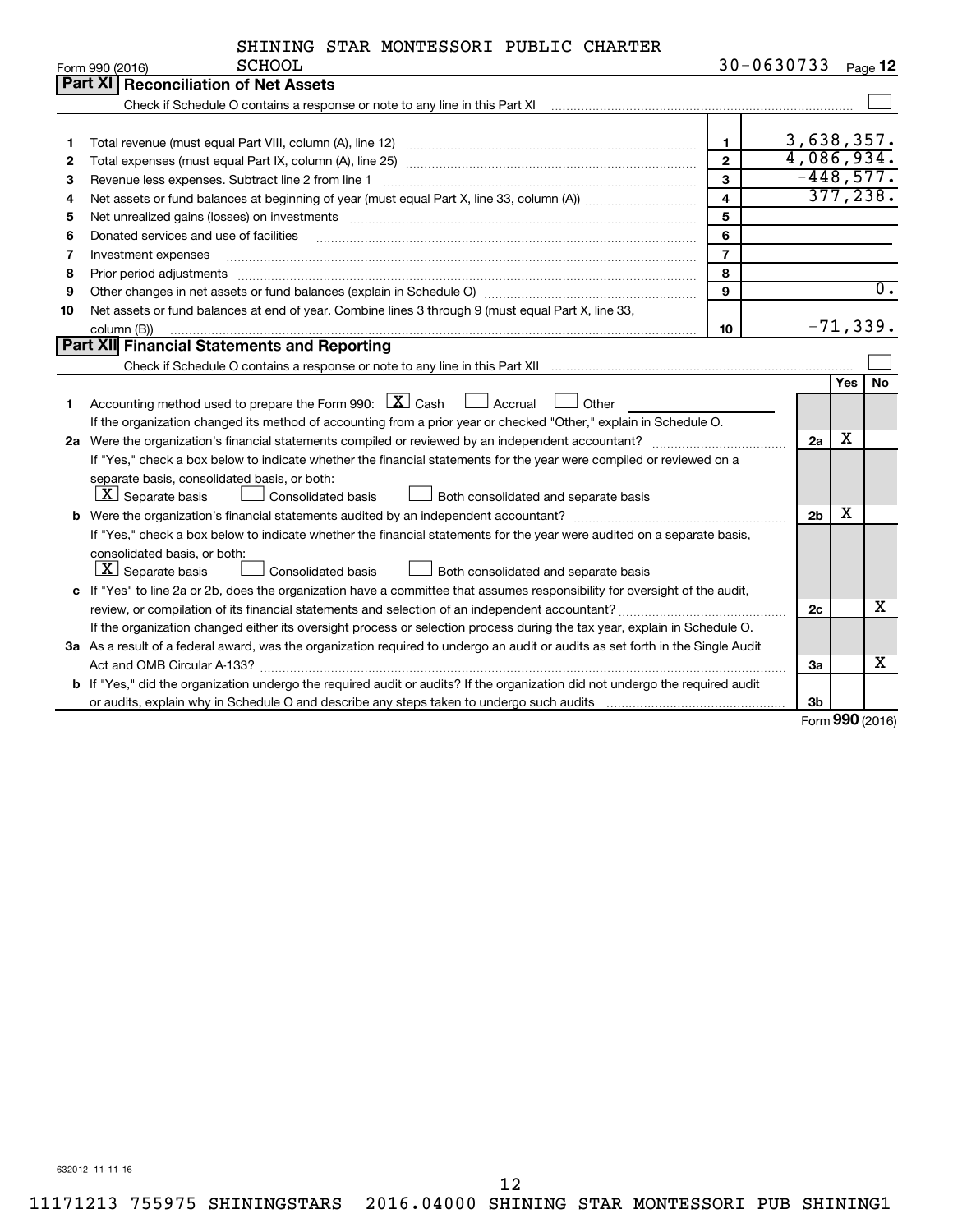| <b>SCHEDULE A</b>                                                                                                                                                       |                                                                                                                                  |                                                                        |                                                                                                                                                                                                                                                                                  |     |                                                                | OMB No. 1545-0047                     |  |                                            |
|-------------------------------------------------------------------------------------------------------------------------------------------------------------------------|----------------------------------------------------------------------------------------------------------------------------------|------------------------------------------------------------------------|----------------------------------------------------------------------------------------------------------------------------------------------------------------------------------------------------------------------------------------------------------------------------------|-----|----------------------------------------------------------------|---------------------------------------|--|--------------------------------------------|
| (Form 990 or 990-EZ)                                                                                                                                                    | <b>Public Charity Status and Public Support</b><br>Complete if the organization is a section 501(c)(3) organization or a section |                                                                        |                                                                                                                                                                                                                                                                                  |     |                                                                |                                       |  |                                            |
|                                                                                                                                                                         |                                                                                                                                  |                                                                        | 4947(a)(1) nonexempt charitable trust.                                                                                                                                                                                                                                           |     |                                                                |                                       |  |                                            |
| Department of the Treasury<br>Internal Revenue Service                                                                                                                  |                                                                                                                                  |                                                                        | Attach to Form 990 or Form 990-EZ.                                                                                                                                                                                                                                               |     |                                                                |                                       |  | <b>Open to Public</b><br><b>Inspection</b> |
| Information about Schedule A (Form 990 or 990-EZ) and its instructions is at WWW.irs.gov/form990.<br>SHINING STAR MONTESSORI PUBLIC CHARTER<br>Name of the organization |                                                                                                                                  |                                                                        |                                                                                                                                                                                                                                                                                  |     |                                                                | <b>Employer identification number</b> |  |                                            |
|                                                                                                                                                                         | <b>SCHOOL</b>                                                                                                                    |                                                                        |                                                                                                                                                                                                                                                                                  |     |                                                                |                                       |  | 30-0630733                                 |
| Part I                                                                                                                                                                  |                                                                                                                                  |                                                                        | Reason for Public Charity Status (All organizations must complete this part.) See instructions.                                                                                                                                                                                  |     |                                                                |                                       |  |                                            |
|                                                                                                                                                                         |                                                                                                                                  |                                                                        | The organization is not a private foundation because it is: (For lines 1 through 12, check only one box.)                                                                                                                                                                        |     |                                                                |                                       |  |                                            |
| 1                                                                                                                                                                       |                                                                                                                                  |                                                                        | A church, convention of churches, or association of churches described in section 170(b)(1)(A)(i).                                                                                                                                                                               |     |                                                                |                                       |  |                                            |
| <u>x</u><br>2                                                                                                                                                           |                                                                                                                                  |                                                                        | A school described in section 170(b)(1)(A)(ii). (Attach Schedule E (Form 990 or 990-EZ).)                                                                                                                                                                                        |     |                                                                |                                       |  |                                            |
| 3                                                                                                                                                                       |                                                                                                                                  |                                                                        | A hospital or a cooperative hospital service organization described in section 170(b)(1)(A)(iii).                                                                                                                                                                                |     |                                                                |                                       |  |                                            |
| 4                                                                                                                                                                       |                                                                                                                                  |                                                                        | A medical research organization operated in conjunction with a hospital described in section 170(b)(1)(A)(iii). Enter the hospital's name,                                                                                                                                       |     |                                                                |                                       |  |                                            |
| city, and state:                                                                                                                                                        |                                                                                                                                  |                                                                        |                                                                                                                                                                                                                                                                                  |     |                                                                |                                       |  |                                            |
| 5                                                                                                                                                                       |                                                                                                                                  |                                                                        | An organization operated for the benefit of a college or university owned or operated by a governmental unit described in                                                                                                                                                        |     |                                                                |                                       |  |                                            |
|                                                                                                                                                                         |                                                                                                                                  | section 170(b)(1)(A)(iv). (Complete Part II.)                          |                                                                                                                                                                                                                                                                                  |     |                                                                |                                       |  |                                            |
| 6<br>7                                                                                                                                                                  |                                                                                                                                  |                                                                        | A federal, state, or local government or governmental unit described in section 170(b)(1)(A)(v).<br>An organization that normally receives a substantial part of its support from a governmental unit or from the general public described in                                    |     |                                                                |                                       |  |                                            |
|                                                                                                                                                                         |                                                                                                                                  | section 170(b)(1)(A)(vi). (Complete Part II.)                          |                                                                                                                                                                                                                                                                                  |     |                                                                |                                       |  |                                            |
| 8                                                                                                                                                                       |                                                                                                                                  |                                                                        | A community trust described in section 170(b)(1)(A)(vi). (Complete Part II.)                                                                                                                                                                                                     |     |                                                                |                                       |  |                                            |
| 9                                                                                                                                                                       |                                                                                                                                  |                                                                        | An agricultural research organization described in section 170(b)(1)(A)(ix) operated in conjunction with a land-grant college                                                                                                                                                    |     |                                                                |                                       |  |                                            |
|                                                                                                                                                                         |                                                                                                                                  |                                                                        | or university or a non-land-grant college of agriculture (see instructions). Enter the name, city, and state of the college or                                                                                                                                                   |     |                                                                |                                       |  |                                            |
| university:                                                                                                                                                             |                                                                                                                                  |                                                                        |                                                                                                                                                                                                                                                                                  |     |                                                                |                                       |  |                                            |
| 10                                                                                                                                                                      |                                                                                                                                  |                                                                        | An organization that normally receives: (1) more than 33 1/3% of its support from contributions, membership fees, and gross receipts from                                                                                                                                        |     |                                                                |                                       |  |                                            |
|                                                                                                                                                                         |                                                                                                                                  |                                                                        | activities related to its exempt functions - subject to certain exceptions, and (2) no more than 33 1/3% of its support from gross investment                                                                                                                                    |     |                                                                |                                       |  |                                            |
|                                                                                                                                                                         |                                                                                                                                  |                                                                        | income and unrelated business taxable income (less section 511 tax) from businesses acquired by the organization after June 30, 1975.                                                                                                                                            |     |                                                                |                                       |  |                                            |
|                                                                                                                                                                         |                                                                                                                                  | See section 509(a)(2). (Complete Part III.)                            |                                                                                                                                                                                                                                                                                  |     |                                                                |                                       |  |                                            |
| 11                                                                                                                                                                      |                                                                                                                                  |                                                                        | An organization organized and operated exclusively to test for public safety. See section 509(a)(4).                                                                                                                                                                             |     |                                                                |                                       |  |                                            |
| 12                                                                                                                                                                      |                                                                                                                                  |                                                                        | An organization organized and operated exclusively for the benefit of, to perform the functions of, or to carry out the purposes of one or<br>more publicly supported organizations described in section 509(a)(1) or section 509(a)(2). See section 509(a)(3). Check the box in |     |                                                                |                                       |  |                                            |
|                                                                                                                                                                         |                                                                                                                                  |                                                                        | lines 12a through 12d that describes the type of supporting organization and complete lines 12e, 12f, and 12g.                                                                                                                                                                   |     |                                                                |                                       |  |                                            |
| a                                                                                                                                                                       |                                                                                                                                  |                                                                        | Type I. A supporting organization operated, supervised, or controlled by its supported organization(s), typically by giving                                                                                                                                                      |     |                                                                |                                       |  |                                            |
|                                                                                                                                                                         |                                                                                                                                  |                                                                        | the supported organization(s) the power to regularly appoint or elect a majority of the directors or trustees of the supporting                                                                                                                                                  |     |                                                                |                                       |  |                                            |
|                                                                                                                                                                         |                                                                                                                                  | organization. You must complete Part IV, Sections A and B.             |                                                                                                                                                                                                                                                                                  |     |                                                                |                                       |  |                                            |
| b                                                                                                                                                                       |                                                                                                                                  |                                                                        | Type II. A supporting organization supervised or controlled in connection with its supported organization(s), by having                                                                                                                                                          |     |                                                                |                                       |  |                                            |
|                                                                                                                                                                         |                                                                                                                                  |                                                                        | control or management of the supporting organization vested in the same persons that control or manage the supported                                                                                                                                                             |     |                                                                |                                       |  |                                            |
|                                                                                                                                                                         |                                                                                                                                  |                                                                        | organization(s). You must complete Part IV, Sections A and C.                                                                                                                                                                                                                    |     |                                                                |                                       |  |                                            |
| с                                                                                                                                                                       |                                                                                                                                  |                                                                        | Type III functionally integrated. A supporting organization operated in connection with, and functionally integrated with,                                                                                                                                                       |     |                                                                |                                       |  |                                            |
|                                                                                                                                                                         |                                                                                                                                  |                                                                        | its supported organization(s) (see instructions). You must complete Part IV, Sections A, D, and E.                                                                                                                                                                               |     |                                                                |                                       |  |                                            |
| d                                                                                                                                                                       |                                                                                                                                  |                                                                        | Type III non-functionally integrated. A supporting organization operated in connection with its supported organization(s)                                                                                                                                                        |     |                                                                |                                       |  |                                            |
|                                                                                                                                                                         |                                                                                                                                  |                                                                        | that is not functionally integrated. The organization generally must satisfy a distribution requirement and an attentiveness<br>requirement (see instructions). You must complete Part IV, Sections A and D, and Part V.                                                         |     |                                                                |                                       |  |                                            |
| е                                                                                                                                                                       |                                                                                                                                  |                                                                        | Check this box if the organization received a written determination from the IRS that it is a Type I, Type II, Type III                                                                                                                                                          |     |                                                                |                                       |  |                                            |
|                                                                                                                                                                         |                                                                                                                                  |                                                                        | functionally integrated, or Type III non-functionally integrated supporting organization.                                                                                                                                                                                        |     |                                                                |                                       |  |                                            |
| f Enter the number of supported organizations                                                                                                                           |                                                                                                                                  |                                                                        |                                                                                                                                                                                                                                                                                  |     |                                                                |                                       |  |                                            |
| g                                                                                                                                                                       |                                                                                                                                  | Provide the following information about the supported organization(s). |                                                                                                                                                                                                                                                                                  |     |                                                                |                                       |  |                                            |
| (i) Name of supported                                                                                                                                                   |                                                                                                                                  | (ii) EIN                                                               | (iii) Type of organization<br>(described on lines 1-10                                                                                                                                                                                                                           |     | (iv) Is the organization listed<br>in your governing document? | (v) Amount of monetary                |  | (vi) Amount of other                       |
| organization                                                                                                                                                            |                                                                                                                                  |                                                                        | above (see instructions))                                                                                                                                                                                                                                                        | Yes | No                                                             | support (see instructions)            |  | support (see instructions)                 |
|                                                                                                                                                                         |                                                                                                                                  |                                                                        |                                                                                                                                                                                                                                                                                  |     |                                                                |                                       |  |                                            |
|                                                                                                                                                                         |                                                                                                                                  |                                                                        |                                                                                                                                                                                                                                                                                  |     |                                                                |                                       |  |                                            |
|                                                                                                                                                                         |                                                                                                                                  |                                                                        |                                                                                                                                                                                                                                                                                  |     |                                                                |                                       |  |                                            |
|                                                                                                                                                                         |                                                                                                                                  |                                                                        |                                                                                                                                                                                                                                                                                  |     |                                                                |                                       |  |                                            |
|                                                                                                                                                                         |                                                                                                                                  |                                                                        |                                                                                                                                                                                                                                                                                  |     |                                                                |                                       |  |                                            |
|                                                                                                                                                                         |                                                                                                                                  |                                                                        |                                                                                                                                                                                                                                                                                  |     |                                                                |                                       |  |                                            |
|                                                                                                                                                                         |                                                                                                                                  |                                                                        |                                                                                                                                                                                                                                                                                  |     |                                                                |                                       |  |                                            |
|                                                                                                                                                                         |                                                                                                                                  |                                                                        |                                                                                                                                                                                                                                                                                  |     |                                                                |                                       |  |                                            |
|                                                                                                                                                                         |                                                                                                                                  |                                                                        |                                                                                                                                                                                                                                                                                  |     |                                                                |                                       |  |                                            |
| Total                                                                                                                                                                   |                                                                                                                                  |                                                                        |                                                                                                                                                                                                                                                                                  |     |                                                                |                                       |  |                                            |
|                                                                                                                                                                         |                                                                                                                                  |                                                                        | LHA For Paperwork Reduction Act Notice, see the Instructions for Form 990 or 990-EZ. 632021 09-21-16 Schedule A (Form 990 or 990-EZ) 2016                                                                                                                                        |     |                                                                |                                       |  |                                            |

13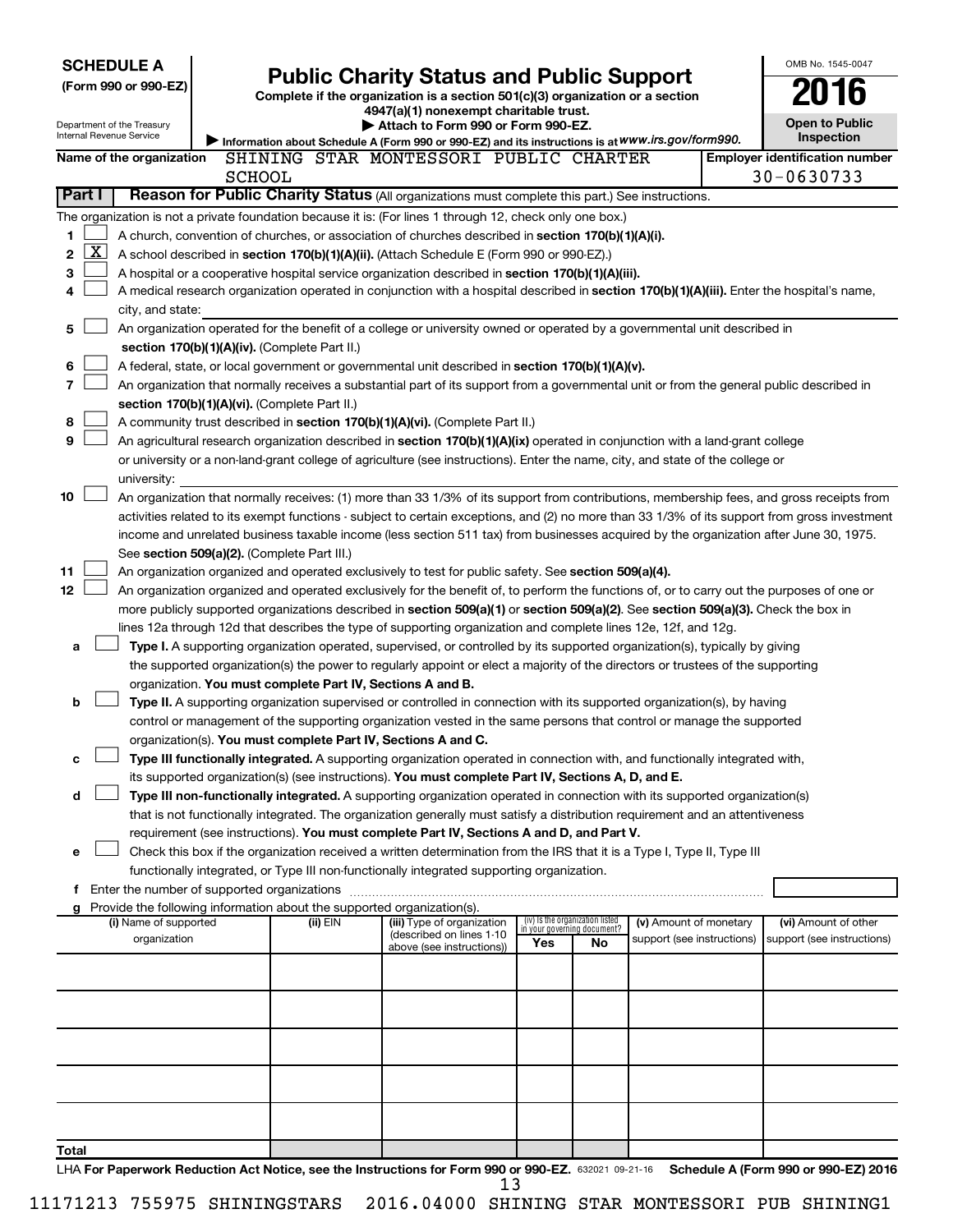# Schedule A (Form 990 or 990-EZ) 2016 SCHOOL

**2** SCHOOL 30-0630733

(Complete only if you checked the box on line 5, 7, or 8 of Part I or if the organization failed to qualify under Part III. If the organization fails to qualify under the tests listed below, please complete Part III.) **Part II Support Schedule for Organizations Described in Sections 170(b)(1)(A)(iv) and 170(b)(1)(A)(vi)**

|   | <b>Section A. Public Support</b>                                                                                                                                                                                           |          |          |            |            |          |                                      |
|---|----------------------------------------------------------------------------------------------------------------------------------------------------------------------------------------------------------------------------|----------|----------|------------|------------|----------|--------------------------------------|
|   | Calendar year (or fiscal year beginning in)                                                                                                                                                                                | (a) 2012 | (b) 2013 | $(c)$ 2014 | $(d)$ 2015 | (e) 2016 | (f) Total                            |
|   | 1 Gifts, grants, contributions, and                                                                                                                                                                                        |          |          |            |            |          |                                      |
|   | membership fees received. (Do not                                                                                                                                                                                          |          |          |            |            |          |                                      |
|   | include any "unusual grants.")                                                                                                                                                                                             |          |          |            |            |          |                                      |
|   | 2 Tax revenues levied for the organ-                                                                                                                                                                                       |          |          |            |            |          |                                      |
|   | ization's benefit and either paid to                                                                                                                                                                                       |          |          |            |            |          |                                      |
|   | or expended on its behalf                                                                                                                                                                                                  |          |          |            |            |          |                                      |
|   | 3 The value of services or facilities                                                                                                                                                                                      |          |          |            |            |          |                                      |
|   | furnished by a governmental unit to                                                                                                                                                                                        |          |          |            |            |          |                                      |
|   | the organization without charge                                                                                                                                                                                            |          |          |            |            |          |                                      |
|   | 4 Total. Add lines 1 through 3                                                                                                                                                                                             |          |          |            |            |          |                                      |
|   | 5 The portion of total contributions                                                                                                                                                                                       |          |          |            |            |          |                                      |
|   | by each person (other than a                                                                                                                                                                                               |          |          |            |            |          |                                      |
|   | governmental unit or publicly                                                                                                                                                                                              |          |          |            |            |          |                                      |
|   | supported organization) included                                                                                                                                                                                           |          |          |            |            |          |                                      |
|   | on line 1 that exceeds 2% of the                                                                                                                                                                                           |          |          |            |            |          |                                      |
|   | amount shown on line 11,                                                                                                                                                                                                   |          |          |            |            |          |                                      |
|   | column (f)                                                                                                                                                                                                                 |          |          |            |            |          |                                      |
|   | 6 Public support. Subtract line 5 from line 4.                                                                                                                                                                             |          |          |            |            |          |                                      |
|   | <b>Section B. Total Support</b>                                                                                                                                                                                            |          |          |            |            |          |                                      |
|   | Calendar year (or fiscal year beginning in)                                                                                                                                                                                | (a) 2012 | (b) 2013 | $(c)$ 2014 | $(d)$ 2015 | (e) 2016 | (f) Total                            |
|   | 7 Amounts from line 4                                                                                                                                                                                                      |          |          |            |            |          |                                      |
|   | 8 Gross income from interest,                                                                                                                                                                                              |          |          |            |            |          |                                      |
|   | dividends, payments received on                                                                                                                                                                                            |          |          |            |            |          |                                      |
|   | securities loans, rents, royalties                                                                                                                                                                                         |          |          |            |            |          |                                      |
|   | and income from similar sources                                                                                                                                                                                            |          |          |            |            |          |                                      |
| 9 | Net income from unrelated business                                                                                                                                                                                         |          |          |            |            |          |                                      |
|   | activities, whether or not the                                                                                                                                                                                             |          |          |            |            |          |                                      |
|   | business is regularly carried on                                                                                                                                                                                           |          |          |            |            |          |                                      |
|   | 10 Other income. Do not include gain                                                                                                                                                                                       |          |          |            |            |          |                                      |
|   | or loss from the sale of capital                                                                                                                                                                                           |          |          |            |            |          |                                      |
|   | assets (Explain in Part VI.)                                                                                                                                                                                               |          |          |            |            |          |                                      |
|   | 11 Total support. Add lines 7 through 10                                                                                                                                                                                   |          |          |            |            |          |                                      |
|   | <b>12</b> Gross receipts from related activities, etc. (see instructions)                                                                                                                                                  |          |          |            |            | 12       |                                      |
|   | 13 First five years. If the Form 990 is for the organization's first, second, third, fourth, or fifth tax year as a section 501(c)(3)                                                                                      |          |          |            |            |          |                                      |
|   | organization, check this box and stop here                                                                                                                                                                                 |          |          |            |            |          |                                      |
|   | <b>Section C. Computation of Public Support Percentage</b>                                                                                                                                                                 |          |          |            |            |          |                                      |
|   |                                                                                                                                                                                                                            |          |          |            |            | 14       | %                                    |
|   |                                                                                                                                                                                                                            |          |          |            |            | 15       | %                                    |
|   | 16a 33 1/3% support test - 2016. If the organization did not check the box on line 13, and line 14 is 33 1/3% or more, check this box and                                                                                  |          |          |            |            |          |                                      |
|   | stop here. The organization qualifies as a publicly supported organization                                                                                                                                                 |          |          |            |            |          |                                      |
|   | b 33 1/3% support test - 2015. If the organization did not check a box on line 13 or 16a, and line 15 is 33 1/3% or more, check this box                                                                                   |          |          |            |            |          |                                      |
|   | and stop here. The organization qualifies as a publicly supported organization [11] manuscription manuscription manuscription manuscription and stop here. The organization qualifies as a publicly supported organization |          |          |            |            |          |                                      |
|   | 17a 10% -facts-and-circumstances test - 2016. If the organization did not check a box on line 13, 16a, or 16b, and line 14 is 10% or more,                                                                                 |          |          |            |            |          |                                      |
|   | and if the organization meets the "facts-and-circumstances" test, check this box and stop here. Explain in Part VI how the organization                                                                                    |          |          |            |            |          |                                      |
|   | meets the "facts-and-circumstances" test. The organization qualifies as a publicly supported organization <i>manumumumumum</i>                                                                                             |          |          |            |            |          |                                      |
|   | b 10% -facts-and-circumstances test - 2015. If the organization did not check a box on line 13, 16a, 16b, or 17a, and line 15 is 10% or                                                                                    |          |          |            |            |          |                                      |
|   | more, and if the organization meets the "facts-and-circumstances" test, check this box and stop here. Explain in Part VI how the                                                                                           |          |          |            |            |          |                                      |
|   | organization meets the "facts-and-circumstances" test. The organization qualifies as a publicly supported organization                                                                                                     |          |          |            |            |          |                                      |
|   | 18 Private foundation. If the organization did not check a box on line 13, 16a, 16b, 17a, or 17b, check this box and see instructions                                                                                      |          |          |            |            |          | Schodule A (Form 000 or 000 EZ) 2016 |

**Schedule A (Form 990 or 990-EZ) 2016**

632022 09-21-16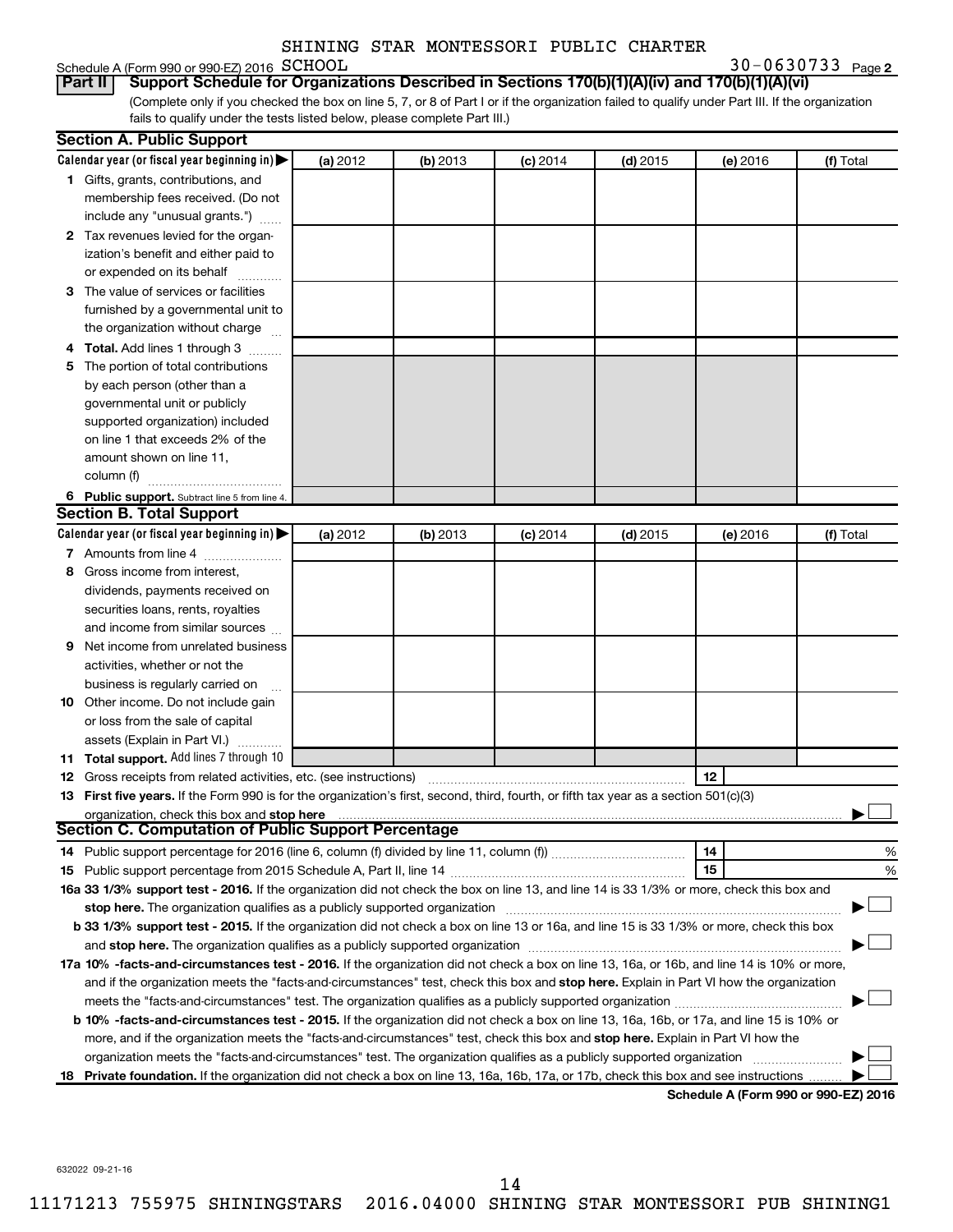#### **Part III Support Schedule for Organizations Described in Section 509(a)(2)**

(Complete only if you checked the box on line 10 of Part I or if the organization failed to qualify under Part II. If the organization fails to qualify under the tests listed below, please complete Part II.)

|    | <b>Section A. Public Support</b>                                                                                                                                                                |          |          |            |            |          |                                      |
|----|-------------------------------------------------------------------------------------------------------------------------------------------------------------------------------------------------|----------|----------|------------|------------|----------|--------------------------------------|
|    | Calendar year (or fiscal year beginning in)                                                                                                                                                     | (a) 2012 | (b) 2013 | $(c)$ 2014 | $(d)$ 2015 | (e) 2016 | (f) Total                            |
|    | 1 Gifts, grants, contributions, and                                                                                                                                                             |          |          |            |            |          |                                      |
|    | membership fees received. (Do not                                                                                                                                                               |          |          |            |            |          |                                      |
|    | include any "unusual grants.")                                                                                                                                                                  |          |          |            |            |          |                                      |
|    | <b>2</b> Gross receipts from admissions,<br>merchandise sold or services per-<br>formed, or facilities furnished in<br>any activity that is related to the<br>organization's tax-exempt purpose |          |          |            |            |          |                                      |
|    | 3 Gross receipts from activities that                                                                                                                                                           |          |          |            |            |          |                                      |
|    | are not an unrelated trade or bus-                                                                                                                                                              |          |          |            |            |          |                                      |
|    | iness under section 513                                                                                                                                                                         |          |          |            |            |          |                                      |
|    | 4 Tax revenues levied for the organ-                                                                                                                                                            |          |          |            |            |          |                                      |
|    | ization's benefit and either paid to                                                                                                                                                            |          |          |            |            |          |                                      |
|    | or expended on its behalf                                                                                                                                                                       |          |          |            |            |          |                                      |
|    |                                                                                                                                                                                                 |          |          |            |            |          |                                      |
|    | 5 The value of services or facilities                                                                                                                                                           |          |          |            |            |          |                                      |
|    | furnished by a governmental unit to                                                                                                                                                             |          |          |            |            |          |                                      |
|    | the organization without charge                                                                                                                                                                 |          |          |            |            |          |                                      |
|    | <b>6 Total.</b> Add lines 1 through 5                                                                                                                                                           |          |          |            |            |          |                                      |
|    | 7a Amounts included on lines 1, 2, and                                                                                                                                                          |          |          |            |            |          |                                      |
|    | 3 received from disqualified persons                                                                                                                                                            |          |          |            |            |          |                                      |
|    | <b>b</b> Amounts included on lines 2 and 3 received<br>from other than disqualified persons that<br>exceed the greater of \$5,000 or 1% of the<br>amount on line 13 for the year                |          |          |            |            |          |                                      |
|    | c Add lines 7a and 7b                                                                                                                                                                           |          |          |            |            |          |                                      |
|    | 8 Public support. (Subtract line 7c from line 6.)                                                                                                                                               |          |          |            |            |          |                                      |
|    | <b>Section B. Total Support</b>                                                                                                                                                                 |          |          |            |            |          |                                      |
|    | Calendar year (or fiscal year beginning in)                                                                                                                                                     | (a) 2012 | (b) 2013 | $(c)$ 2014 | $(d)$ 2015 | (e) 2016 | (f) Total                            |
|    | 9 Amounts from line 6                                                                                                                                                                           |          |          |            |            |          |                                      |
|    | <b>10a</b> Gross income from interest,<br>dividends, payments received on<br>securities loans, rents, royalties<br>and income from similar sources                                              |          |          |            |            |          |                                      |
|    | <b>b</b> Unrelated business taxable income                                                                                                                                                      |          |          |            |            |          |                                      |
|    | (less section 511 taxes) from businesses                                                                                                                                                        |          |          |            |            |          |                                      |
|    | acquired after June 30, 1975                                                                                                                                                                    |          |          |            |            |          |                                      |
|    | c Add lines 10a and 10b                                                                                                                                                                         |          |          |            |            |          |                                      |
|    | <b>11</b> Net income from unrelated business<br>activities not included in line 10b.<br>whether or not the business is<br>regularly carried on                                                  |          |          |            |            |          |                                      |
|    | 12 Other income. Do not include gain<br>or loss from the sale of capital<br>assets (Explain in Part VI.)                                                                                        |          |          |            |            |          |                                      |
|    | <b>13</b> Total support. (Add lines 9, 10c, 11, and 12.)                                                                                                                                        |          |          |            |            |          |                                      |
|    | 14 First five years. If the Form 990 is for the organization's first, second, third, fourth, or fifth tax year as a section 501(c)(3) organization,                                             |          |          |            |            |          |                                      |
|    |                                                                                                                                                                                                 |          |          |            |            |          |                                      |
|    | Section C. Computation of Public Support Percentage                                                                                                                                             |          |          |            |            |          |                                      |
|    |                                                                                                                                                                                                 |          |          |            |            | 15       | %                                    |
|    |                                                                                                                                                                                                 |          |          |            |            | 16       | %                                    |
|    | Section D. Computation of Investment Income Percentage                                                                                                                                          |          |          |            |            |          |                                      |
|    | 17 Investment income percentage for 2016 (line 10c, column (f) divided by line 13, column (f))                                                                                                  |          |          |            |            | 17       | %                                    |
|    | 18 Investment income percentage from 2015 Schedule A, Part III, line 17                                                                                                                         |          |          |            |            | 18       | %                                    |
|    | 19a 33 1/3% support tests - 2016. If the organization did not check the box on line 14, and line 15 is more than 33 1/3%, and line 17 is not                                                    |          |          |            |            |          |                                      |
|    | more than 33 1/3%, check this box and stop here. The organization qualifies as a publicly supported organization                                                                                |          |          |            |            |          |                                      |
|    | b 33 1/3% support tests - 2015. If the organization did not check a box on line 14 or line 19a, and line 16 is more than 33 1/3%, and                                                           |          |          |            |            |          |                                      |
|    |                                                                                                                                                                                                 |          |          |            |            |          |                                      |
|    | line 18 is not more than 33 1/3%, check this box and stop here. The organization qualifies as a publicly supported organization                                                                 |          |          |            |            |          |                                      |
| 20 |                                                                                                                                                                                                 |          |          |            |            |          | Schedule A (Form 990 or 990-EZ) 2016 |
|    | 632023 09-21-16                                                                                                                                                                                 |          |          | 15         |            |          |                                      |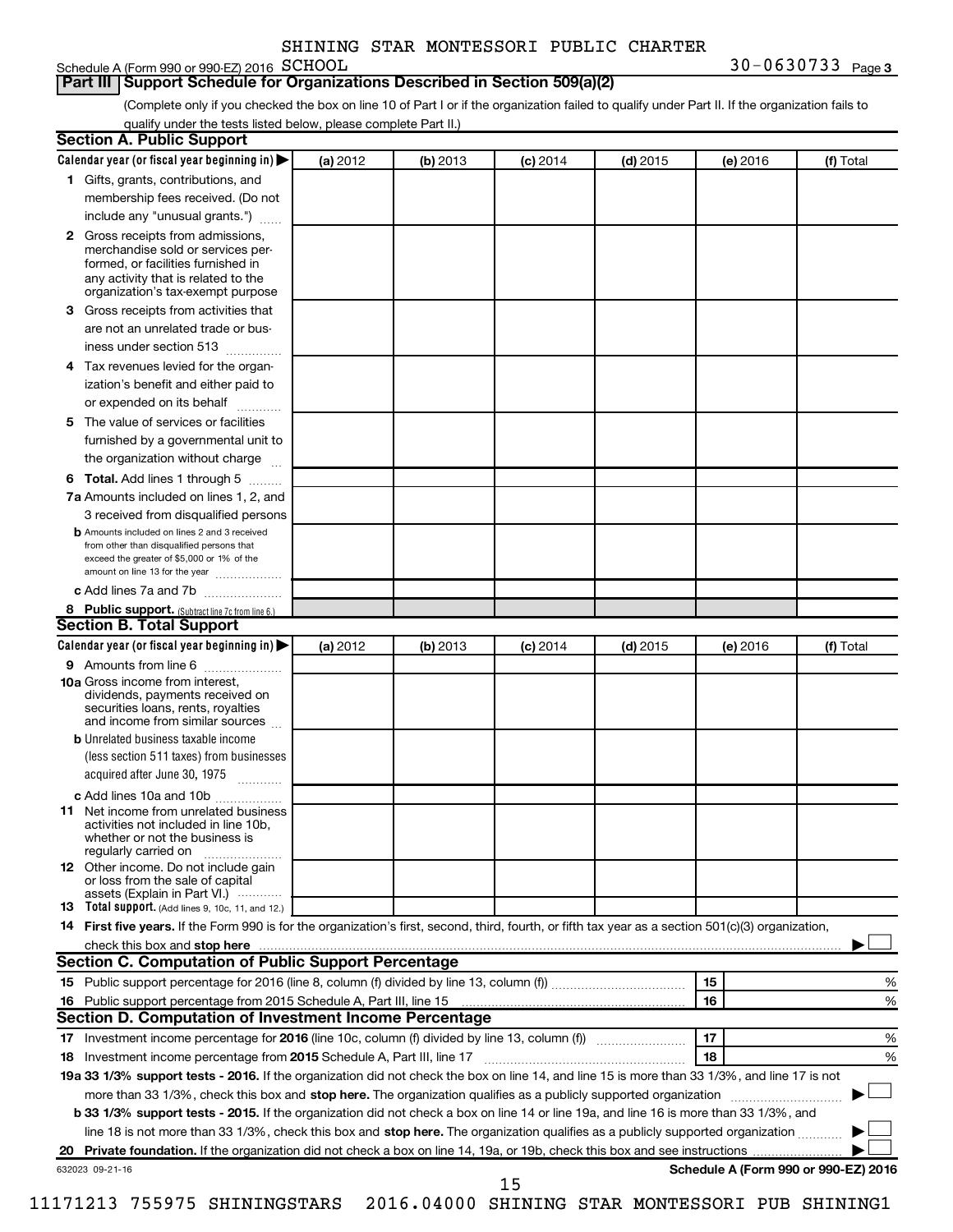## Schedule A (Form 990 or 990-EZ) 2016  $SCHOOL$ **Part IV Supporting Organizations**

(Complete only if you checked a box in line 12 on Part I. If you checked 12a of Part I, complete Sections A and B. If you checked 12b of Part I, complete Sections A and C. If you checked 12c of Part I, complete Sections A, D, and E. If you checked 12d of Part I, complete Sections A and D, and complete Part V.)

#### **Section A. All Supporting Organizations**

- **1** Are all of the organization's supported organizations listed by name in the organization's governing documents? If "No," describe in Part VI how the supported organizations are designated. If designated by *class or purpose, describe the designation. If historic and continuing relationship, explain.*
- **2** Did the organization have any supported organization that does not have an IRS determination of status under section 509(a)(1) or (2)? If "Yes," explain in Part VI how the organization determined that the supported *organization was described in section 509(a)(1) or (2).*
- **3a** Did the organization have a supported organization described in section 501(c)(4), (5), or (6)? If "Yes," answer *(b) and (c) below.*
- **b** Did the organization confirm that each supported organization qualified under section 501(c)(4), (5), or (6) and satisfied the public support tests under section 509(a)(2)? If "Yes," describe in Part VI when and how the *organization made the determination.*
- **c** Did the organization ensure that all support to such organizations was used exclusively for section 170(c)(2)(B) purposes? If "Yes," explain in Part VI what controls the organization put in place to ensure such use.
- **4 a** *If* Was any supported organization not organized in the United States ("foreign supported organization")? *"Yes," and if you checked 12a or 12b in Part I, answer (b) and (c) below.*
- **b** Did the organization have ultimate control and discretion in deciding whether to make grants to the foreign supported organization? If "Yes," describe in Part VI how the organization had such control and discretion *despite being controlled or supervised by or in connection with its supported organizations.*
- **c** Did the organization support any foreign supported organization that does not have an IRS determination under sections 501(c)(3) and 509(a)(1) or (2)? If "Yes," explain in Part VI what controls the organization used *to ensure that all support to the foreign supported organization was used exclusively for section 170(c)(2)(B) purposes.*
- **5a** Did the organization add, substitute, or remove any supported organizations during the tax year? If "Yes," answer (b) and (c) below (if applicable). Also, provide detail in Part VI, including (i) the names and EIN *numbers of the supported organizations added, substituted, or removed; (ii) the reasons for each such action; (iii) the authority under the organization's organizing document authorizing such action; and (iv) how the action was accomplished (such as by amendment to the organizing document).*
- **b** Type I or Type II only. Was any added or substituted supported organization part of a class already designated in the organization's organizing document?
- **c Substitutions only.**  Was the substitution the result of an event beyond the organization's control?
- **6** Did the organization provide support (whether in the form of grants or the provision of services or facilities) to support or benefit one or more of the filing organization's supported organizations? If "Yes," provide detail in anyone other than (i) its supported organizations, (ii) individuals that are part of the charitable class benefited by one or more of its supported organizations, or (iii) other supporting organizations that also *Part VI.*
- **7** Did the organization provide a grant, loan, compensation, or other similar payment to a substantial contributor regard to a substantial contributor? If "Yes," complete Part I of Schedule L (Form 990 or 990-EZ). (defined in section 4958(c)(3)(C)), a family member of a substantial contributor, or a 35% controlled entity with
- **8** Did the organization make a loan to a disqualified person (as defined in section 4958) not described in line 7? *If "Yes," complete Part I of Schedule L (Form 990 or 990-EZ).*
- **9 a** Was the organization controlled directly or indirectly at any time during the tax year by one or more in section 509(a)(1) or (2))? If "Yes," provide detail in Part VI. disqualified persons as defined in section 4946 (other than foundation managers and organizations described
- **b** Did one or more disqualified persons (as defined in line 9a) hold a controlling interest in any entity in which the supporting organization had an interest? If "Yes," provide detail in Part VI.
- **c** Did a disqualified person (as defined in line 9a) have an ownership interest in, or derive any personal benefit from, assets in which the supporting organization also had an interest? If "Yes," provide detail in Part VI.
- **10 a** Was the organization subject to the excess business holdings rules of section 4943 because of section supporting organizations)? If "Yes," answer 10b below. 4943(f) (regarding certain Type II supporting organizations, and all Type III non-functionally integrated
	- **b** Did the organization have any excess business holdings in the tax year? (Use Schedule C, Form 4720, to *determine whether the organization had excess business holdings.)*

632024 09-21-16

**1**

**2**

**3a**

**3b**

**3c**

**4a**

**4b**

**4c**

**5a**

**5b 5c**

**6**

**7**

**8**

**9a**

**9b**

**9c**

**10a**

**10b**

**Yes No**

**Schedule A (Form 990 or 990-EZ) 2016**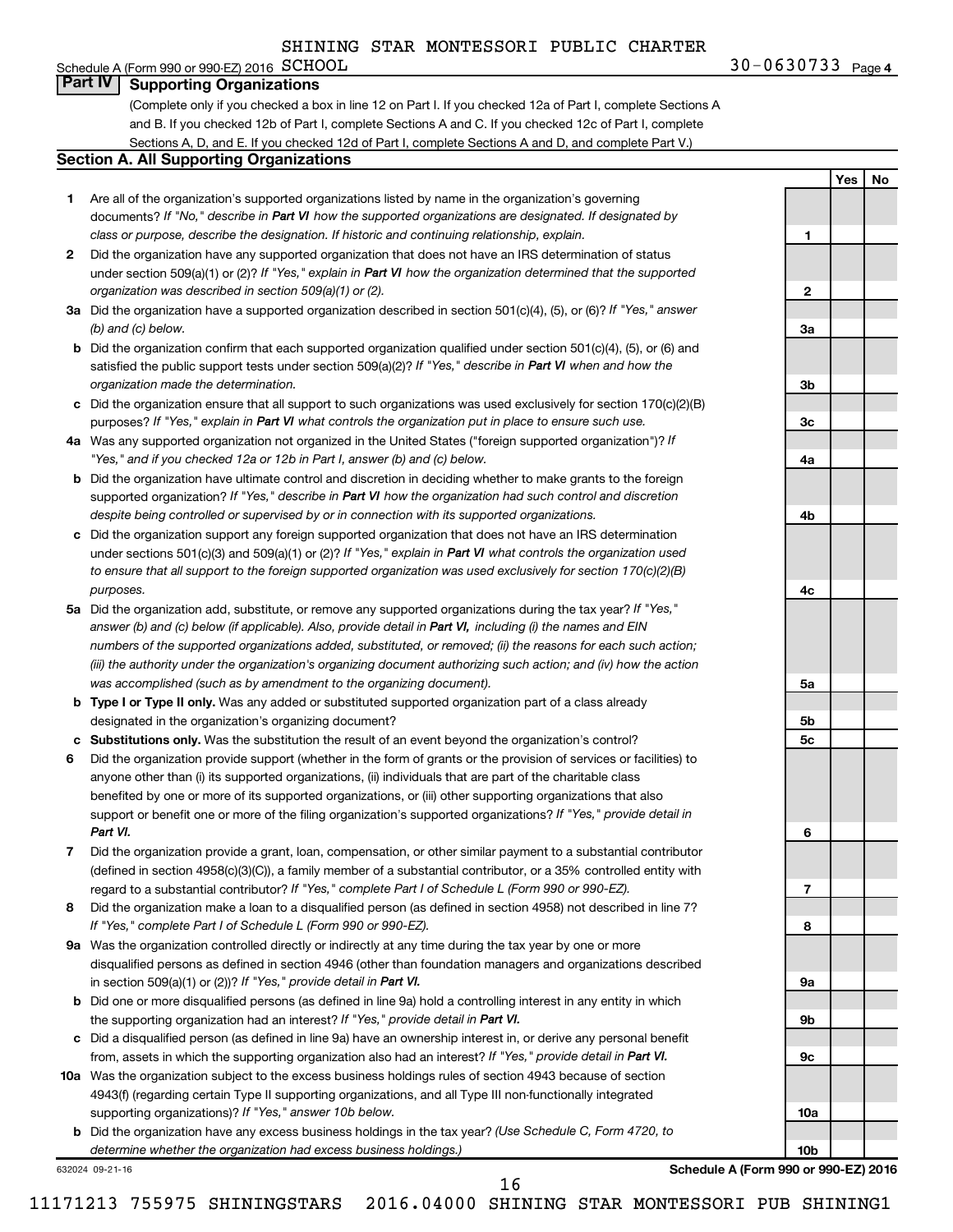**SCHOOL** 30-0630733 Page 5

|    | Schedule A (Form 990 or 990-EZ) 2016 SCHOOL                                                                                                                                                                          | $30 - 0630733$ Page 5                |     |     |
|----|----------------------------------------------------------------------------------------------------------------------------------------------------------------------------------------------------------------------|--------------------------------------|-----|-----|
|    | <b>Part IV</b><br><b>Supporting Organizations (continued)</b>                                                                                                                                                        |                                      |     |     |
|    |                                                                                                                                                                                                                      |                                      | Yes | No  |
| 11 | Has the organization accepted a gift or contribution from any of the following persons?                                                                                                                              |                                      |     |     |
|    | a A person who directly or indirectly controls, either alone or together with persons described in (b) and (c)                                                                                                       |                                      |     |     |
|    | below, the governing body of a supported organization?                                                                                                                                                               | 11a                                  |     |     |
|    | <b>b</b> A family member of a person described in (a) above?                                                                                                                                                         | 11b                                  |     |     |
|    | c A 35% controlled entity of a person described in (a) or (b) above? If "Yes" to a, b, or c, provide detail in Part VI.                                                                                              | 11c                                  |     |     |
|    | <b>Section B. Type I Supporting Organizations</b>                                                                                                                                                                    |                                      |     |     |
|    |                                                                                                                                                                                                                      |                                      | Yes | No  |
| 1  | Did the directors, trustees, or membership of one or more supported organizations have the power to                                                                                                                  |                                      |     |     |
|    | regularly appoint or elect at least a majority of the organization's directors or trustees at all times during the                                                                                                   |                                      |     |     |
|    | tax year? If "No," describe in Part VI how the supported organization(s) effectively operated, supervised, or                                                                                                        |                                      |     |     |
|    | controlled the organization's activities. If the organization had more than one supported organization,<br>describe how the powers to appoint and/or remove directors or trustees were allocated among the supported |                                      |     |     |
|    |                                                                                                                                                                                                                      | 1                                    |     |     |
| 2  | organizations and what conditions or restrictions, if any, applied to such powers during the tax year.<br>Did the organization operate for the benefit of any supported organization other than the supported        |                                      |     |     |
|    | organization(s) that operated, supervised, or controlled the supporting organization? If "Yes," explain in                                                                                                           |                                      |     |     |
|    | Part VI how providing such benefit carried out the purposes of the supported organization(s) that operated,                                                                                                          |                                      |     |     |
|    | supervised, or controlled the supporting organization.                                                                                                                                                               | 2                                    |     |     |
|    | <b>Section C. Type II Supporting Organizations</b>                                                                                                                                                                   |                                      |     |     |
|    |                                                                                                                                                                                                                      |                                      | Yes | No  |
| 1  | Were a majority of the organization's directors or trustees during the tax year also a majority of the directors                                                                                                     |                                      |     |     |
|    | or trustees of each of the organization's supported organization(s)? If "No," describe in Part VI how control                                                                                                        |                                      |     |     |
|    | or management of the supporting organization was vested in the same persons that controlled or managed                                                                                                               |                                      |     |     |
|    | the supported organization(s).                                                                                                                                                                                       | 1                                    |     |     |
|    | <b>Section D. All Type III Supporting Organizations</b>                                                                                                                                                              |                                      |     |     |
|    |                                                                                                                                                                                                                      |                                      | Yes | No  |
| 1  | Did the organization provide to each of its supported organizations, by the last day of the fifth month of the                                                                                                       |                                      |     |     |
|    | organization's tax year, (i) a written notice describing the type and amount of support provided during the prior tax                                                                                                |                                      |     |     |
|    | year, (ii) a copy of the Form 990 that was most recently filed as of the date of notification, and (iii) copies of the                                                                                               |                                      |     |     |
|    | organization's governing documents in effect on the date of notification, to the extent not previously provided?                                                                                                     | 1                                    |     |     |
| 2  | Were any of the organization's officers, directors, or trustees either (i) appointed or elected by the supported                                                                                                     |                                      |     |     |
|    | organization(s) or (ii) serving on the governing body of a supported organization? If "No," explain in Part VI how                                                                                                   |                                      |     |     |
|    | the organization maintained a close and continuous working relationship with the supported organization(s).                                                                                                          | 2                                    |     |     |
| З  | By reason of the relationship described in (2), did the organization's supported organizations have a                                                                                                                |                                      |     |     |
|    | significant voice in the organization's investment policies and in directing the use of the organization's                                                                                                           |                                      |     |     |
|    | income or assets at all times during the tax year? If "Yes," describe in Part VI the role the organization's                                                                                                         |                                      |     |     |
|    | supported organizations played in this regard.                                                                                                                                                                       | з                                    |     |     |
|    | Section E. Type III Functionally Integrated Supporting Organizations                                                                                                                                                 |                                      |     |     |
| 1  | Check the box next to the method that the organization used to satisfy the Integral Part Test during the yeafsee instructions).                                                                                      |                                      |     |     |
| a  | The organization satisfied the Activities Test. Complete line 2 below.                                                                                                                                               |                                      |     |     |
| b  | The organization is the parent of each of its supported organizations. Complete line 3 below.                                                                                                                        |                                      |     |     |
| C  | The organization supported a governmental entity. Describe in Part VI how you supported a government entity (see instructions).                                                                                      |                                      |     |     |
| 2  | Activities Test. Answer (a) and (b) below.                                                                                                                                                                           |                                      | Yes | No. |
| а  | Did substantially all of the organization's activities during the tax year directly further the exempt purposes of                                                                                                   |                                      |     |     |
|    | the supported organization(s) to which the organization was responsive? If "Yes," then in Part VI identify                                                                                                           |                                      |     |     |
|    | how these activities directly furthered their exempt purposes,<br>those supported organizations and explain                                                                                                          |                                      |     |     |
|    | how the organization was responsive to those supported organizations, and how the organization determined                                                                                                            |                                      |     |     |
|    | that these activities constituted substantially all of its activities.                                                                                                                                               | 2a                                   |     |     |
|    | <b>b</b> Did the activities described in (a) constitute activities that, but for the organization's involvement, one or more                                                                                         |                                      |     |     |
|    | of the organization's supported organization(s) would have been engaged in? If "Yes," explain in Part VI the                                                                                                         |                                      |     |     |
|    | reasons for the organization's position that its supported organization(s) would have engaged in these                                                                                                               |                                      |     |     |
|    | activities but for the organization's involvement.                                                                                                                                                                   | 2b                                   |     |     |
| з  | Parent of Supported Organizations. Answer (a) and (b) below.                                                                                                                                                         |                                      |     |     |
| а  | Did the organization have the power to regularly appoint or elect a majority of the officers, directors, or                                                                                                          |                                      |     |     |
|    | trustees of each of the supported organizations? Provide details in Part VI.                                                                                                                                         | За                                   |     |     |
|    | <b>b</b> Did the organization exercise a substantial degree of direction over the policies, programs, and activities of each                                                                                         |                                      |     |     |
|    | of its supported organizations? If "Yes," describe in Part VI the role played by the organization in this regard.                                                                                                    | Зb                                   |     |     |
|    | 632025 09-21-16<br>17                                                                                                                                                                                                | Schedule A (Form 990 or 990-EZ) 2016 |     |     |
|    |                                                                                                                                                                                                                      |                                      |     |     |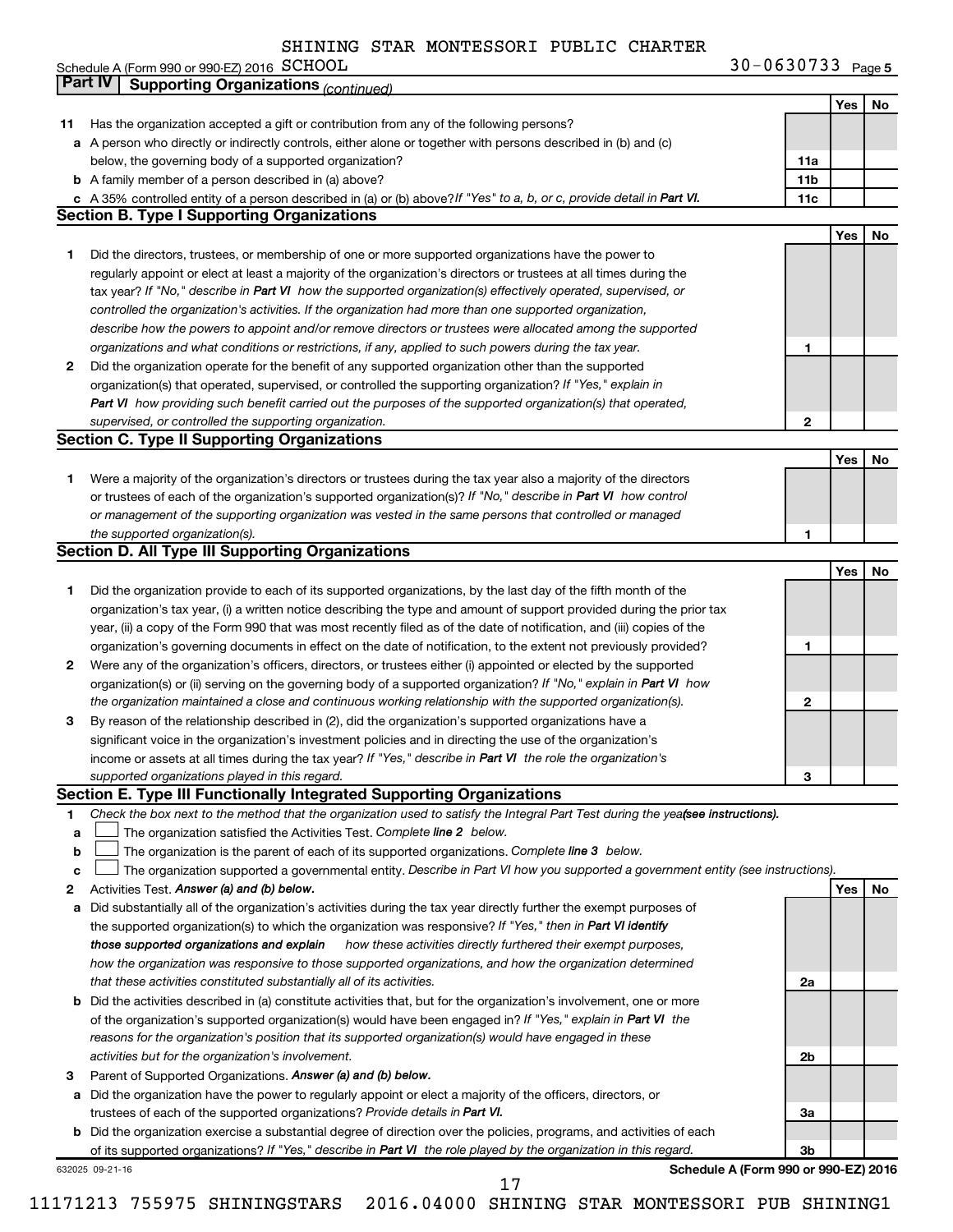|         | SHINING STAR MONTESSORI PUBLIC CHARTER |  |                |
|---------|----------------------------------------|--|----------------|
| COUOOT. |                                        |  | $30 - 0630733$ |

|              | Schedule A (Form 990 or 990-EZ) 2016 SCHOOL                                                                                                        |                |                | $30 - 0630 / 33$ Page 6        |
|--------------|----------------------------------------------------------------------------------------------------------------------------------------------------|----------------|----------------|--------------------------------|
|              | <b>Part V</b><br>Type III Non-Functionally Integrated 509(a)(3) Supporting Organizations                                                           |                |                |                                |
| 1            | Check here if the organization satisfied the Integral Part Test as a qualifying trust on Nov. 20, 1970 (explain in Part VI.) See instructions. All |                |                |                                |
|              | other Type III non-functionally integrated supporting organizations must complete Sections A through E.                                            |                |                |                                |
|              | Section A - Adjusted Net Income                                                                                                                    |                | (A) Prior Year | (B) Current Year<br>(optional) |
| 1            | Net short-term capital gain                                                                                                                        | 1              |                |                                |
| $\mathbf{2}$ | Recoveries of prior-year distributions                                                                                                             | $\mathbf{2}$   |                |                                |
| З            | Other gross income (see instructions)                                                                                                              | 3              |                |                                |
| 4            | Add lines 1 through 3                                                                                                                              | 4              |                |                                |
| 5            | Depreciation and depletion                                                                                                                         | 5              |                |                                |
| 6            | Portion of operating expenses paid or incurred for production or                                                                                   |                |                |                                |
|              | collection of gross income or for management, conservation, or                                                                                     |                |                |                                |
|              | maintenance of property held for production of income (see instructions)                                                                           | 6              |                |                                |
| 7            | Other expenses (see instructions)                                                                                                                  | $\overline{7}$ |                |                                |
| 8            | Adjusted Net Income (subtract lines 5, 6, and 7 from line 4)                                                                                       | 8              |                |                                |
|              | <b>Section B - Minimum Asset Amount</b>                                                                                                            |                | (A) Prior Year | (B) Current Year<br>(optional) |
| 1.           | Aggregate fair market value of all non-exempt-use assets (see                                                                                      |                |                |                                |
|              | instructions for short tax year or assets held for part of year):                                                                                  |                |                |                                |
|              | <b>a</b> Average monthly value of securities                                                                                                       | 1a             |                |                                |
|              | <b>b</b> Average monthly cash balances                                                                                                             | 1 <sub>b</sub> |                |                                |
|              | c Fair market value of other non-exempt-use assets                                                                                                 | 1c             |                |                                |
|              | <b>d</b> Total (add lines 1a, 1b, and 1c)                                                                                                          | 1 <sub>d</sub> |                |                                |
|              | e Discount claimed for blockage or other                                                                                                           |                |                |                                |
|              | factors (explain in detail in <b>Part VI</b> ):                                                                                                    |                |                |                                |
| 2            | Acquisition indebtedness applicable to non-exempt-use assets                                                                                       | $\mathbf{2}$   |                |                                |
| 3            | Subtract line 2 from line 1d                                                                                                                       | 3              |                |                                |
| 4            | Cash deemed held for exempt use. Enter 1-1/2% of line 3 (for greater amount,                                                                       |                |                |                                |
|              | see instructions)                                                                                                                                  | 4              |                |                                |
| 5            | Net value of non-exempt-use assets (subtract line 4 from line 3)                                                                                   | 5              |                |                                |
| 6            | Multiply line 5 by .035                                                                                                                            | 6              |                |                                |
| 7            | Recoveries of prior-year distributions                                                                                                             | $\overline{7}$ |                |                                |
| 8            | <b>Minimum Asset Amount (add line 7 to line 6)</b>                                                                                                 | 8              |                |                                |
|              | <b>Section C - Distributable Amount</b>                                                                                                            |                |                | <b>Current Year</b>            |
| 1            | Adjusted net income for prior year (from Section A, line 8, Column A)                                                                              | 1              |                |                                |
| $\mathbf{2}$ | Enter 85% of line 1                                                                                                                                | $\mathbf{2}$   |                |                                |
| 3            | Minimum asset amount for prior year (from Section B, line 8, Column A)                                                                             | 3              |                |                                |
| 4            | Enter greater of line 2 or line 3                                                                                                                  | 4              |                |                                |
| 5            | Income tax imposed in prior year                                                                                                                   | 5              |                |                                |
| 6            | <b>Distributable Amount.</b> Subtract line 5 from line 4, unless subject to                                                                        |                |                |                                |
|              | emergency temporary reduction (see instructions)                                                                                                   | 6              |                |                                |

**7** Let Check here if the current year is the organization's first as a non-functionally integrated Type III supporting organization (see instructions).

**Schedule A (Form 990 or 990-EZ) 2016**

632026 09-21-16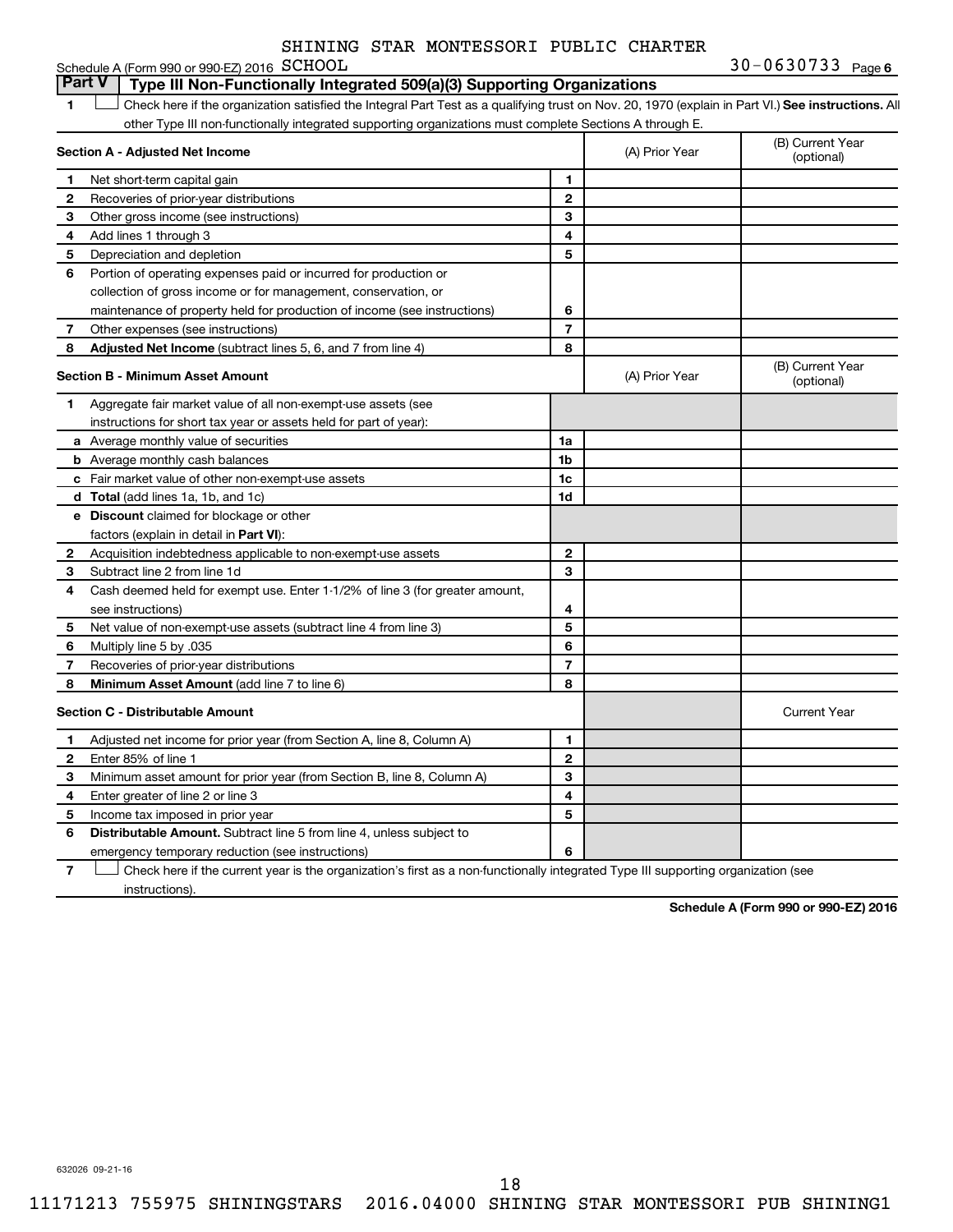|               | Schedule A (Form 990 or 990-EZ) 2016 SCHOOL                                                |                                    |                                               | $30 - 0630733$ Page 7                            |
|---------------|--------------------------------------------------------------------------------------------|------------------------------------|-----------------------------------------------|--------------------------------------------------|
| <b>Part V</b> | Type III Non-Functionally Integrated 509(a)(3) Supporting Organizations (continued)        |                                    |                                               |                                                  |
|               | <b>Section D - Distributions</b>                                                           |                                    |                                               | <b>Current Year</b>                              |
| 1             | Amounts paid to supported organizations to accomplish exempt purposes                      |                                    |                                               |                                                  |
| 2             | Amounts paid to perform activity that directly furthers exempt purposes of supported       |                                    |                                               |                                                  |
|               | organizations, in excess of income from activity                                           |                                    |                                               |                                                  |
| З             | Administrative expenses paid to accomplish exempt purposes of supported organizations      |                                    |                                               |                                                  |
| 4             | Amounts paid to acquire exempt-use assets                                                  |                                    |                                               |                                                  |
| 5             | Qualified set-aside amounts (prior IRS approval required)                                  |                                    |                                               |                                                  |
| 6             | Other distributions (describe in Part VI). See instructions                                |                                    |                                               |                                                  |
| 7             | Total annual distributions. Add lines 1 through 6                                          |                                    |                                               |                                                  |
| 8             | Distributions to attentive supported organizations to which the organization is responsive |                                    |                                               |                                                  |
|               | (provide details in Part VI). See instructions                                             |                                    |                                               |                                                  |
| 9             | Distributable amount for 2016 from Section C, line 6                                       |                                    |                                               |                                                  |
| 10            | Line 8 amount divided by Line 9 amount                                                     |                                    |                                               |                                                  |
|               | <b>Section E - Distribution Allocations (see instructions)</b>                             | (i)<br><b>Excess Distributions</b> | (ii)<br><b>Underdistributions</b><br>Pre-2016 | (iii)<br><b>Distributable</b><br>Amount for 2016 |
| 1             | Distributable amount for 2016 from Section C, line 6                                       |                                    |                                               |                                                  |
| 2             | Underdistributions, if any, for years prior to 2016 (reason-                               |                                    |                                               |                                                  |
|               | able cause required-explain in Part VI). See instructions                                  |                                    |                                               |                                                  |
| 3             | Excess distributions carryover, if any, to 2016:                                           |                                    |                                               |                                                  |
| а             |                                                                                            |                                    |                                               |                                                  |
| b             |                                                                                            |                                    |                                               |                                                  |
|               | c From 2013                                                                                |                                    |                                               |                                                  |
|               | <b>d</b> From 2014                                                                         |                                    |                                               |                                                  |
|               | e From 2015                                                                                |                                    |                                               |                                                  |
|               | f Total of lines 3a through e                                                              |                                    |                                               |                                                  |
|               | g Applied to underdistributions of prior years                                             |                                    |                                               |                                                  |
|               | <b>h</b> Applied to 2016 distributable amount                                              |                                    |                                               |                                                  |
| Ť.            | Carryover from 2011 not applied (see instructions)                                         |                                    |                                               |                                                  |
|               | Remainder. Subtract lines 3g, 3h, and 3i from 3f.                                          |                                    |                                               |                                                  |
| 4             | Distributions for 2016 from Section D.                                                     |                                    |                                               |                                                  |
|               | line $7:$                                                                                  |                                    |                                               |                                                  |
|               | a Applied to underdistributions of prior years                                             |                                    |                                               |                                                  |
|               | <b>b</b> Applied to 2016 distributable amount                                              |                                    |                                               |                                                  |
|               | <b>c</b> Remainder. Subtract lines 4a and 4b from 4                                        |                                    |                                               |                                                  |
| 5             | Remaining underdistributions for years prior to 2016, if                                   |                                    |                                               |                                                  |
|               | any. Subtract lines 3g and 4a from line 2. For result greater                              |                                    |                                               |                                                  |
|               | than zero, explain in Part VI. See instructions                                            |                                    |                                               |                                                  |
| 6             | Remaining underdistributions for 2016. Subtract lines 3h                                   |                                    |                                               |                                                  |
|               | and 4b from line 1. For result greater than zero, explain in                               |                                    |                                               |                                                  |
|               | Part VI. See instructions                                                                  |                                    |                                               |                                                  |
| 7             | Excess distributions carryover to 2017. Add lines 3j                                       |                                    |                                               |                                                  |
|               | and 4c                                                                                     |                                    |                                               |                                                  |
| 8             | Breakdown of line 7:                                                                       |                                    |                                               |                                                  |
| a             |                                                                                            |                                    |                                               |                                                  |
|               | <b>b</b> Excess from 2013                                                                  |                                    |                                               |                                                  |
|               | c Excess from 2014                                                                         |                                    |                                               |                                                  |
|               | d Excess from 2015                                                                         |                                    |                                               |                                                  |
|               | e Excess from 2016                                                                         |                                    |                                               |                                                  |

**Schedule A (Form 990 or 990-EZ) 2016**

632027 09-21-16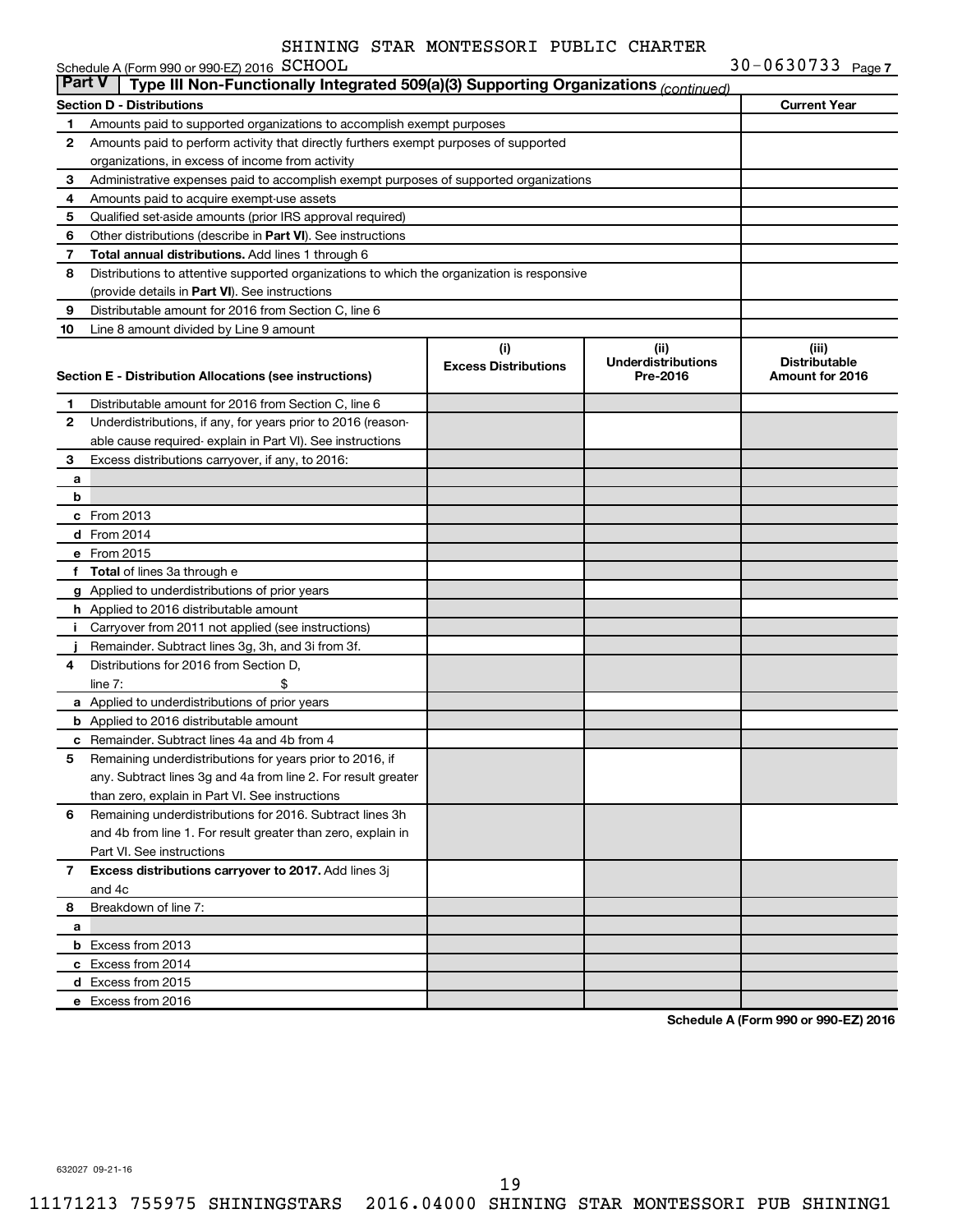|                 | Schedule A (Form 990 or 990-EZ) 2016 SCHOOL                                                                                                                                                                                                                                         | SHINING STAR MONTESSORI PUBLIC CHARTER |    |  | 30-0630733 Page 8                               |
|-----------------|-------------------------------------------------------------------------------------------------------------------------------------------------------------------------------------------------------------------------------------------------------------------------------------|----------------------------------------|----|--|-------------------------------------------------|
| <b>Part VI</b>  | Supplemental Information. Provide the explanations required by Part II, line 10; Part II, line 17a or 17b; Part III, line 12;                                                                                                                                                       |                                        |    |  |                                                 |
|                 | Part IV, Section A, lines 1, 2, 3b, 3c, 4b, 4c, 5a, 6, 9a, 9b, 9c, 11a, 11b, and 11c; Part IV, Section B, lines 1 and 2; Part IV, Section C,                                                                                                                                        |                                        |    |  |                                                 |
|                 | line 1; Part IV, Section D, lines 2 and 3; Part IV, Section E, lines 1c, 2a, 2b, 3a, and 3b; Part V, line 1; Part V, Section B, line 1e; Part V,<br>Section D, lines 5, 6, and 8; and Part V, Section E, lines 2, 5, and 6. Also complete this part for any additional information. |                                        |    |  |                                                 |
|                 | (See instructions.)                                                                                                                                                                                                                                                                 |                                        |    |  |                                                 |
|                 |                                                                                                                                                                                                                                                                                     |                                        |    |  |                                                 |
|                 |                                                                                                                                                                                                                                                                                     |                                        |    |  |                                                 |
|                 |                                                                                                                                                                                                                                                                                     |                                        |    |  |                                                 |
|                 |                                                                                                                                                                                                                                                                                     |                                        |    |  |                                                 |
|                 |                                                                                                                                                                                                                                                                                     |                                        |    |  |                                                 |
|                 |                                                                                                                                                                                                                                                                                     |                                        |    |  |                                                 |
|                 |                                                                                                                                                                                                                                                                                     |                                        |    |  |                                                 |
|                 |                                                                                                                                                                                                                                                                                     |                                        |    |  |                                                 |
|                 |                                                                                                                                                                                                                                                                                     |                                        |    |  |                                                 |
|                 |                                                                                                                                                                                                                                                                                     |                                        |    |  |                                                 |
|                 |                                                                                                                                                                                                                                                                                     |                                        |    |  |                                                 |
|                 |                                                                                                                                                                                                                                                                                     |                                        |    |  |                                                 |
|                 |                                                                                                                                                                                                                                                                                     |                                        |    |  |                                                 |
|                 |                                                                                                                                                                                                                                                                                     |                                        |    |  |                                                 |
|                 |                                                                                                                                                                                                                                                                                     |                                        |    |  |                                                 |
|                 |                                                                                                                                                                                                                                                                                     |                                        |    |  |                                                 |
|                 |                                                                                                                                                                                                                                                                                     |                                        |    |  |                                                 |
|                 |                                                                                                                                                                                                                                                                                     |                                        |    |  |                                                 |
|                 |                                                                                                                                                                                                                                                                                     |                                        |    |  |                                                 |
|                 |                                                                                                                                                                                                                                                                                     |                                        |    |  |                                                 |
|                 |                                                                                                                                                                                                                                                                                     |                                        |    |  |                                                 |
|                 |                                                                                                                                                                                                                                                                                     |                                        |    |  |                                                 |
|                 |                                                                                                                                                                                                                                                                                     |                                        |    |  |                                                 |
|                 |                                                                                                                                                                                                                                                                                     |                                        |    |  |                                                 |
|                 |                                                                                                                                                                                                                                                                                     |                                        |    |  |                                                 |
|                 |                                                                                                                                                                                                                                                                                     |                                        |    |  |                                                 |
|                 |                                                                                                                                                                                                                                                                                     |                                        |    |  |                                                 |
|                 |                                                                                                                                                                                                                                                                                     |                                        |    |  |                                                 |
|                 |                                                                                                                                                                                                                                                                                     |                                        |    |  |                                                 |
|                 |                                                                                                                                                                                                                                                                                     |                                        |    |  |                                                 |
|                 |                                                                                                                                                                                                                                                                                     |                                        |    |  |                                                 |
|                 |                                                                                                                                                                                                                                                                                     |                                        |    |  |                                                 |
|                 |                                                                                                                                                                                                                                                                                     |                                        |    |  |                                                 |
|                 |                                                                                                                                                                                                                                                                                     |                                        |    |  |                                                 |
|                 |                                                                                                                                                                                                                                                                                     |                                        |    |  |                                                 |
|                 |                                                                                                                                                                                                                                                                                     |                                        |    |  |                                                 |
|                 |                                                                                                                                                                                                                                                                                     |                                        |    |  |                                                 |
|                 |                                                                                                                                                                                                                                                                                     |                                        |    |  |                                                 |
|                 |                                                                                                                                                                                                                                                                                     |                                        |    |  |                                                 |
|                 |                                                                                                                                                                                                                                                                                     |                                        |    |  |                                                 |
|                 |                                                                                                                                                                                                                                                                                     |                                        |    |  |                                                 |
|                 |                                                                                                                                                                                                                                                                                     |                                        |    |  |                                                 |
|                 |                                                                                                                                                                                                                                                                                     |                                        |    |  |                                                 |
|                 |                                                                                                                                                                                                                                                                                     |                                        |    |  |                                                 |
|                 |                                                                                                                                                                                                                                                                                     |                                        |    |  |                                                 |
|                 |                                                                                                                                                                                                                                                                                     |                                        |    |  |                                                 |
|                 |                                                                                                                                                                                                                                                                                     |                                        |    |  |                                                 |
|                 |                                                                                                                                                                                                                                                                                     |                                        |    |  |                                                 |
|                 |                                                                                                                                                                                                                                                                                     |                                        |    |  |                                                 |
|                 |                                                                                                                                                                                                                                                                                     |                                        |    |  |                                                 |
|                 |                                                                                                                                                                                                                                                                                     |                                        |    |  |                                                 |
|                 |                                                                                                                                                                                                                                                                                     |                                        |    |  | Schedule A (Form 990 or 990-EZ) 2016            |
| 632028 09-21-16 |                                                                                                                                                                                                                                                                                     |                                        | 20 |  |                                                 |
|                 | 11171213 755975 SHININGSTARS                                                                                                                                                                                                                                                        |                                        |    |  | 2016.04000 SHINING STAR MONTESSORI PUB SHINING1 |
|                 |                                                                                                                                                                                                                                                                                     |                                        |    |  |                                                 |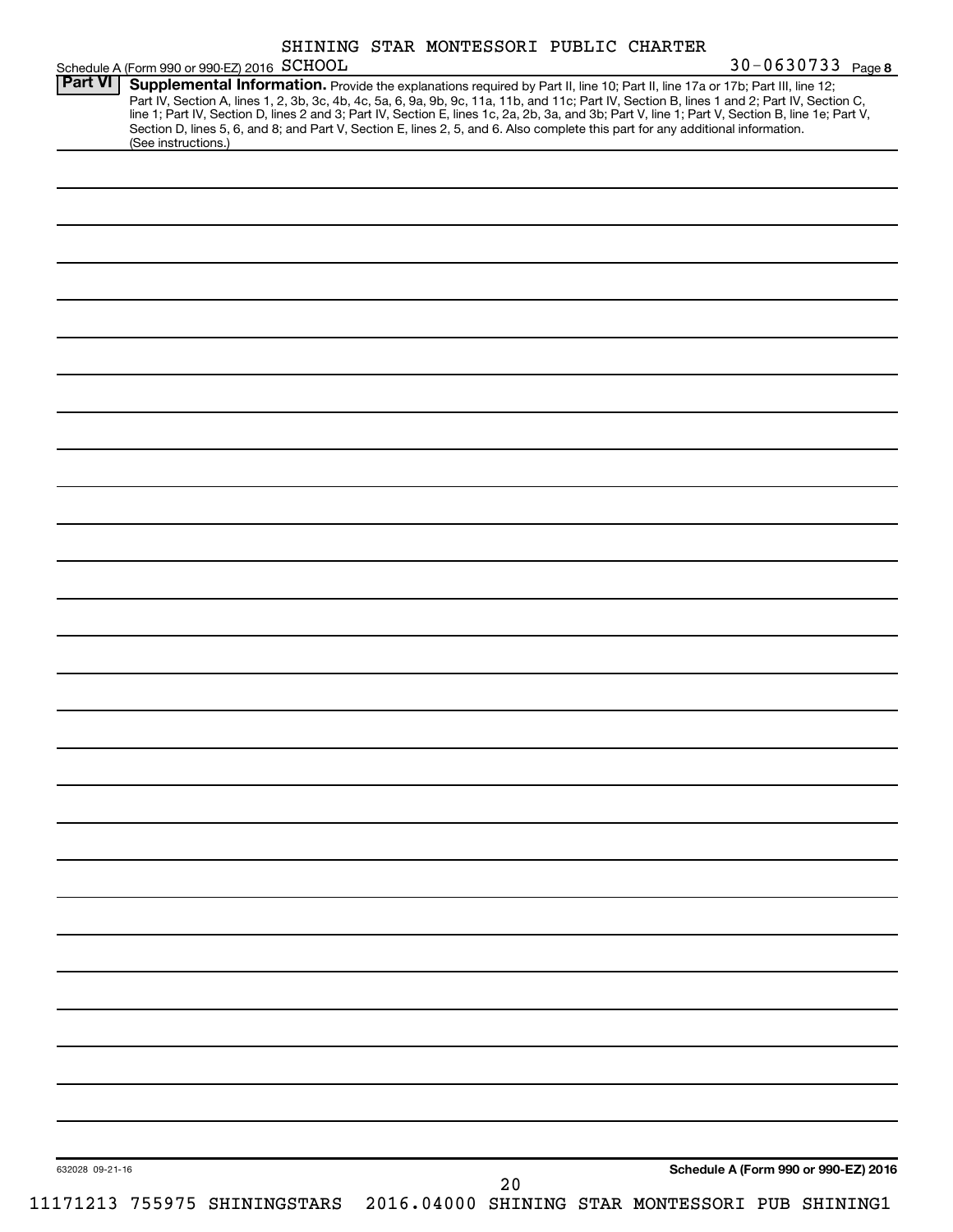| <b>Schedule B</b>     |  |  |
|-----------------------|--|--|
| (Form 990, 990-EZ,    |  |  |
| $or$ QQ $\Omega$ _DF) |  |  |

Department of the Treasury Internal Revenue Service

# **Schedule of Contributors**

**or 990-PF) | Attach to Form 990, Form 990-EZ, or Form 990-PF. | Information about Schedule B (Form 990, 990-EZ, or 990-PF) and** its instructions is at www.irs.gov/form990.

OMB No. 1545-0047

**2016**

**Name of the organization Employer identification number**

| ------- |
|---------|
| SCHOO   |

SHINING STAR MONTESSORI PUBLIC CHARTER

 $\sim$  30-0630733

| Organization type (check one): |
|--------------------------------|
|                                |

| Filers of:         | Section:                                                                           |
|--------------------|------------------------------------------------------------------------------------|
| Form 990 or 990-EZ | $\lfloor x \rfloor$ 501(c)( 3) (enter number) organization                         |
|                    | $4947(a)(1)$ nonexempt charitable trust <b>not</b> treated as a private foundation |
|                    | 527 political organization                                                         |
| Form 990-PF        | 501(c)(3) exempt private foundation                                                |
|                    | 4947(a)(1) nonexempt charitable trust treated as a private foundation              |
|                    | 501(c)(3) taxable private foundation                                               |

Check if your organization is covered by the General Rule or a Special Rule.

**Note:**  Only a section 501(c)(7), (8), or (10) organization can check boxes for both the General Rule and a Special Rule. See instructions.

#### **General Rule**

**K** For an organization filing Form 990, 990-EZ, or 990-PF that received, during the year, contributions totaling \$5,000 or more (in money or property) from any one contributor. Complete Parts I and II. See instructions for determining a contributor's total contributions.

#### **Special Rules**

 $\Box$ 

any one contributor, during the year, total contributions of the greater of **(1)** \$5,000 or **(2)** 2% of the amount on (i) Form 990, Part VIII, line 1h, For an organization described in section 501(c)(3) filing Form 990 or 990-EZ that met the 33 1/3% support test of the regulations under sections 509(a)(1) and 170(b)(1)(A)(vi), that checked Schedule A (Form 990 or 990-EZ), Part II, line 13, 16a, or 16b, and that received from or (ii) Form 990-EZ, line 1. Complete Parts I and II.  $\Box$ 

year, total contributions of more than \$1,000 *exclusively* for religious, charitable, scientific, literary, or educational purposes, or for For an organization described in section 501(c)(7), (8), or (10) filing Form 990 or 990-EZ that received from any one contributor, during the the prevention of cruelty to children or animals. Complete Parts I, II, and III.  $\Box$ 

purpose. Don't complete any of the parts unless the General Rule applies to this organization because it received nonexclusively year, contributions exclusively for religious, charitable, etc., purposes, but no such contributions totaled more than \$1,000. If this box is checked, enter here the total contributions that were received during the year for an exclusively religious, charitable, etc., For an organization described in section 501(c)(7), (8), or (10) filing Form 990 or 990-EZ that received from any one contributor, during the religious, charitable, etc., contributions totaling \$5,000 or more during the year  $\ldots$  $\ldots$  $\ldots$  $\ldots$  $\ldots$  $\ldots$ 

**Caution:**  An organization that isn't covered by the General Rule and/or the Special Rules doesn't file Schedule B (Form 990, 990-EZ, or 990-PF),  **must** but it answer "No" on Part IV, line 2, of its Form 990; or check the box on line H of its Form 990-EZ or on its Form 990-PF, Part I, line 2, to certify that it doesn't meet the filing requirements of Schedule B (Form 990, 990-EZ, or 990-PF).

LHA For Paperwork Reduction Act Notice, see the Instructions for Form 990, 990-EZ, or 990-PF. Schedule B (Form 990, 990-EZ, or 990-PF) (2016)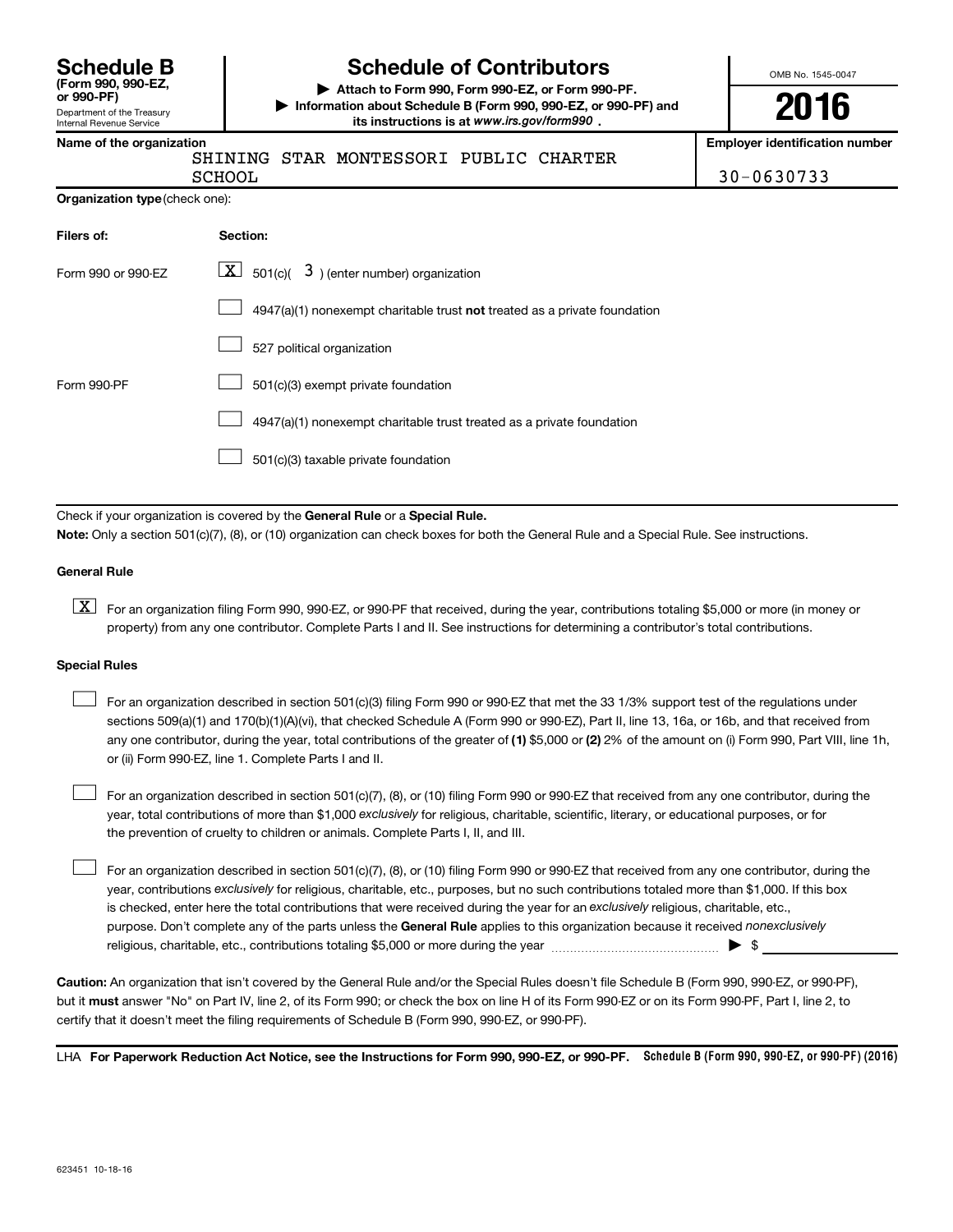## Schedule B (Form 990, 990-EZ, or 990-PF) (2016)

SHINING STAR MONTESSORI PUBLIC CHARTER SCHOOL 30-0630733

**Name of organization Employer identification number**

|            | <b>Contributors</b> (See instructions). Use duplicate copies of Part I if additional space is needed. |                                   |                                                                                                             |
|------------|-------------------------------------------------------------------------------------------------------|-----------------------------------|-------------------------------------------------------------------------------------------------------------|
| (a)<br>No. | (b)<br>Name, address, and ZIP + 4                                                                     | (c)<br><b>Total contributions</b> | (d)<br>Type of contribution                                                                                 |
| 1          | DISTRICT OF COLUMBIA GOVERNMENT<br>810 1ST STREET NE 9TH FLOOR<br>WASHINGTON, DC 20002                | 42,394.<br>\$                     | $\overline{\mathbf{X}}$<br>Person<br>Payroll<br>Noncash<br>(Complete Part II for<br>noncash contributions.) |
| (a)<br>No. | (b)<br>Name, address, and ZIP + 4                                                                     | (c)<br><b>Total contributions</b> | (d)<br>Type of contribution                                                                                 |
|            |                                                                                                       | \$                                | Person<br>Payroll<br>Noncash<br>(Complete Part II for<br>noncash contributions.)                            |
| (a)<br>No. | (b)<br>Name, address, and ZIP + 4                                                                     | (c)<br><b>Total contributions</b> | (d)<br>Type of contribution                                                                                 |
|            |                                                                                                       | \$                                | Person<br>Payroll<br>Noncash<br>(Complete Part II for<br>noncash contributions.)                            |
| (a)<br>No. | (b)<br>Name, address, and ZIP + 4                                                                     | (c)<br><b>Total contributions</b> | (d)<br>Type of contribution                                                                                 |
|            |                                                                                                       | \$                                | Person<br>Payroll<br>Noncash<br>(Complete Part II for<br>noncash contributions.)                            |
| (a)<br>No. | (b)<br>Name, address, and ZIP + 4                                                                     | (c)<br><b>Total contributions</b> | (d)<br>Type of contribution                                                                                 |
|            |                                                                                                       | \$                                | Person<br>Payroll<br>Noncash<br>(Complete Part II for<br>noncash contributions.)                            |
| (a)<br>No. | (b)<br>Name, address, and ZIP + 4                                                                     | (c)<br><b>Total contributions</b> | (d)<br>Type of contribution                                                                                 |
|            |                                                                                                       | \$                                | Person<br>Payroll<br>Noncash<br>(Complete Part II for<br>noncash contributions.)                            |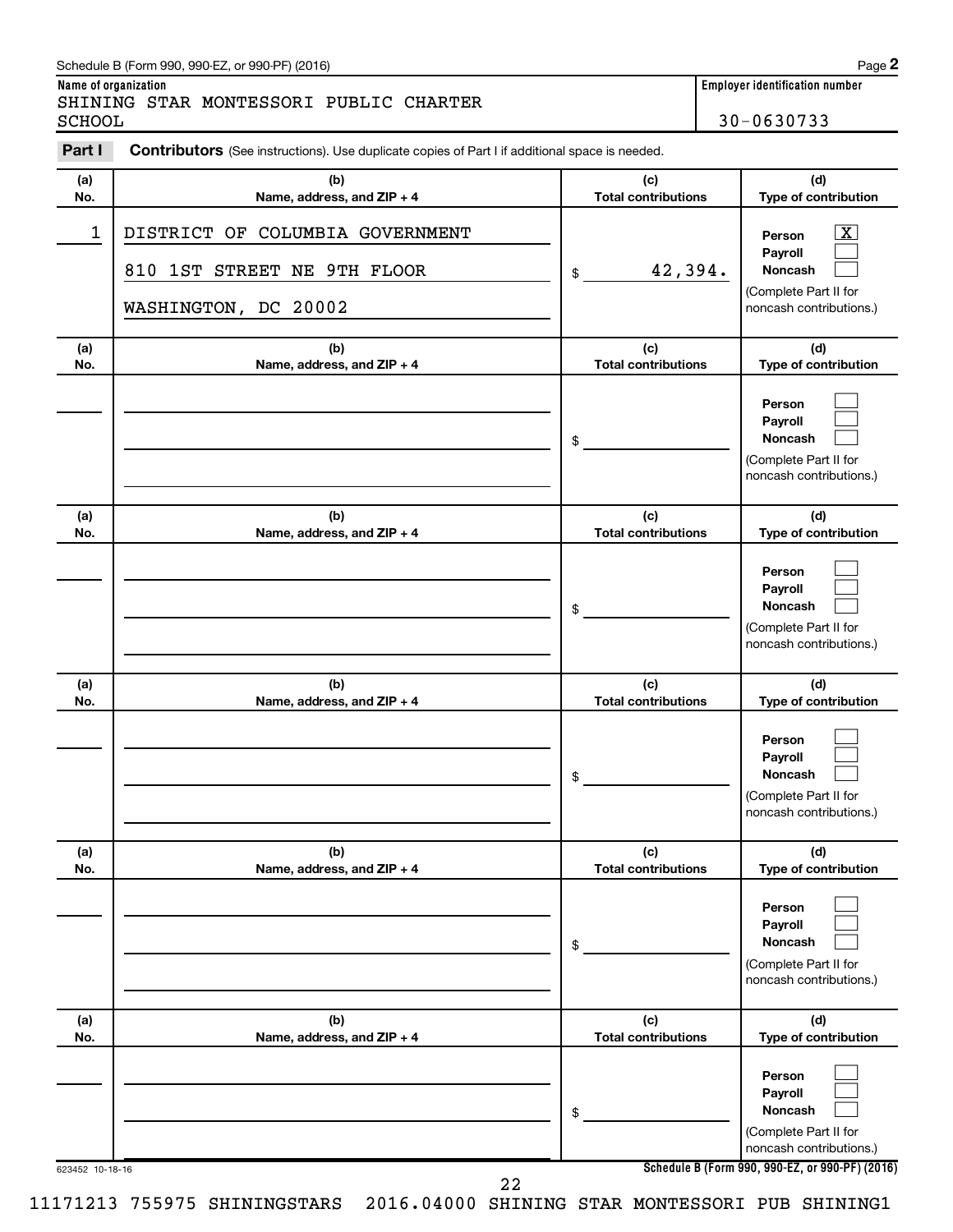| <b>SCHOOL</b>                |                                                                                                     |                                                | $30 - 0630733$       |
|------------------------------|-----------------------------------------------------------------------------------------------------|------------------------------------------------|----------------------|
| Part II                      | Noncash Property (See instructions). Use duplicate copies of Part II if additional space is needed. |                                                |                      |
| (a)<br>No.<br>from<br>Part I | (b)<br>Description of noncash property given                                                        | (c)<br>FMV (or estimate)<br>(See instructions) | (d)<br>Date received |
|                              |                                                                                                     | \$                                             |                      |
| (a)<br>No.<br>from<br>Part I | (b)<br>Description of noncash property given                                                        | (c)<br>FMV (or estimate)<br>(See instructions) | (d)<br>Date received |
|                              |                                                                                                     | \$                                             |                      |
| (a)<br>No.<br>from<br>Part I | (b)<br>Description of noncash property given                                                        | (c)<br>FMV (or estimate)<br>(See instructions) | (d)<br>Date received |
|                              |                                                                                                     | \$                                             |                      |
| (a)<br>No.<br>from<br>Part I | (b)<br>Description of noncash property given                                                        | (c)<br>FMV (or estimate)<br>(See instructions) | (d)<br>Date received |
|                              |                                                                                                     | \$                                             |                      |
| (a)<br>No.<br>from<br>Part I | (b)<br>Description of noncash property given                                                        | (c)<br>FMV (or estimate)<br>(See instructions) | (d)<br>Date received |
|                              |                                                                                                     | \$                                             |                      |
| (a)<br>No.<br>from<br>Part I | (b)<br>Description of noncash property given                                                        | (c)<br>FMV (or estimate)<br>(See instructions) | (d)<br>Date received |
|                              |                                                                                                     | \$                                             |                      |

Schedule B (Form 990, 990-EZ, or 990-PF) (2016)

11171213 755975 SHININGSTARS 2016.04000 SHINING STAR MONTESSORI PUB SHINING1

**3**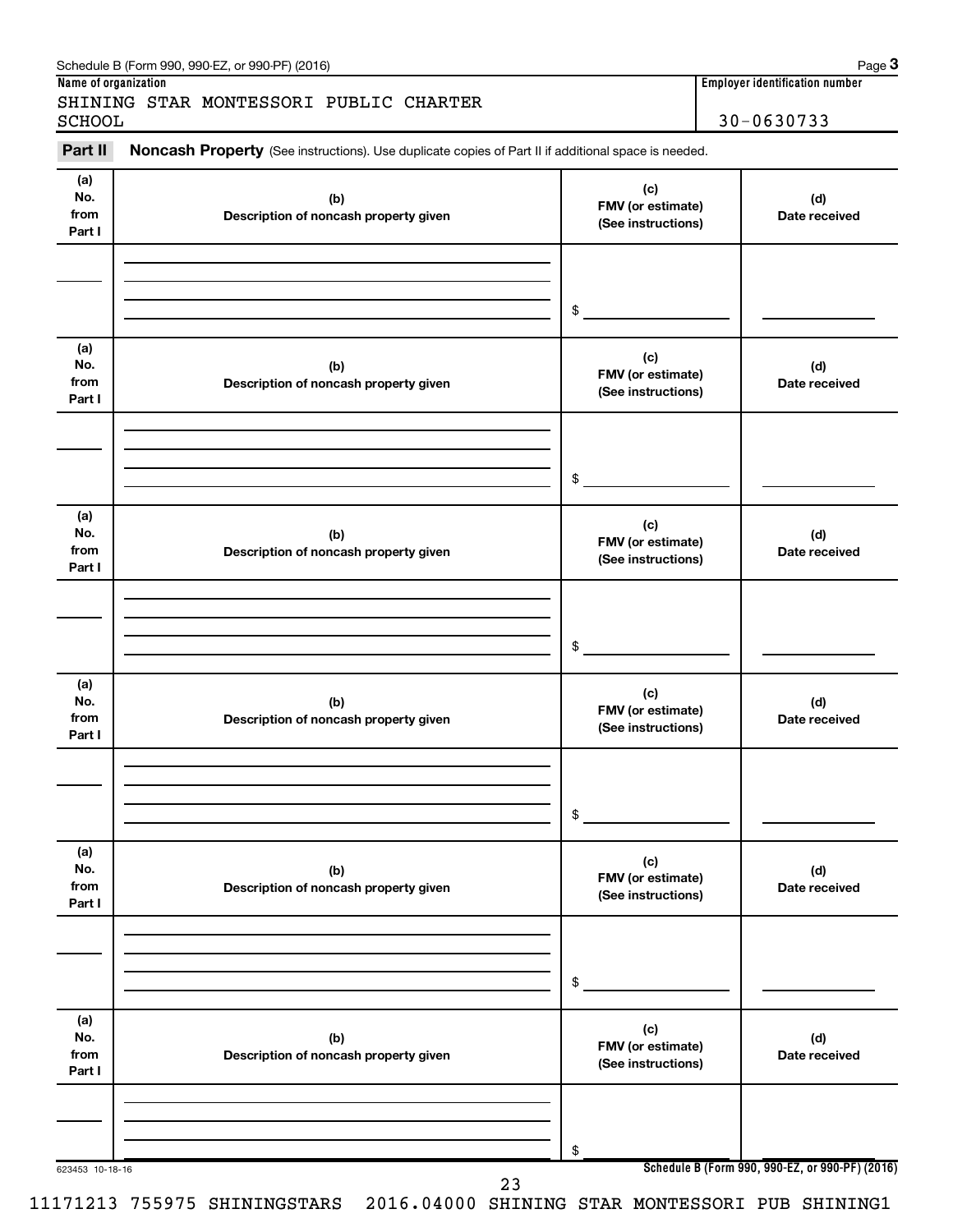|                           | Schedule B (Form 990, 990-EZ, or 990-PF) (2016)                                                                                                                                                                             |                      |                                          | Page 4                                          |  |  |  |  |
|---------------------------|-----------------------------------------------------------------------------------------------------------------------------------------------------------------------------------------------------------------------------|----------------------|------------------------------------------|-------------------------------------------------|--|--|--|--|
| Name of organization      |                                                                                                                                                                                                                             |                      |                                          | <b>Employer identification number</b>           |  |  |  |  |
|                           | SHINING STAR MONTESSORI PUBLIC CHARTER                                                                                                                                                                                      |                      |                                          |                                                 |  |  |  |  |
| <b>SCHOOL</b><br>Part III | Exclusively religious, charitable, etc., contributions to organizations described in section 501(c)(7), (8), or (10) that total more than \$1,000 for                                                                       |                      |                                          | 30-0630733                                      |  |  |  |  |
|                           | the year from any one contributor. Complete columns (a) through (e) and the following line entry. For organizations                                                                                                         |                      |                                          |                                                 |  |  |  |  |
|                           | completing Part III, enter the total of exclusively religious, charitable, etc., contributions of \$1,000 or less for the year. (Enter this info. once.)<br>Use duplicate copies of Part III if additional space is needed. |                      |                                          | $\blacktriangleright$ \$                        |  |  |  |  |
| (a) No.                   |                                                                                                                                                                                                                             |                      |                                          |                                                 |  |  |  |  |
| from<br>Part I            | (b) Purpose of gift                                                                                                                                                                                                         | (c) Use of gift      |                                          | (d) Description of how gift is held             |  |  |  |  |
|                           |                                                                                                                                                                                                                             |                      |                                          |                                                 |  |  |  |  |
|                           |                                                                                                                                                                                                                             |                      |                                          |                                                 |  |  |  |  |
|                           |                                                                                                                                                                                                                             |                      |                                          |                                                 |  |  |  |  |
|                           |                                                                                                                                                                                                                             |                      |                                          |                                                 |  |  |  |  |
|                           |                                                                                                                                                                                                                             | (e) Transfer of gift |                                          |                                                 |  |  |  |  |
|                           |                                                                                                                                                                                                                             |                      | Relationship of transferor to transferee |                                                 |  |  |  |  |
|                           | Transferee's name, address, and ZIP + 4                                                                                                                                                                                     |                      |                                          |                                                 |  |  |  |  |
|                           |                                                                                                                                                                                                                             |                      |                                          |                                                 |  |  |  |  |
|                           |                                                                                                                                                                                                                             |                      |                                          |                                                 |  |  |  |  |
|                           |                                                                                                                                                                                                                             |                      |                                          |                                                 |  |  |  |  |
| (a) No.<br>`from          | (b) Purpose of gift                                                                                                                                                                                                         | (c) Use of gift      |                                          | (d) Description of how gift is held             |  |  |  |  |
| Part I                    |                                                                                                                                                                                                                             |                      |                                          |                                                 |  |  |  |  |
|                           |                                                                                                                                                                                                                             |                      |                                          |                                                 |  |  |  |  |
|                           |                                                                                                                                                                                                                             |                      |                                          |                                                 |  |  |  |  |
|                           |                                                                                                                                                                                                                             |                      |                                          |                                                 |  |  |  |  |
|                           |                                                                                                                                                                                                                             | (e) Transfer of gift |                                          |                                                 |  |  |  |  |
|                           |                                                                                                                                                                                                                             |                      |                                          |                                                 |  |  |  |  |
|                           | Transferee's name, address, and ZIP + 4                                                                                                                                                                                     |                      | Relationship of transferor to transferee |                                                 |  |  |  |  |
|                           |                                                                                                                                                                                                                             |                      |                                          |                                                 |  |  |  |  |
|                           |                                                                                                                                                                                                                             |                      |                                          |                                                 |  |  |  |  |
|                           |                                                                                                                                                                                                                             |                      |                                          |                                                 |  |  |  |  |
| (a) No.                   |                                                                                                                                                                                                                             |                      |                                          |                                                 |  |  |  |  |
| from<br>Part I            | (b) Purpose of gift                                                                                                                                                                                                         | (c) Use of gift      |                                          | (d) Description of how gift is held             |  |  |  |  |
|                           |                                                                                                                                                                                                                             |                      |                                          |                                                 |  |  |  |  |
|                           |                                                                                                                                                                                                                             |                      |                                          |                                                 |  |  |  |  |
|                           |                                                                                                                                                                                                                             |                      |                                          |                                                 |  |  |  |  |
|                           |                                                                                                                                                                                                                             |                      |                                          |                                                 |  |  |  |  |
|                           | (e) Transfer of gift                                                                                                                                                                                                        |                      |                                          |                                                 |  |  |  |  |
|                           | Transferee's name, address, and ZIP + 4                                                                                                                                                                                     |                      | Relationship of transferor to transferee |                                                 |  |  |  |  |
|                           |                                                                                                                                                                                                                             |                      |                                          |                                                 |  |  |  |  |
|                           |                                                                                                                                                                                                                             |                      |                                          |                                                 |  |  |  |  |
|                           |                                                                                                                                                                                                                             |                      |                                          |                                                 |  |  |  |  |
| (a) No.                   |                                                                                                                                                                                                                             |                      |                                          |                                                 |  |  |  |  |
| `from<br>Part I           | (b) Purpose of gift                                                                                                                                                                                                         | (c) Use of gift      |                                          | (d) Description of how gift is held             |  |  |  |  |
|                           |                                                                                                                                                                                                                             |                      |                                          |                                                 |  |  |  |  |
|                           |                                                                                                                                                                                                                             |                      |                                          |                                                 |  |  |  |  |
|                           |                                                                                                                                                                                                                             |                      |                                          |                                                 |  |  |  |  |
|                           |                                                                                                                                                                                                                             |                      |                                          |                                                 |  |  |  |  |
|                           | (e) Transfer of gift                                                                                                                                                                                                        |                      |                                          |                                                 |  |  |  |  |
|                           |                                                                                                                                                                                                                             |                      |                                          |                                                 |  |  |  |  |
|                           | Transferee's name, address, and ZIP + 4                                                                                                                                                                                     |                      |                                          | Relationship of transferor to transferee        |  |  |  |  |
|                           |                                                                                                                                                                                                                             |                      |                                          |                                                 |  |  |  |  |
|                           |                                                                                                                                                                                                                             |                      |                                          |                                                 |  |  |  |  |
|                           |                                                                                                                                                                                                                             |                      |                                          |                                                 |  |  |  |  |
| 623454 10-18-16           |                                                                                                                                                                                                                             |                      |                                          | Schedule B (Form 990, 990-EZ, or 990-PF) (2016) |  |  |  |  |
|                           |                                                                                                                                                                                                                             | 24                   |                                          |                                                 |  |  |  |  |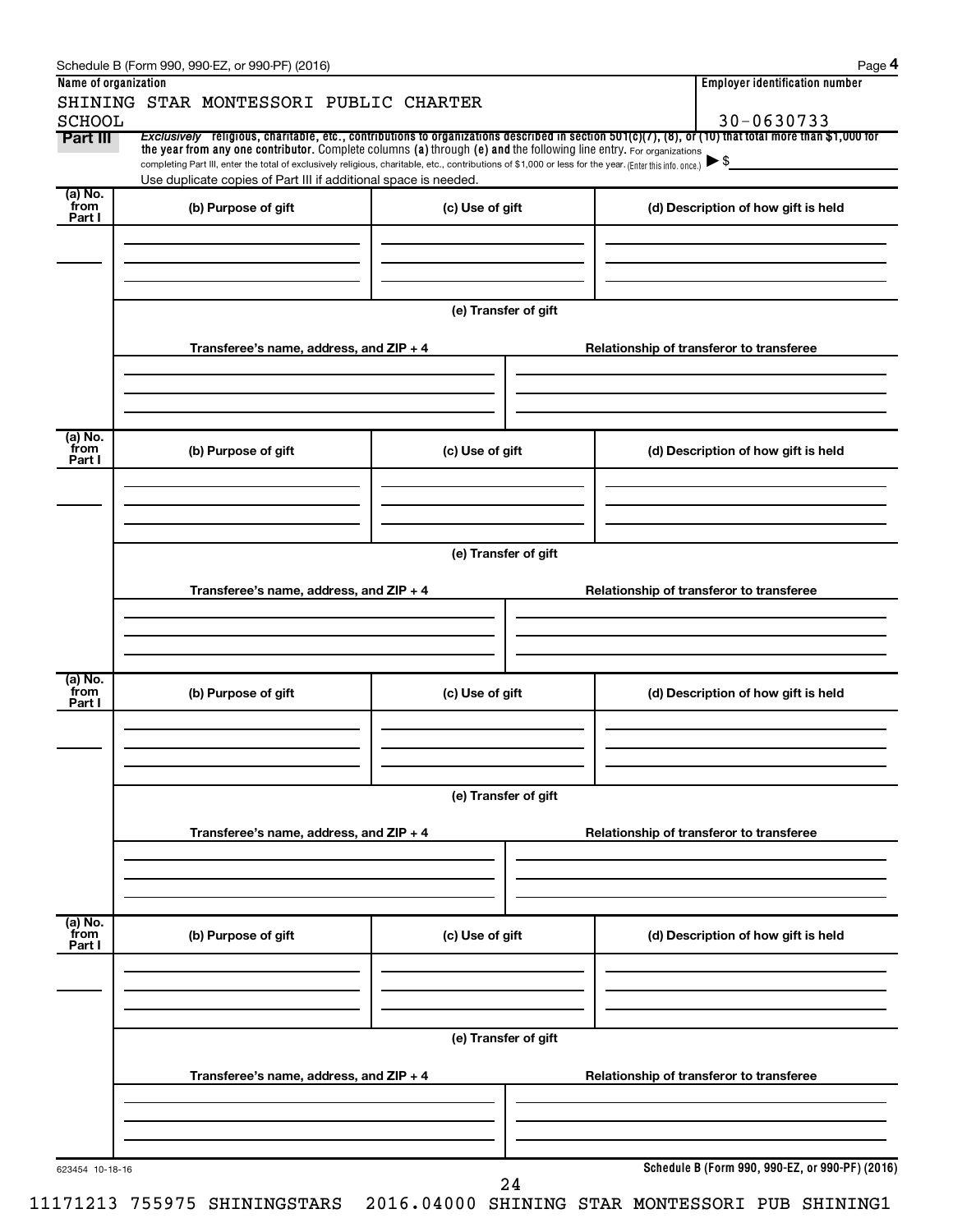|         | <b>SCHEDULE D</b>                                           |                                                                                                        | <b>Supplemental Financial Statements</b>                                                                                                                                                                                                | OMB No. 1545-0047                     |  |  |  |  |  |  |
|---------|-------------------------------------------------------------|--------------------------------------------------------------------------------------------------------|-----------------------------------------------------------------------------------------------------------------------------------------------------------------------------------------------------------------------------------------|---------------------------------------|--|--|--|--|--|--|
|         | (Form 990)                                                  |                                                                                                        | Complete if the organization answered "Yes" on Form 990,<br>Part IV, line 6, 7, 8, 9, 10, 11a, 11b, 11c, 11d, 11e, 11f, 12a, or 12b.                                                                                                    |                                       |  |  |  |  |  |  |
|         | Department of the Treasury                                  |                                                                                                        | Attach to Form 990.                                                                                                                                                                                                                     | <b>Open to Public</b><br>Inspection   |  |  |  |  |  |  |
|         | Internal Revenue Service<br>Name of the organization        |                                                                                                        | Information about Schedule D (Form 990) and its instructions is at www.irs.gov/form990.<br>SHINING STAR MONTESSORI PUBLIC CHARTER                                                                                                       | <b>Employer identification number</b> |  |  |  |  |  |  |
|         |                                                             | <b>SCHOOL</b>                                                                                          |                                                                                                                                                                                                                                         | 30-0630733                            |  |  |  |  |  |  |
| Part I  |                                                             |                                                                                                        | Organizations Maintaining Donor Advised Funds or Other Similar Funds or Accounts. Complete if the                                                                                                                                       |                                       |  |  |  |  |  |  |
|         |                                                             | organization answered "Yes" on Form 990, Part IV, line 6.                                              |                                                                                                                                                                                                                                         |                                       |  |  |  |  |  |  |
|         |                                                             |                                                                                                        | (a) Donor advised funds                                                                                                                                                                                                                 | (b) Funds and other accounts          |  |  |  |  |  |  |
| 1       |                                                             |                                                                                                        |                                                                                                                                                                                                                                         |                                       |  |  |  |  |  |  |
| 2       |                                                             | Aggregate value of contributions to (during year)                                                      |                                                                                                                                                                                                                                         |                                       |  |  |  |  |  |  |
| з       | the control of the control of the control of the control of |                                                                                                        |                                                                                                                                                                                                                                         |                                       |  |  |  |  |  |  |
| 4       |                                                             |                                                                                                        |                                                                                                                                                                                                                                         |                                       |  |  |  |  |  |  |
| 5       |                                                             |                                                                                                        | Did the organization inform all donors and donor advisors in writing that the assets held in donor advised funds                                                                                                                        |                                       |  |  |  |  |  |  |
|         |                                                             |                                                                                                        |                                                                                                                                                                                                                                         | Yes<br><b>No</b>                      |  |  |  |  |  |  |
| 6       |                                                             |                                                                                                        | Did the organization inform all grantees, donors, and donor advisors in writing that grant funds can be used only<br>for charitable purposes and not for the benefit of the donor or donor advisor, or for any other purpose conferring |                                       |  |  |  |  |  |  |
|         | impermissible private benefit?                              |                                                                                                        |                                                                                                                                                                                                                                         | Yes<br>No                             |  |  |  |  |  |  |
| Part II |                                                             |                                                                                                        | Conservation Easements. Complete if the organization answered "Yes" on Form 990, Part IV, line 7.                                                                                                                                       |                                       |  |  |  |  |  |  |
| 1       |                                                             | Purpose(s) of conservation easements held by the organization (check all that apply).                  |                                                                                                                                                                                                                                         |                                       |  |  |  |  |  |  |
|         |                                                             | Preservation of land for public use (e.g., recreation or education)                                    | Preservation of a historically important land area                                                                                                                                                                                      |                                       |  |  |  |  |  |  |
|         |                                                             | Protection of natural habitat                                                                          | Preservation of a certified historic structure                                                                                                                                                                                          |                                       |  |  |  |  |  |  |
|         |                                                             | Preservation of open space                                                                             |                                                                                                                                                                                                                                         |                                       |  |  |  |  |  |  |
| 2       |                                                             |                                                                                                        | Complete lines 2a through 2d if the organization held a qualified conservation contribution in the form of a conservation easement on the last                                                                                          |                                       |  |  |  |  |  |  |
|         | day of the tax year.                                        |                                                                                                        |                                                                                                                                                                                                                                         | Held at the End of the Tax Year       |  |  |  |  |  |  |
|         |                                                             |                                                                                                        |                                                                                                                                                                                                                                         | 2a                                    |  |  |  |  |  |  |
| b       |                                                             | Total acreage restricted by conservation easements                                                     |                                                                                                                                                                                                                                         | 2b                                    |  |  |  |  |  |  |
|         |                                                             |                                                                                                        |                                                                                                                                                                                                                                         | 2c                                    |  |  |  |  |  |  |
|         |                                                             |                                                                                                        | d Number of conservation easements included in (c) acquired after 8/17/06, and not on a historic structure                                                                                                                              |                                       |  |  |  |  |  |  |
|         |                                                             |                                                                                                        |                                                                                                                                                                                                                                         | 2d                                    |  |  |  |  |  |  |
| 3       |                                                             |                                                                                                        | Number of conservation easements modified, transferred, released, extinguished, or terminated by the organization during the tax                                                                                                        |                                       |  |  |  |  |  |  |
|         | year                                                        |                                                                                                        |                                                                                                                                                                                                                                         |                                       |  |  |  |  |  |  |
| 4       |                                                             | Number of states where property subject to conservation easement is located >                          |                                                                                                                                                                                                                                         |                                       |  |  |  |  |  |  |
| 5       |                                                             | Does the organization have a written policy regarding the periodic monitoring, inspection, handling of |                                                                                                                                                                                                                                         | <b>No</b><br>Yes                      |  |  |  |  |  |  |
| 6       |                                                             | violations, and enforcement of the conservation easements it holds?                                    | Staff and volunteer hours devoted to monitoring, inspecting, handling of violations, and enforcing conservation easements during the year                                                                                               |                                       |  |  |  |  |  |  |
|         |                                                             |                                                                                                        |                                                                                                                                                                                                                                         |                                       |  |  |  |  |  |  |
| 7       |                                                             |                                                                                                        | Amount of expenses incurred in monitoring, inspecting, handling of violations, and enforcing conservation easements during the year                                                                                                     |                                       |  |  |  |  |  |  |
|         | $\blacktriangleright$ \$                                    |                                                                                                        |                                                                                                                                                                                                                                         |                                       |  |  |  |  |  |  |
| 8       |                                                             |                                                                                                        | Does each conservation easement reported on line $2(d)$ above satisfy the requirements of section 170(h)(4)(B)(i)                                                                                                                       |                                       |  |  |  |  |  |  |
|         |                                                             |                                                                                                        |                                                                                                                                                                                                                                         | <b>No</b><br>Yes                      |  |  |  |  |  |  |
| 9       |                                                             |                                                                                                        | In Part XIII, describe how the organization reports conservation easements in its revenue and expense statement, and balance sheet, and                                                                                                 |                                       |  |  |  |  |  |  |
|         |                                                             |                                                                                                        | include, if applicable, the text of the footnote to the organization's financial statements that describes the organization's accounting for                                                                                            |                                       |  |  |  |  |  |  |
|         | conservation easements.                                     |                                                                                                        |                                                                                                                                                                                                                                         |                                       |  |  |  |  |  |  |
|         | Part III                                                    |                                                                                                        | Organizations Maintaining Collections of Art, Historical Treasures, or Other Similar Assets.                                                                                                                                            |                                       |  |  |  |  |  |  |
|         |                                                             | Complete if the organization answered "Yes" on Form 990, Part IV, line 8.                              |                                                                                                                                                                                                                                         |                                       |  |  |  |  |  |  |
|         |                                                             |                                                                                                        | 1a If the organization elected, as permitted under SFAS 116 (ASC 958), not to report in its revenue statement and balance sheet works of art,                                                                                           |                                       |  |  |  |  |  |  |
|         |                                                             |                                                                                                        | historical treasures, or other similar assets held for public exhibition, education, or research in furtherance of public service, provide, in Part XIII,                                                                               |                                       |  |  |  |  |  |  |
|         |                                                             | the text of the footnote to its financial statements that describes these items.                       |                                                                                                                                                                                                                                         |                                       |  |  |  |  |  |  |
|         |                                                             |                                                                                                        | <b>b</b> If the organization elected, as permitted under SFAS 116 (ASC 958), to report in its revenue statement and balance sheet works of art, historical                                                                              |                                       |  |  |  |  |  |  |
|         |                                                             |                                                                                                        | treasures, or other similar assets held for public exhibition, education, or research in furtherance of public service, provide the following amounts                                                                                   |                                       |  |  |  |  |  |  |
|         | relating to these items:                                    |                                                                                                        |                                                                                                                                                                                                                                         |                                       |  |  |  |  |  |  |
|         |                                                             | (ii) Assets included in Form 990, Part X                                                               |                                                                                                                                                                                                                                         | $\frac{1}{2}$                         |  |  |  |  |  |  |
| 2       |                                                             |                                                                                                        | If the organization received or held works of art, historical treasures, or other similar assets for financial gain, provide                                                                                                            |                                       |  |  |  |  |  |  |
|         |                                                             | the following amounts required to be reported under SFAS 116 (ASC 958) relating to these items:        |                                                                                                                                                                                                                                         |                                       |  |  |  |  |  |  |
| а       |                                                             |                                                                                                        |                                                                                                                                                                                                                                         | \$                                    |  |  |  |  |  |  |
|         |                                                             |                                                                                                        | b Assets included in Form 990, Part X [11] matter is a substitute that is a set of the state of the state of the state of the state of the state of the state of the state of the state of the state of the state of the state          | $\blacktriangleright$ s               |  |  |  |  |  |  |
|         |                                                             | LHA For Paperwork Reduction Act Notice, see the Instructions for Form 990.                             |                                                                                                                                                                                                                                         | Schedule D (Form 990) 2016            |  |  |  |  |  |  |
|         | 632051 08-29-16                                             |                                                                                                        |                                                                                                                                                                                                                                         |                                       |  |  |  |  |  |  |
|         |                                                             |                                                                                                        | 25                                                                                                                                                                                                                                      |                                       |  |  |  |  |  |  |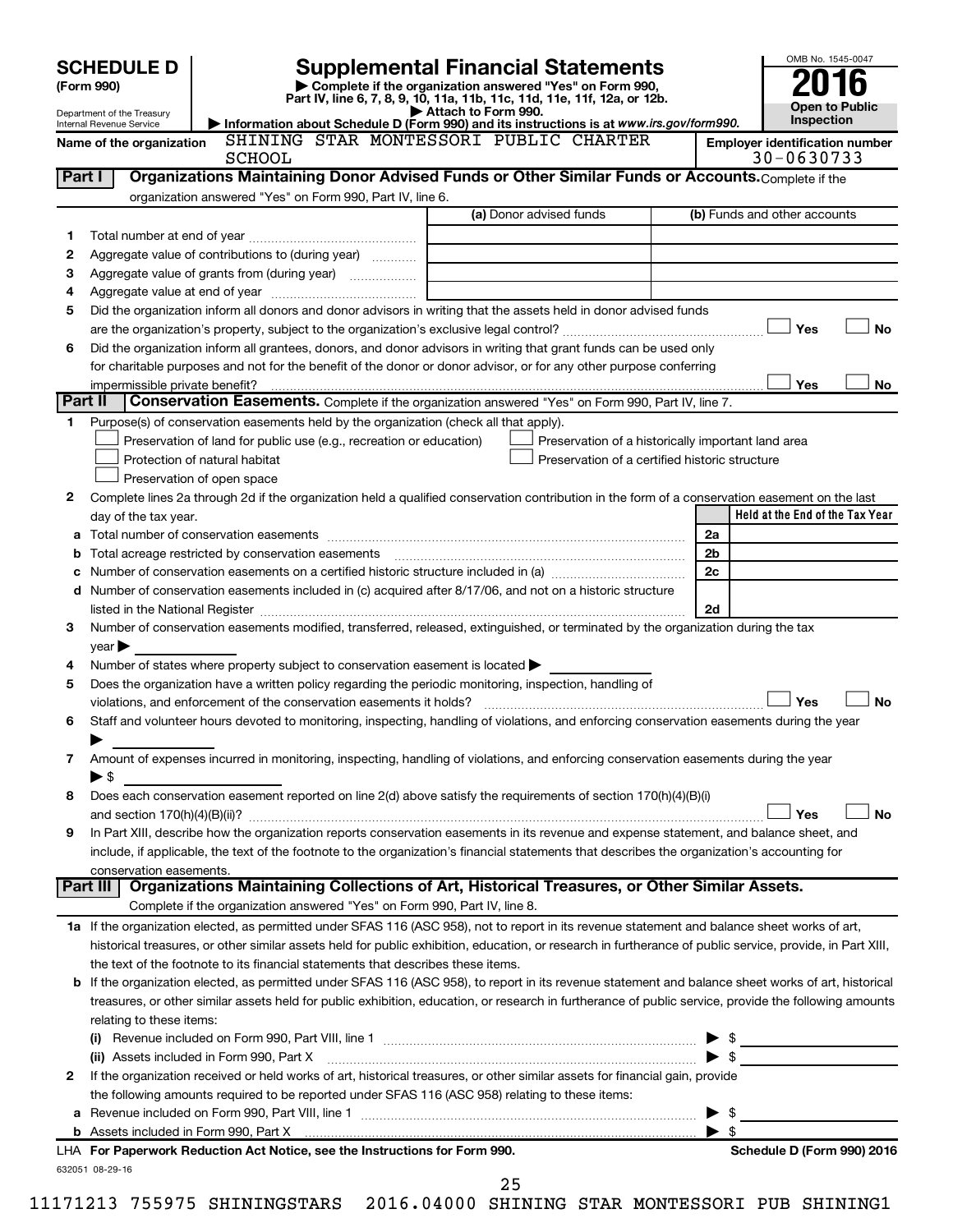| SHINING STAR MONTESSORI PUBLIC CHARTER |  |  |  |  |  |
|----------------------------------------|--|--|--|--|--|
|----------------------------------------|--|--|--|--|--|

|        |                                                                                                                                                                                                                                | SHINING STAR MONTESSORI PUBLIC CHARTER |   |                |                                                                                                                                                                                                                                      |                 |                     |                     |  |
|--------|--------------------------------------------------------------------------------------------------------------------------------------------------------------------------------------------------------------------------------|----------------------------------------|---|----------------|--------------------------------------------------------------------------------------------------------------------------------------------------------------------------------------------------------------------------------------|-----------------|---------------------|---------------------|--|
|        | SCHOOL<br>Schedule D (Form 990) 2016                                                                                                                                                                                           |                                        |   |                |                                                                                                                                                                                                                                      |                 | 30-0630733 $Page 2$ |                     |  |
|        | Part III<br>Organizations Maintaining Collections of Art, Historical Treasures, or Other Similar Assets (continued)                                                                                                            |                                        |   |                |                                                                                                                                                                                                                                      |                 |                     |                     |  |
| з      | Using the organization's acquisition, accession, and other records, check any of the following that are a significant use of its collection items                                                                              |                                        |   |                |                                                                                                                                                                                                                                      |                 |                     |                     |  |
|        | (check all that apply):                                                                                                                                                                                                        |                                        |   |                |                                                                                                                                                                                                                                      |                 |                     |                     |  |
| а      | Public exhibition                                                                                                                                                                                                              |                                        |   |                | Loan or exchange programs                                                                                                                                                                                                            |                 |                     |                     |  |
| b      | Scholarly research                                                                                                                                                                                                             | e                                      |   |                | Other <u>and the set of the set of the set of the set of the set of the set of the set of the set of the set of the set of the set of the set of the set of the set of the set of the set of the set of the set of the set of th</u> |                 |                     |                     |  |
| с      | Preservation for future generations                                                                                                                                                                                            |                                        |   |                |                                                                                                                                                                                                                                      |                 |                     |                     |  |
| 4      | Provide a description of the organization's collections and explain how they further the organization's exempt purpose in Part XIII.                                                                                           |                                        |   |                |                                                                                                                                                                                                                                      |                 |                     |                     |  |
| 5      | During the year, did the organization solicit or receive donations of art, historical treasures, or other similar assets                                                                                                       |                                        |   |                |                                                                                                                                                                                                                                      |                 |                     |                     |  |
|        |                                                                                                                                                                                                                                |                                        |   |                |                                                                                                                                                                                                                                      |                 | Yes                 | No                  |  |
|        | Part IV<br>Escrow and Custodial Arrangements. Complete if the organization answered "Yes" on Form 990, Part IV, line 9, or                                                                                                     |                                        |   |                |                                                                                                                                                                                                                                      |                 |                     |                     |  |
|        | reported an amount on Form 990, Part X, line 21.                                                                                                                                                                               |                                        |   |                |                                                                                                                                                                                                                                      |                 |                     |                     |  |
|        | 1a Is the organization an agent, trustee, custodian or other intermediary for contributions or other assets not included                                                                                                       |                                        |   |                |                                                                                                                                                                                                                                      |                 |                     |                     |  |
|        | on Form 990, Part X? [11] The Content of The Content of The Content of The Content of The Content of The Content of The Content of The Content of The Content of The Content of The Content of The Content of The Content of T |                                        |   |                |                                                                                                                                                                                                                                      |                 | Yes                 | <b>No</b>           |  |
|        | b If "Yes," explain the arrangement in Part XIII and complete the following table:                                                                                                                                             |                                        |   |                |                                                                                                                                                                                                                                      |                 |                     |                     |  |
|        |                                                                                                                                                                                                                                |                                        |   |                |                                                                                                                                                                                                                                      |                 |                     |                     |  |
|        |                                                                                                                                                                                                                                |                                        |   |                |                                                                                                                                                                                                                                      |                 | Amount              |                     |  |
| с      | Beginning balance measurements and the contract of the contract of the contract of the contract of the contract of the contract of the contract of the contract of the contract of the contract of the contract of the contrac |                                        |   |                |                                                                                                                                                                                                                                      | 1c              |                     |                     |  |
| d      |                                                                                                                                                                                                                                |                                        |   |                |                                                                                                                                                                                                                                      | 1d              |                     |                     |  |
| е      | Distributions during the year manufactured and continuum control of the state of the control of the state of the state of the state of the state of the state of the state of the state of the state of the state of the state |                                        |   |                |                                                                                                                                                                                                                                      | 1e              |                     |                     |  |
| f.     | Ending balance measurements are all the contract of the contract of the contract of the contract of the contract of the contract of the contract of the contract of the contract of the contract of the contract of the contra |                                        |   |                |                                                                                                                                                                                                                                      | 1f              |                     |                     |  |
|        | 2a Did the organization include an amount on Form 990, Part X, line 21, for escrow or custodial account liability?                                                                                                             |                                        |   |                |                                                                                                                                                                                                                                      |                 | Yes                 | No                  |  |
|        | b If "Yes," explain the arrangement in Part XIII. Check here if the explanation has been provided on Part XIII                                                                                                                 |                                        |   |                |                                                                                                                                                                                                                                      |                 |                     |                     |  |
| Part V | Endowment Funds. Complete if the organization answered "Yes" on Form 990, Part IV, line 10.                                                                                                                                    |                                        |   |                |                                                                                                                                                                                                                                      |                 |                     |                     |  |
|        |                                                                                                                                                                                                                                | (a) Current year                       |   | (b) Prior year | (c) Two years back $\vert$ (d) Three years back $\vert$                                                                                                                                                                              |                 |                     | (e) Four years back |  |
|        | 1a Beginning of year balance                                                                                                                                                                                                   |                                        |   |                |                                                                                                                                                                                                                                      |                 |                     |                     |  |
| b      |                                                                                                                                                                                                                                |                                        |   |                |                                                                                                                                                                                                                                      |                 |                     |                     |  |
| с      | Net investment earnings, gains, and losses                                                                                                                                                                                     |                                        |   |                |                                                                                                                                                                                                                                      |                 |                     |                     |  |
|        |                                                                                                                                                                                                                                |                                        |   |                |                                                                                                                                                                                                                                      |                 |                     |                     |  |
|        | e Other expenditures for facilities                                                                                                                                                                                            |                                        |   |                |                                                                                                                                                                                                                                      |                 |                     |                     |  |
|        |                                                                                                                                                                                                                                |                                        |   |                |                                                                                                                                                                                                                                      |                 |                     |                     |  |
|        |                                                                                                                                                                                                                                |                                        |   |                |                                                                                                                                                                                                                                      |                 |                     |                     |  |
|        | End of year balance <i>manually contained</i>                                                                                                                                                                                  |                                        |   |                |                                                                                                                                                                                                                                      |                 |                     |                     |  |
| g      | Provide the estimated percentage of the current year end balance (line 1g, column (a)) held as:                                                                                                                                |                                        |   |                |                                                                                                                                                                                                                                      |                 |                     |                     |  |
| 2      |                                                                                                                                                                                                                                |                                        |   |                |                                                                                                                                                                                                                                      |                 |                     |                     |  |
| a      | Board designated or quasi-endowment                                                                                                                                                                                            |                                        | % |                |                                                                                                                                                                                                                                      |                 |                     |                     |  |
| b      | Permanent endowment >                                                                                                                                                                                                          | %                                      |   |                |                                                                                                                                                                                                                                      |                 |                     |                     |  |
|        | <b>c</b> Temporarily restricted endowment $\blacktriangleright$                                                                                                                                                                | %                                      |   |                |                                                                                                                                                                                                                                      |                 |                     |                     |  |
|        | The percentages on lines 2a, 2b, and 2c should equal 100%                                                                                                                                                                      |                                        |   |                |                                                                                                                                                                                                                                      |                 |                     |                     |  |
|        | 3a Are there endowment funds not in the possession of the organization that are held and administered for the organization                                                                                                     |                                        |   |                |                                                                                                                                                                                                                                      |                 |                     |                     |  |
|        | by:                                                                                                                                                                                                                            |                                        |   |                |                                                                                                                                                                                                                                      |                 |                     | Yes<br>No           |  |
|        |                                                                                                                                                                                                                                |                                        |   |                |                                                                                                                                                                                                                                      |                 | 3a(i)               |                     |  |
|        |                                                                                                                                                                                                                                |                                        |   |                |                                                                                                                                                                                                                                      |                 | 3a(ii)              |                     |  |
|        |                                                                                                                                                                                                                                |                                        |   |                |                                                                                                                                                                                                                                      |                 | 3b                  |                     |  |
| 4      | Describe in Part XIII the intended uses of the organization's endowment funds.                                                                                                                                                 |                                        |   |                |                                                                                                                                                                                                                                      |                 |                     |                     |  |
|        | <b>Part VI</b><br>Land, Buildings, and Equipment.                                                                                                                                                                              |                                        |   |                |                                                                                                                                                                                                                                      |                 |                     |                     |  |
|        | Complete if the organization answered "Yes" on Form 990, Part IV, line 11a. See Form 990, Part X, line 10.                                                                                                                     |                                        |   |                |                                                                                                                                                                                                                                      |                 |                     |                     |  |
|        | Description of property                                                                                                                                                                                                        | (a) Cost or other                      |   |                | (b) Cost or other                                                                                                                                                                                                                    | (c) Accumulated | (d) Book value      |                     |  |
|        |                                                                                                                                                                                                                                | basis (investment)                     |   |                | basis (other)                                                                                                                                                                                                                        | depreciation    |                     |                     |  |
|        |                                                                                                                                                                                                                                |                                        |   |                |                                                                                                                                                                                                                                      |                 |                     |                     |  |
|        |                                                                                                                                                                                                                                |                                        |   |                |                                                                                                                                                                                                                                      |                 |                     |                     |  |
|        |                                                                                                                                                                                                                                |                                        |   |                | 226,056.                                                                                                                                                                                                                             | 20,073.         |                     | 205,983.            |  |
|        |                                                                                                                                                                                                                                |                                        |   |                | 194,280.                                                                                                                                                                                                                             | 110,098.        |                     | 84,182.             |  |
|        |                                                                                                                                                                                                                                |                                        |   |                |                                                                                                                                                                                                                                      |                 |                     |                     |  |
|        |                                                                                                                                                                                                                                |                                        |   |                |                                                                                                                                                                                                                                      |                 |                     |                     |  |
|        | Total. Add lines 1a through 1e. (Column (d) must equal Form 990, Part X, column (B), line 10c.)                                                                                                                                |                                        |   |                |                                                                                                                                                                                                                                      |                 |                     | 290, 165.           |  |

**Schedule D (Form 990) 2016**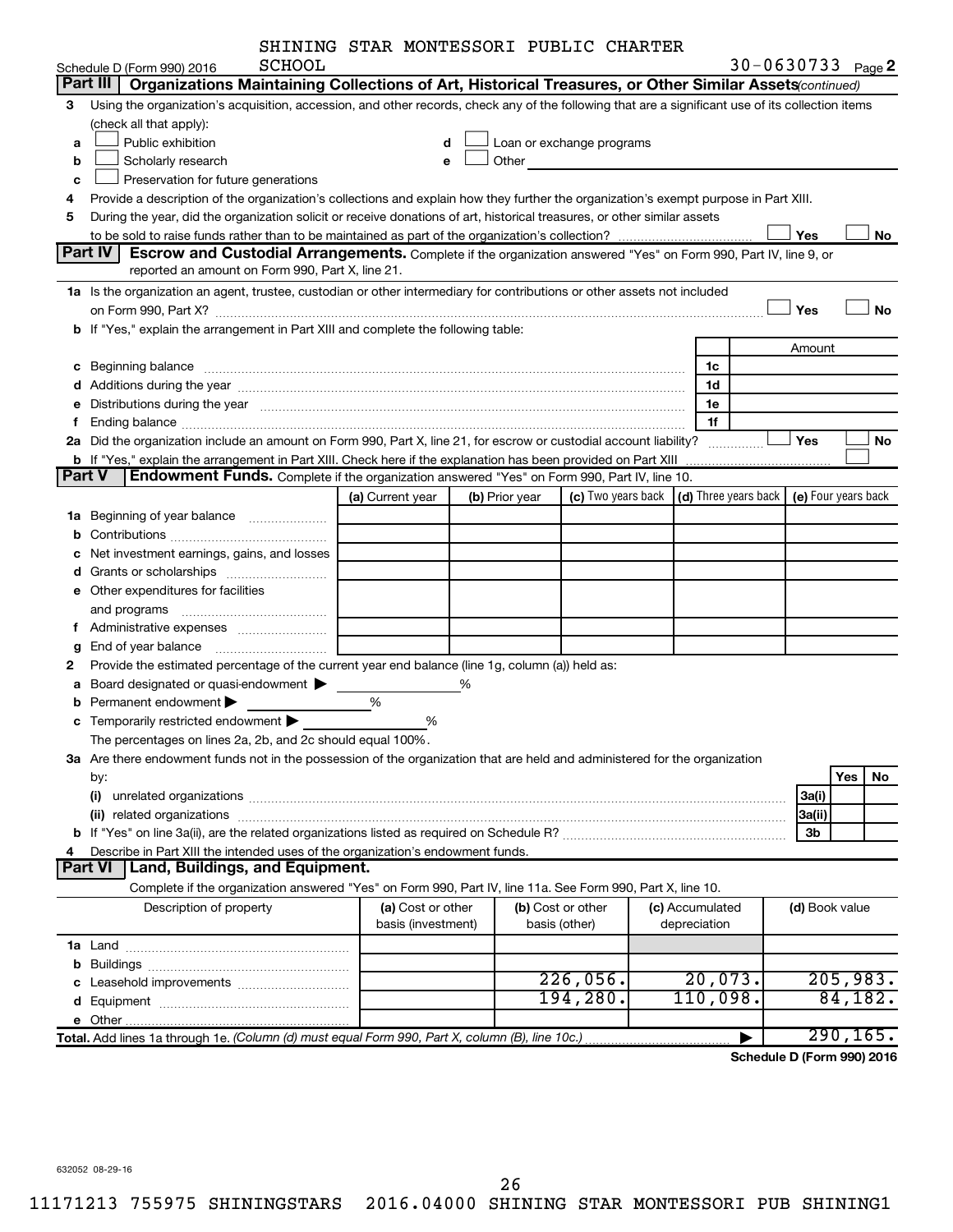| SHINING STAR MONTESSORI PUBLIC CHARTER |
|----------------------------------------|
|----------------------------------------|

| <b>SCHOOL</b><br>Schedule D (Form 990) 2016                                                                                                             |                 |                |                                                           | 30-0630733 Page 3          |           |
|---------------------------------------------------------------------------------------------------------------------------------------------------------|-----------------|----------------|-----------------------------------------------------------|----------------------------|-----------|
| Part VII Investments - Other Securities.                                                                                                                |                 |                |                                                           |                            |           |
| Complete if the organization answered "Yes" on Form 990, Part IV, line 11b. See Form 990, Part X, line 12.                                              |                 |                |                                                           |                            |           |
| (a) Description of security or category (including name of security)                                                                                    | (b) Book value  |                | (c) Method of valuation: Cost or end-of-year market value |                            |           |
| (1) Financial derivatives                                                                                                                               |                 |                |                                                           |                            |           |
| Closely-held equity interests<br>(2)                                                                                                                    |                 |                |                                                           |                            |           |
| (3) Other                                                                                                                                               |                 |                |                                                           |                            |           |
| (A)<br>(B)                                                                                                                                              |                 |                |                                                           |                            |           |
| (C)                                                                                                                                                     |                 |                |                                                           |                            |           |
| (D)                                                                                                                                                     |                 |                |                                                           |                            |           |
| (E)                                                                                                                                                     |                 |                |                                                           |                            |           |
| (F)                                                                                                                                                     |                 |                |                                                           |                            |           |
| (G)                                                                                                                                                     |                 |                |                                                           |                            |           |
| (H)                                                                                                                                                     |                 |                |                                                           |                            |           |
| Total. (Col. (b) must equal Form 990, Part X, col. (B) line 12.) $\blacktriangleright$                                                                  |                 |                |                                                           |                            |           |
| Part VIII Investments - Program Related.                                                                                                                |                 |                |                                                           |                            |           |
| Complete if the organization answered "Yes" on Form 990, Part IV, line 11c. See Form 990, Part X, line 13.                                              |                 |                |                                                           |                            |           |
| (a) Description of investment                                                                                                                           | (b) Book value  |                | (c) Method of valuation: Cost or end-of-year market value |                            |           |
| (1)                                                                                                                                                     |                 |                |                                                           |                            |           |
| (2)                                                                                                                                                     |                 |                |                                                           |                            |           |
| (3)                                                                                                                                                     |                 |                |                                                           |                            |           |
| (4)                                                                                                                                                     |                 |                |                                                           |                            |           |
| (5)                                                                                                                                                     |                 |                |                                                           |                            |           |
| (6)                                                                                                                                                     |                 |                |                                                           |                            |           |
| (7)                                                                                                                                                     |                 |                |                                                           |                            |           |
| (8)                                                                                                                                                     |                 |                |                                                           |                            |           |
| (9)                                                                                                                                                     |                 |                |                                                           |                            |           |
| Total. (Col. (b) must equal Form 990, Part X, col. (B) line 13.) $\blacktriangleright$<br><b>Other Assets.</b><br>Part IX                               |                 |                |                                                           |                            |           |
| Complete if the organization answered "Yes" on Form 990, Part IV, line 11d. See Form 990, Part X, line 15.                                              |                 |                |                                                           |                            |           |
|                                                                                                                                                         | (a) Description |                |                                                           | (b) Book value             |           |
| <b>DEPOSITS</b><br>(1)                                                                                                                                  |                 |                |                                                           |                            | 137, 167. |
| (2)                                                                                                                                                     |                 |                |                                                           |                            |           |
| (3)                                                                                                                                                     |                 |                |                                                           |                            |           |
| (4)                                                                                                                                                     |                 |                |                                                           |                            |           |
| (5)                                                                                                                                                     |                 |                |                                                           |                            |           |
| (6)                                                                                                                                                     |                 |                |                                                           |                            |           |
| (7)                                                                                                                                                     |                 |                |                                                           |                            |           |
| (8)                                                                                                                                                     |                 |                |                                                           |                            |           |
| (9)                                                                                                                                                     |                 |                |                                                           |                            |           |
| Total. (Column (b) must equal Form 990, Part X, col. (B) line 15.)                                                                                      |                 |                |                                                           |                            | 137, 167. |
| <b>Other Liabilities.</b><br>Part X                                                                                                                     |                 |                |                                                           |                            |           |
| Complete if the organization answered "Yes" on Form 990, Part IV, line 11e or 11f. See Form 990, Part X, line 25.                                       |                 |                |                                                           |                            |           |
| (a) Description of liability<br>1.                                                                                                                      |                 | (b) Book value |                                                           |                            |           |
| (1)<br>Federal income taxes                                                                                                                             |                 |                |                                                           |                            |           |
| DEFERRED RENT<br>(2)                                                                                                                                    |                 | 76,453.        |                                                           |                            |           |
| (3)                                                                                                                                                     |                 |                |                                                           |                            |           |
| (4)                                                                                                                                                     |                 |                |                                                           |                            |           |
| (5)                                                                                                                                                     |                 |                |                                                           |                            |           |
| (6)                                                                                                                                                     |                 |                |                                                           |                            |           |
| (7)                                                                                                                                                     |                 |                |                                                           |                            |           |
| (8)                                                                                                                                                     |                 |                |                                                           |                            |           |
| (9)                                                                                                                                                     |                 |                |                                                           |                            |           |
| Total. (Column (b) must equal Form 990, Part X, col. (B) line 25.)                                                                                      |                 | 76,453.        |                                                           |                            |           |
| Liability for uncertain tax positions. In Part XIII, provide the text of the footnote to the organization's financial statements that reports the<br>2. |                 |                |                                                           |                            |           |
| organization's liability for uncertain tax positions under FIN 48 (ASC 740). Check here if the text of the footnote has been provided in Part XIII      |                 |                |                                                           |                            |           |
|                                                                                                                                                         |                 |                |                                                           | Schedule D (Form 990) 2016 |           |

632053 08-29-16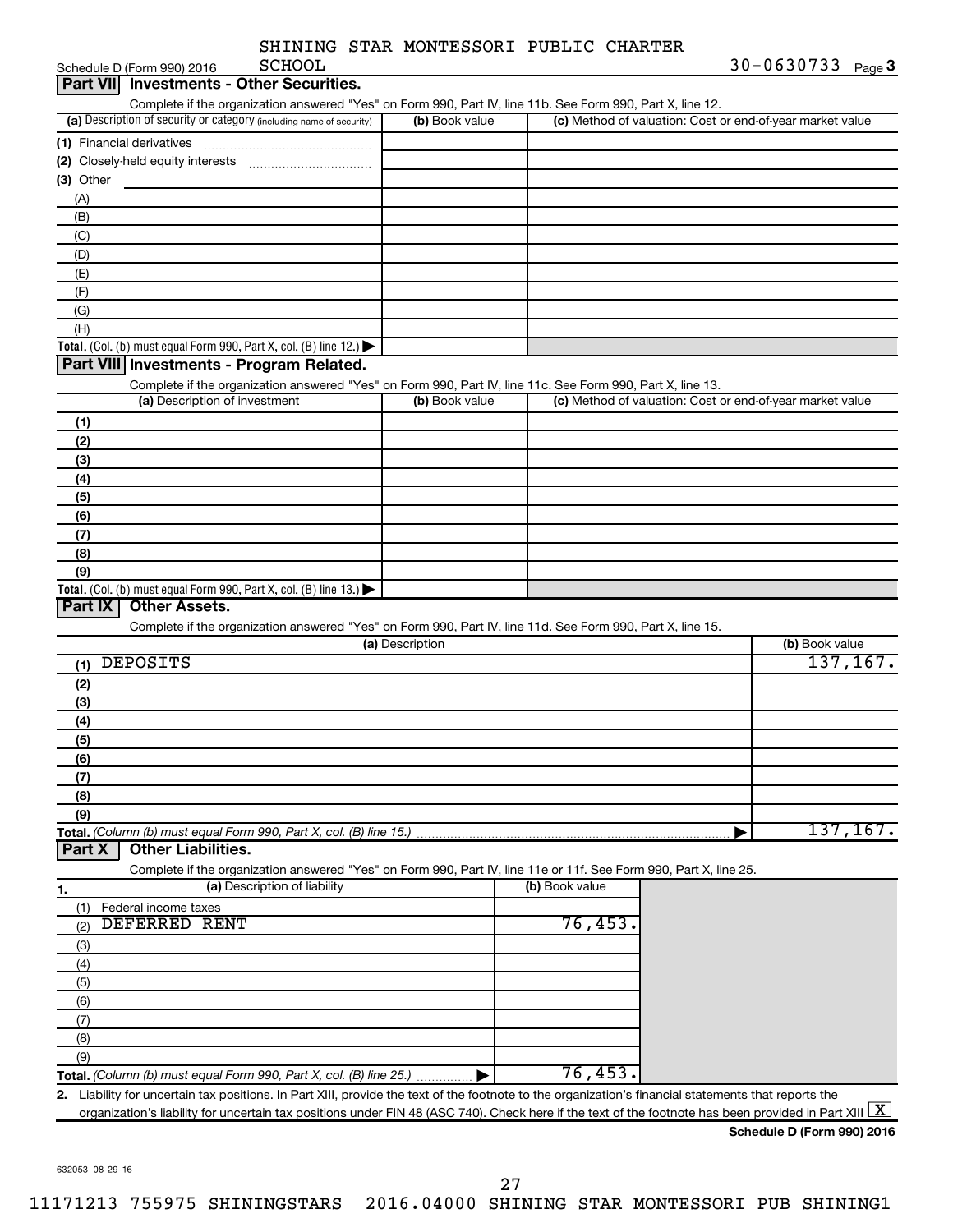|  | SHINING STAR MONTESSORI PUBLIC CHARTER |  |
|--|----------------------------------------|--|
|  |                                        |  |

|    | <b>SCHOOL</b><br>Schedule D (Form 990) 2016                                                                                                                                                                                         |                |                 | $30 - 0630733$ Page 4 |
|----|-------------------------------------------------------------------------------------------------------------------------------------------------------------------------------------------------------------------------------------|----------------|-----------------|-----------------------|
|    | Reconciliation of Revenue per Audited Financial Statements With Revenue per Return.<br>Part XI                                                                                                                                      |                |                 |                       |
|    | Complete if the organization answered "Yes" on Form 990, Part IV, line 12a.                                                                                                                                                         |                |                 |                       |
| 1  | Total revenue, gains, and other support per audited financial statements                                                                                                                                                            |                | $\blacksquare$  | 3,638,357.            |
| 2  | Amounts included on line 1 but not on Form 990, Part VIII, line 12:                                                                                                                                                                 |                |                 |                       |
| a  | Net unrealized gains (losses) on investments [111] Net unrealized mains (losses) on investments [11] Morten mains and the unrealized mains and the unrealized mains and the unrealized mains and the unrealized mains and the       | 2a             |                 |                       |
| b  |                                                                                                                                                                                                                                     | 2 <sub>b</sub> |                 |                       |
| с  |                                                                                                                                                                                                                                     | 2 <sub>c</sub> |                 |                       |
| d  |                                                                                                                                                                                                                                     | 2d             |                 |                       |
| е  | Add lines 2a through 2d <b>manufactures</b> and the contract of the contract of the contract of the contract of the contract of the contract of the contract of the contract of the contract of the contract of the contract of the |                | 2e              | ο.                    |
| 3  |                                                                                                                                                                                                                                     |                | $\mathbf{3}$    | 3,638,357.            |
| 4  | Amounts included on Form 990, Part VIII, line 12, but not on line 1:                                                                                                                                                                |                |                 |                       |
| a  | Investment expenses not included on Form 990, Part VIII, line 7b                                                                                                                                                                    | 4a             |                 |                       |
| b  |                                                                                                                                                                                                                                     | 4 <sub>h</sub> |                 |                       |
| c. | Add lines 4a and 4b                                                                                                                                                                                                                 |                | 4с              | υ.                    |
| 5  |                                                                                                                                                                                                                                     |                | $5\overline{5}$ | 3,638,357.            |
|    | Part XII   Reconciliation of Expenses per Audited Financial Statements With Expenses per Return.                                                                                                                                    |                |                 |                       |
|    | Complete if the organization answered "Yes" on Form 990, Part IV, line 12a.                                                                                                                                                         |                |                 |                       |
| 1  |                                                                                                                                                                                                                                     |                | $\blacksquare$  | 4,086,934.            |
| 2  | Amounts included on line 1 but not on Form 990, Part IX, line 25:                                                                                                                                                                   |                |                 |                       |
| a  |                                                                                                                                                                                                                                     | 2a             |                 |                       |
| b  |                                                                                                                                                                                                                                     | 2 <sub>b</sub> |                 |                       |
| c  |                                                                                                                                                                                                                                     | 2 <sub>c</sub> |                 |                       |
|    |                                                                                                                                                                                                                                     | 2d             |                 |                       |
| е  | Add lines 2a through 2d <b>contained a contained a contained a contained a</b> contained a contained a contained a contained a contact a contact a contact a contact a contact a contact a contact a contact a contact a contact a  |                | 2е              | ο.                    |
| 3  |                                                                                                                                                                                                                                     |                | 3               | 4,086,934.            |
| 4  | Amounts included on Form 990, Part IX, line 25, but not on line 1:                                                                                                                                                                  |                |                 |                       |
| a  |                                                                                                                                                                                                                                     | 4a             |                 |                       |
|    |                                                                                                                                                                                                                                     | 4b             |                 |                       |
|    | Add lines 4a and 4b                                                                                                                                                                                                                 |                | 4c              | О.                    |
| 5  |                                                                                                                                                                                                                                     |                | 5               | 4,086,934.            |
|    | Part XIII Supplemental Information.                                                                                                                                                                                                 |                |                 |                       |

Provide the descriptions required for Part II, lines 3, 5, and 9; Part III, lines 1a and 4; Part IV, lines 1b and 2b; Part V, line 4; Part X, line 2; Part XI, lines 2d and 4b; and Part XII, lines 2d and 4b. Also complete this part to provide any additional information.

PART X, LINE 2:

| FINANCIAL ACCOUNTING STANDARDS BOARD (FASB), ACCOUNTING STANDARDS          |
|----------------------------------------------------------------------------|
| CODIFICATION 740, INCOME TAXES (ASC 740) REQUIRES THAT A TAX POSITION BE   |
| RECOGNIZED OR DERECOGNIZED BASED ON A "MORE-LIKELY-THAN-NOT" THRESHOLD.    |
| THIS APPLIES TO POSITIONS TAKEN OR EXPECTED TO BE TAKEN IN A TAX RETURN.   |
| AS OF JUNE 30, 2017, THE SCHOOL HAS ASSESSED ITS VARIOUS TAX POSITIONS AND |
| IT BELIEVES THERE ARE NO LIABILITIES FOR UNCERTAIN TAX POSITIONS.          |
|                                                                            |
|                                                                            |

632054 08-29-16

28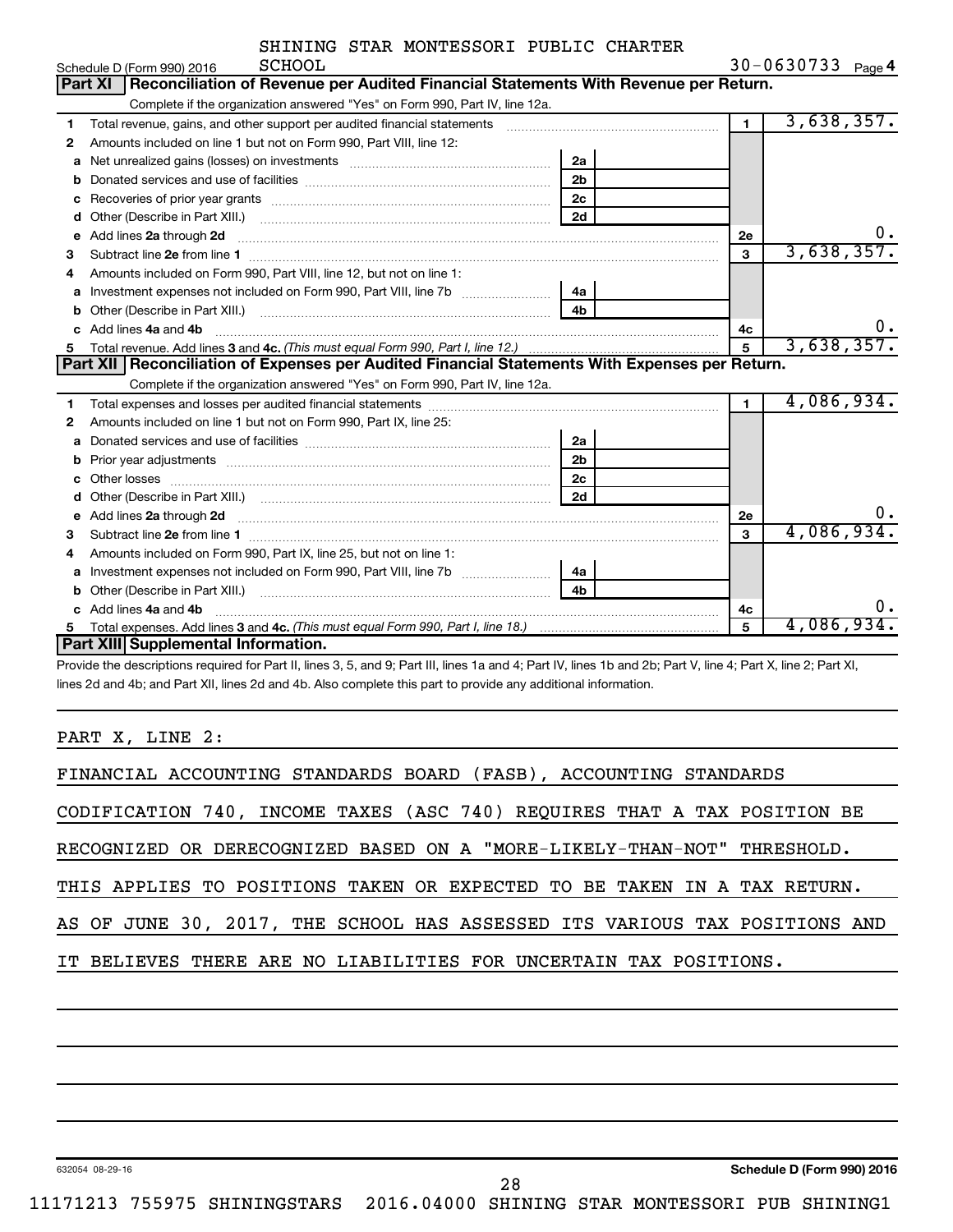**(Form 990 or 990-EZ)**

Department of the Treasury Internal Revenue Service Name of the organization

**SCHEDULE O Supplemental Information to Form 990 or 990-EZ 2016**

**Information about Schedule O (Form 990 or 990-EZ) and its instructions is at WWW.irs.gov/form990. Complete to provide information for responses to specific questions on Form 990 or 990-EZ or to provide any additional information. | Attach to Form 990 or 990-EZ.**



SHINING STAR MONTESSORI PUBLIC CHARTER SCHOOL 30-0630733

FORM 990, PART I, LINE 1, DESCRIPTION OF ORGANIZATION MISSION:

CHILDREN TO DEVELOP TO THEIR FULLEST POTENTIAL.

FORM 990, PART VI, SECTION B, LINE 11B:

THE 990 TAX RETURN WAS REVIEWED AND APPROVED BY THE SCHOOL'S MANAGEMENT.

FORM 990, PART VI, SECTION B, LINE 15A:

THE EXECUTIVE DIRECTOR'S COMPENSATION WAS DETERMINED BASED ON COMPARABLE

SALARY DATA FROM PUBLIC SOURCES AND PERFORMANCE TO DATE. IT IS APPROVED AT

FULL MEETING OF THE BOARD OF TRUSTEES.

FORM 990, PART VI, SECTION C, LINE 19:

THE SCHOOL MAKES IT GOVERNING DOCUMENTS, CONFLICT OF INTEREST POLICY, AND

FINANCIAL STATEMENTS AVAILABLE TO THE PUBLIC UPON REQUEST

FORM 990, PART IX, LINE 11G, OTHER FEES:

PROFESSIONAL FEES:

| PROGRAM SERVICE EXPENSES        | 40,861.  |
|---------------------------------|----------|
| MANAGEMENT AND GENERAL EXPENSES | 150,834. |
| FUNDRAISING EXPENSES            | 0.       |
| TOTAL EXPENSES                  | 191,695. |

FOOD SERVICE:

PROGRAM SERVICE EXPENSES 154,831.

MANAGEMENT AND GENERAL EXPENSES 0.

FUNDRAISING EXPENSES 0.

632211 08-25-16 LHA For Paperwork Reduction Act Notice, see the Instructions for Form 990 or 990-EZ. Schedule O (Form 990 or 990-EZ) (2016)

29